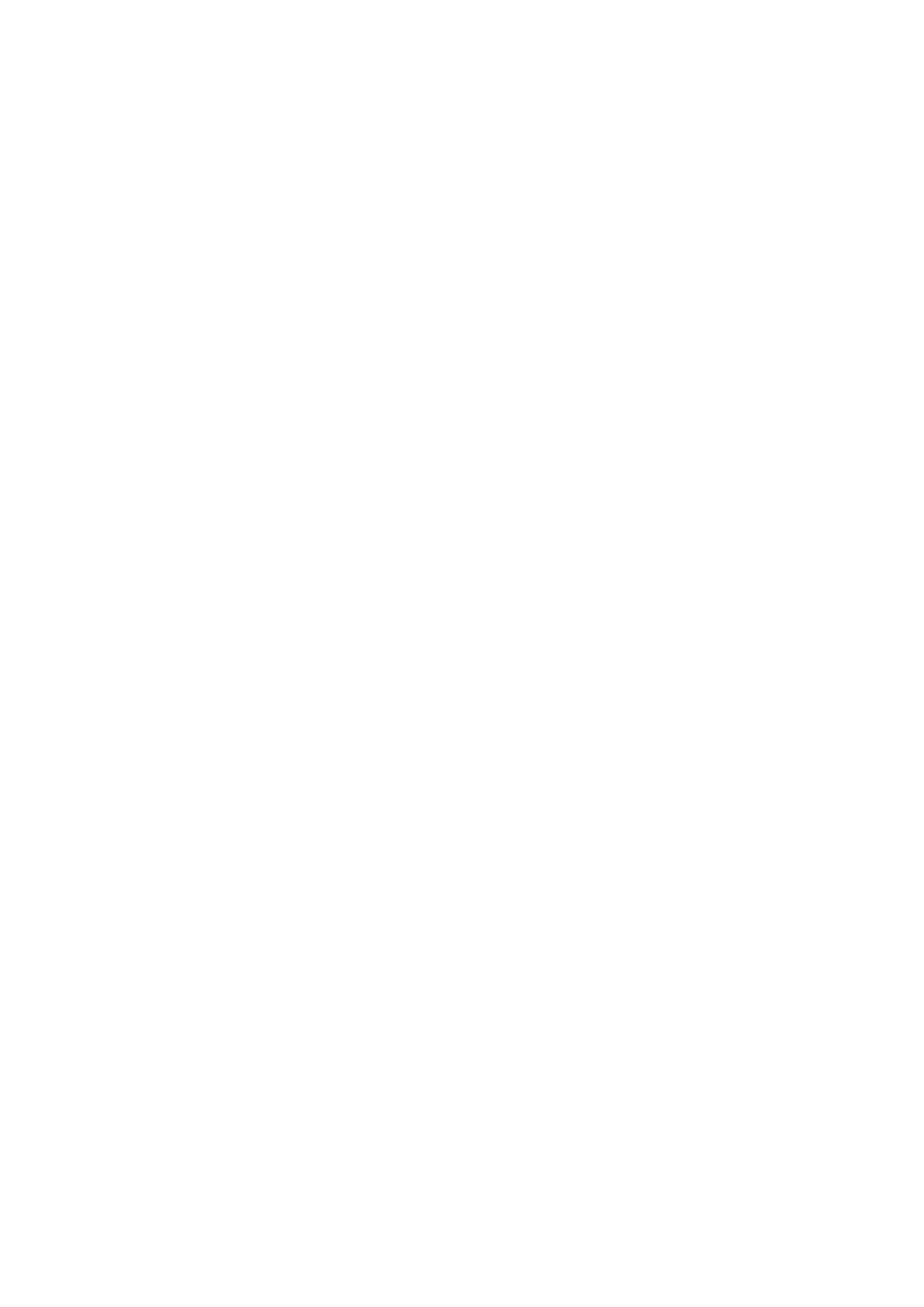Working Paper 255

# **Framework for assessing ecosystem services from bamboo forests**

Lessons from Asia and Africa

Kiran Paudyal The University of Melbourne (UOM) and Forest Action

Shankar Adhikari Ministry of Forest and Environment of Nepal

Sunil Sharma Prime Eco-Services

Yusuf B Samsudin Center for International Forestry Research (CIFOR)

Bijaya Raj Paudyal Environmental Forestry Consultancy

Emiru Birhane Mekelle University

Girmay Darcha Mekelle Agricultural Research Center

Anil Bhandari University of Natural Resources and Life Sciences (BOKU)

Trinh Thang Long International Bamboo and Rattan Organisation (INBAR)

Himlal Baral Center for International Forestry Research (CIFOR)

**Center for International Forestry Research (CIFOR)**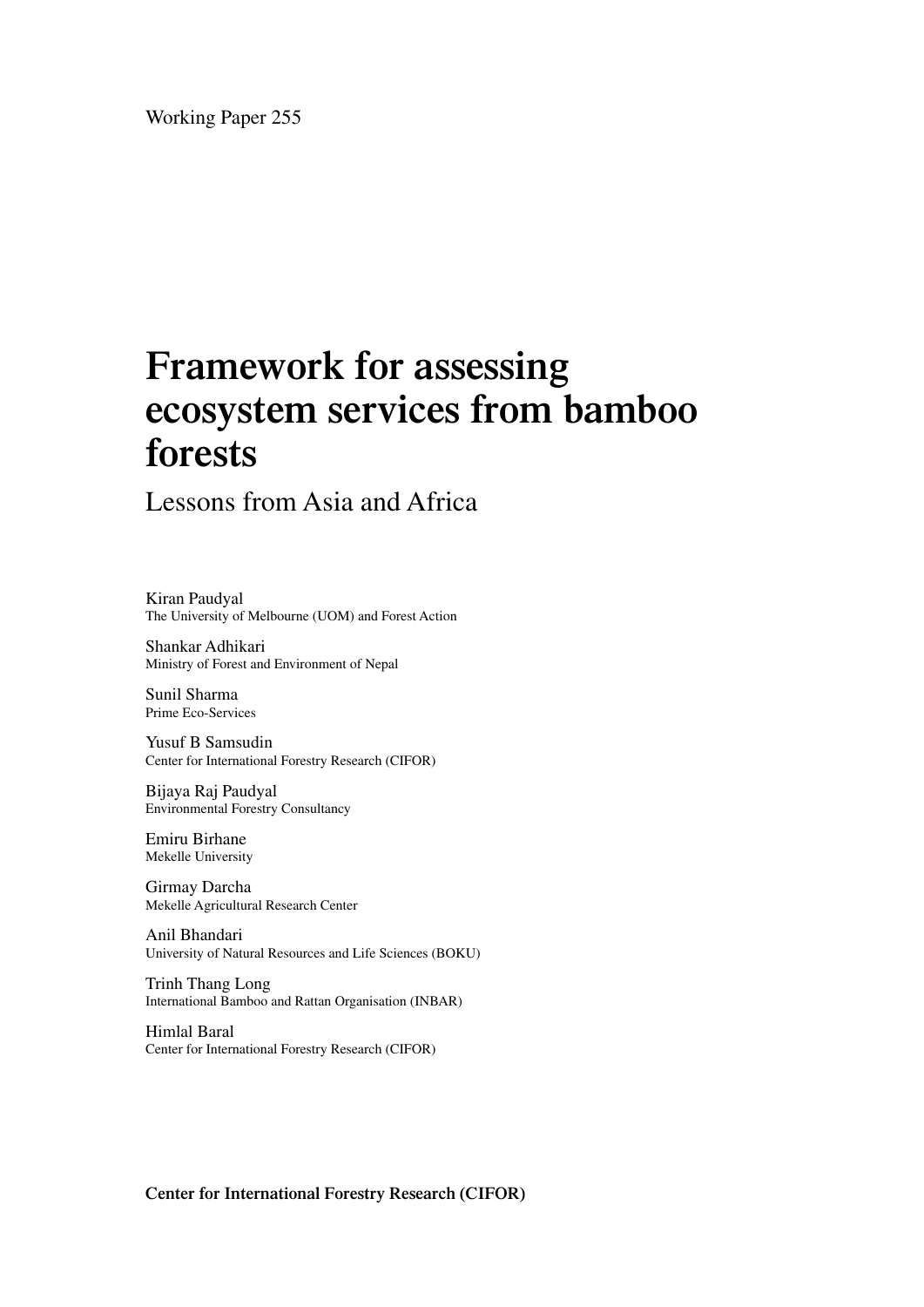Working Paper 255

© 2019 Center for International Forestry Research



Content in this publication is licensed under a Creative Commons Attribution 4.0 International (CC BY 4.0), http://creativecommons.org/licenses/by/4.0/

DOI: 10.17528/cifor/007433

Paudyal K, Adhikari S, Sharma S, Samsudin YB, Paudyal BR, Bhandari A, Birhane E, Darcha G, Trinh TL and Baral H. 2019. *Framework for assessing ecosystem services from bamboo forests: Lessons from Asia and Africa.* Working Paper 255. Bogor, Indonesia: CIFOR.

CIFOR Jl. CIFOR, Situ Gede Bogor Barat 16115 Indonesia

T +62 (251) 8622-622 F +62 (251) 8622-100 E cifor@cgiar.org

#### **cifor.org**

We would like to thank all funding partners who supported this research through their contributions to the CGIAR Fund. For a full list of the 'CGIAR Fund' funding partners please see: http://www.cgiar.org/our-funders/

Any views expressed in this publication are those of the authors. They do not necessarily represent the views of CIFOR, the editors, the authors' institutions, the financial sponsors or the reviewers.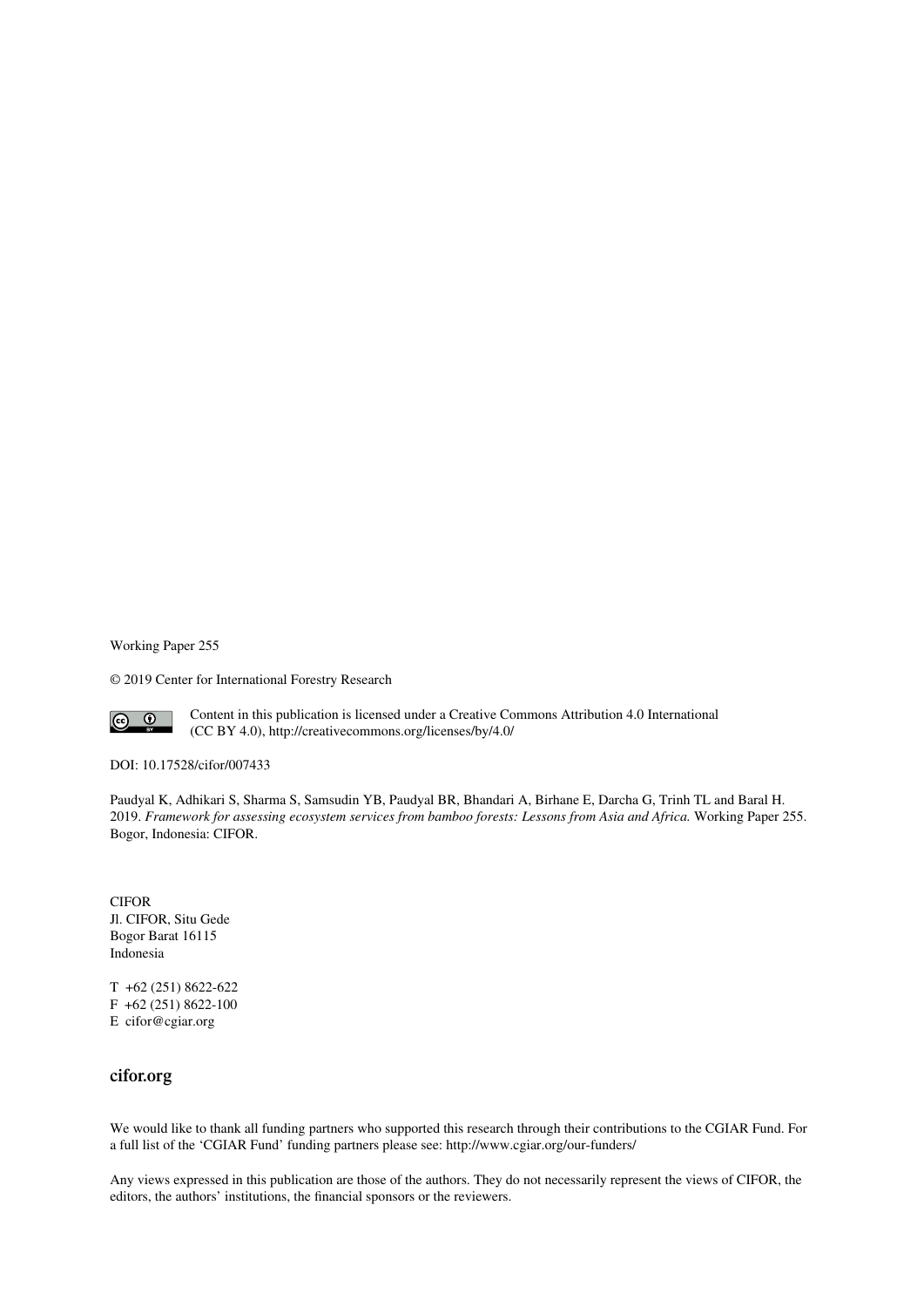# **Contents**

| Acknowledgements      |                                                                  |                |  |  |
|-----------------------|------------------------------------------------------------------|----------------|--|--|
|                       | Abbreviations                                                    | vi             |  |  |
|                       | 1 Introduction                                                   | 1              |  |  |
| $\mathbf{2}^{\prime}$ | Method                                                           | 3              |  |  |
|                       | Literature review<br>2.1                                         | 3              |  |  |
|                       | 2.2 Inductive use of qualitative case studies                    | $\overline{4}$ |  |  |
| 3                     | Ecosystem services from bamboo forests                           | 6              |  |  |
|                       | Bamboo forests: Typologies<br>3.1                                | 6              |  |  |
|                       | Revisiting the concept: Defining and classifying the ES<br>3.2   | 6              |  |  |
|                       | Major ES provided by bamboo forests<br>3.3                       | $\overline{7}$ |  |  |
|                       | 4 Bamboo forests' ES compared with major LULC types              | 11             |  |  |
| 5.                    | Framework for assessing ES from bamboo forests                   | 13             |  |  |
| 6                     | Methods and tools for assessing ES from bamboo forests           | 15             |  |  |
| 7                     | Case studies – Ecosystem services associated with bamboo forests | 17             |  |  |
|                       | Case 1: Gaurinagar village, Chitwan District, Nepal<br>7.1       | 17             |  |  |
|                       | 7.2 Case 2: Mount Batur, Bali, Indonesia                         | 19             |  |  |
|                       | 7.3 Case 3: Sareko Tibia (village) in Northern Ethiopia          | 20             |  |  |
|                       | 7.4 Synthesis of three cases                                     | 22             |  |  |
|                       | 8 Final remarks                                                  | 24             |  |  |
|                       | References                                                       | 25             |  |  |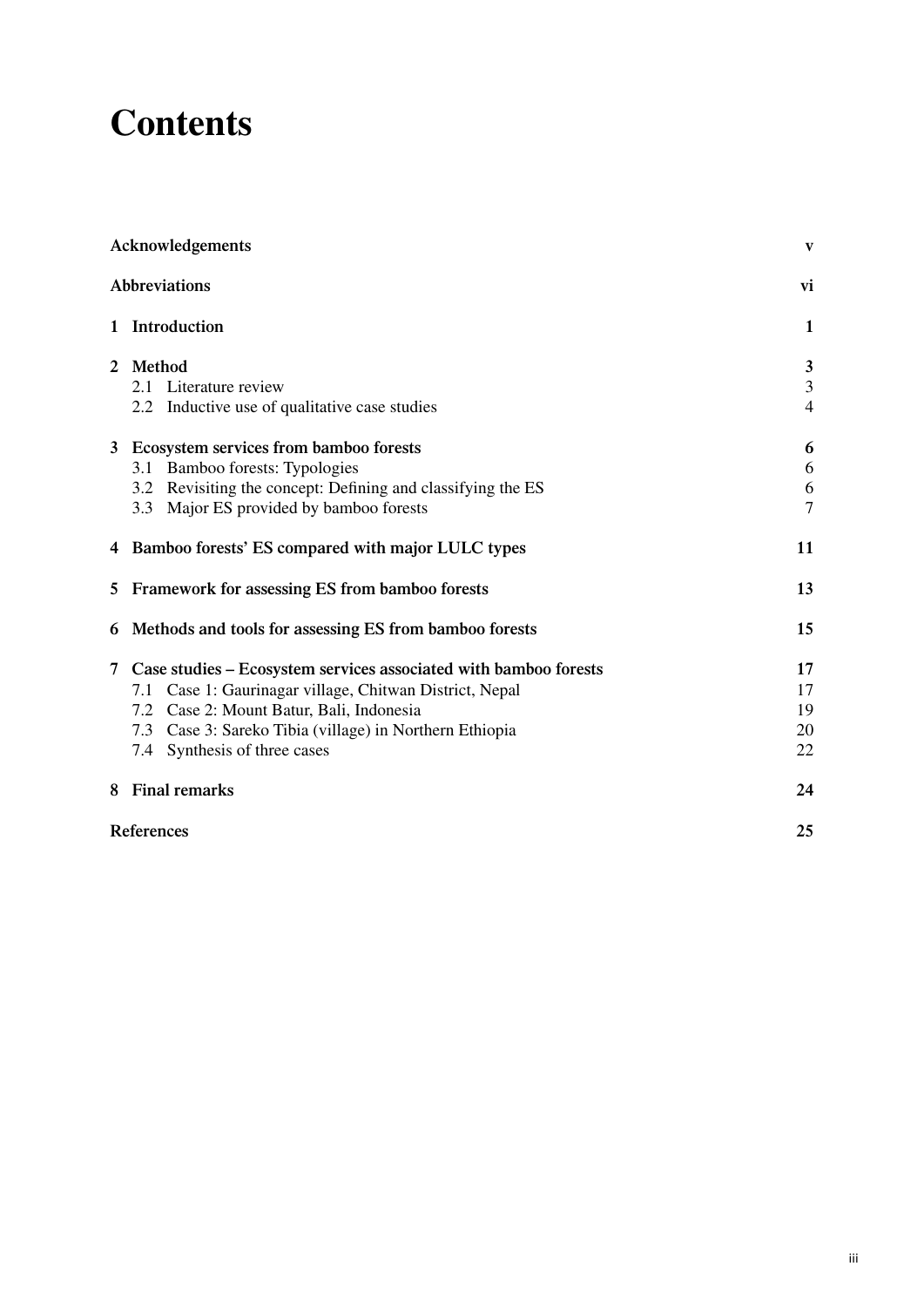### **List of figures and tables**

### **Figures**

| $\mathbf{1}$ . | Procedures adopted for document searches using keywords in various web-based                     |    |
|----------------|--------------------------------------------------------------------------------------------------|----|
|                | databases.                                                                                       | 3  |
| 2.             | A framework for assessing ecosystem services (ES) from bamboo forests.                           | 14 |
|                | 3. Location of case study sites in Nepal, Indonesia and Ethiopia.                                | 17 |
| 4.             | Comparisons of ecosystem services (ES) of various forest types in Gaurinagar assessed            |    |
|                | qualitatively.                                                                                   | 18 |
| 5.             | Key ecosystem services (ES) of bamboo and planted forests at Mt Batur assessed qualitatively. 20 |    |
| 6.             | Savanna bamboo planted as a homestead agroforestry system in Tselemti District.                  | 21 |
|                | Comparisons of ecosystem services (ES) of various forest types in Sareko village assessed        |    |
|                | qualitatively.                                                                                   | 22 |
|                |                                                                                                  |    |

### **Tables**

|    | 1. List of ecosystem services (ES) from bamboo forests including description and indicators |     |
|----|---------------------------------------------------------------------------------------------|-----|
|    | of each ES, unit of measurement, beneficiary and the scale of ES.                           |     |
| 2. | Qualitative comparison of ecosystem services (ES) from bamboo forests relative to natural   |     |
|    | forests, planted forests, grasslands and agricultural lands.                                | 12. |
|    | 3. A comparison of tools for assessing ecosystem services (ES) from bamboo forests.         | 16  |
|    | 4. Capacity of ecosystem services (ES) supply of bamboo forests.                            | 23  |
|    |                                                                                             |     |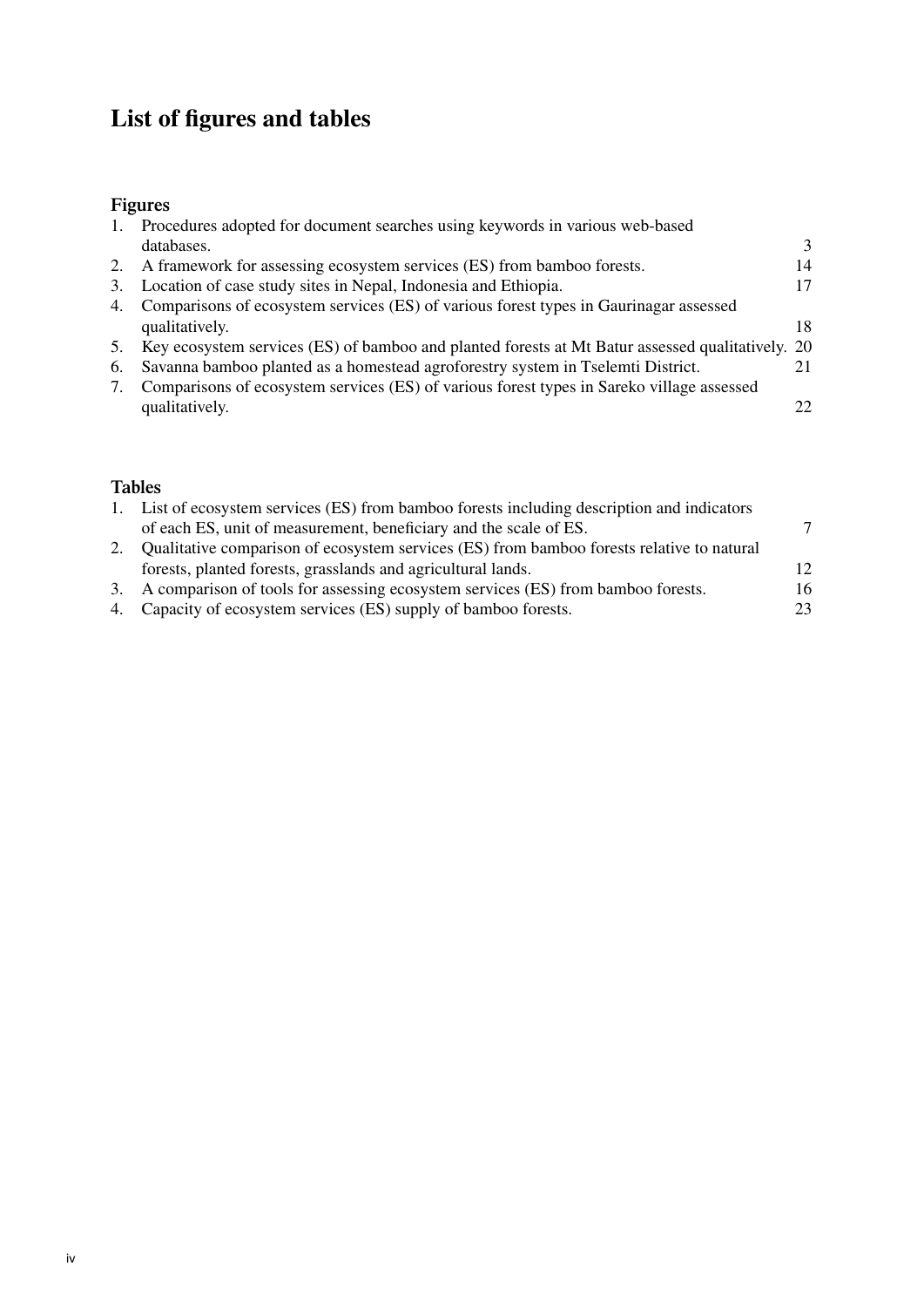# <span id="page-6-0"></span>**Acknowledgements**

This research was conducted by the Center for International Forestry Research (CIFOR) as part of the CGIAR Research Program on Forests, Trees and Agroforestry and supported by the International Bamboo and Rattan Organisation (INBAR), China. Nepal Foresters' Association, Forest Action, Nepal and experts from Nepal, Indonesia and Ethiopia are gratefully acknowledged for their support for the study. We would like to thank Shyam Krishna Poudel and Arun Jyoti Nath for their valuable comments to earlier versions of this paper.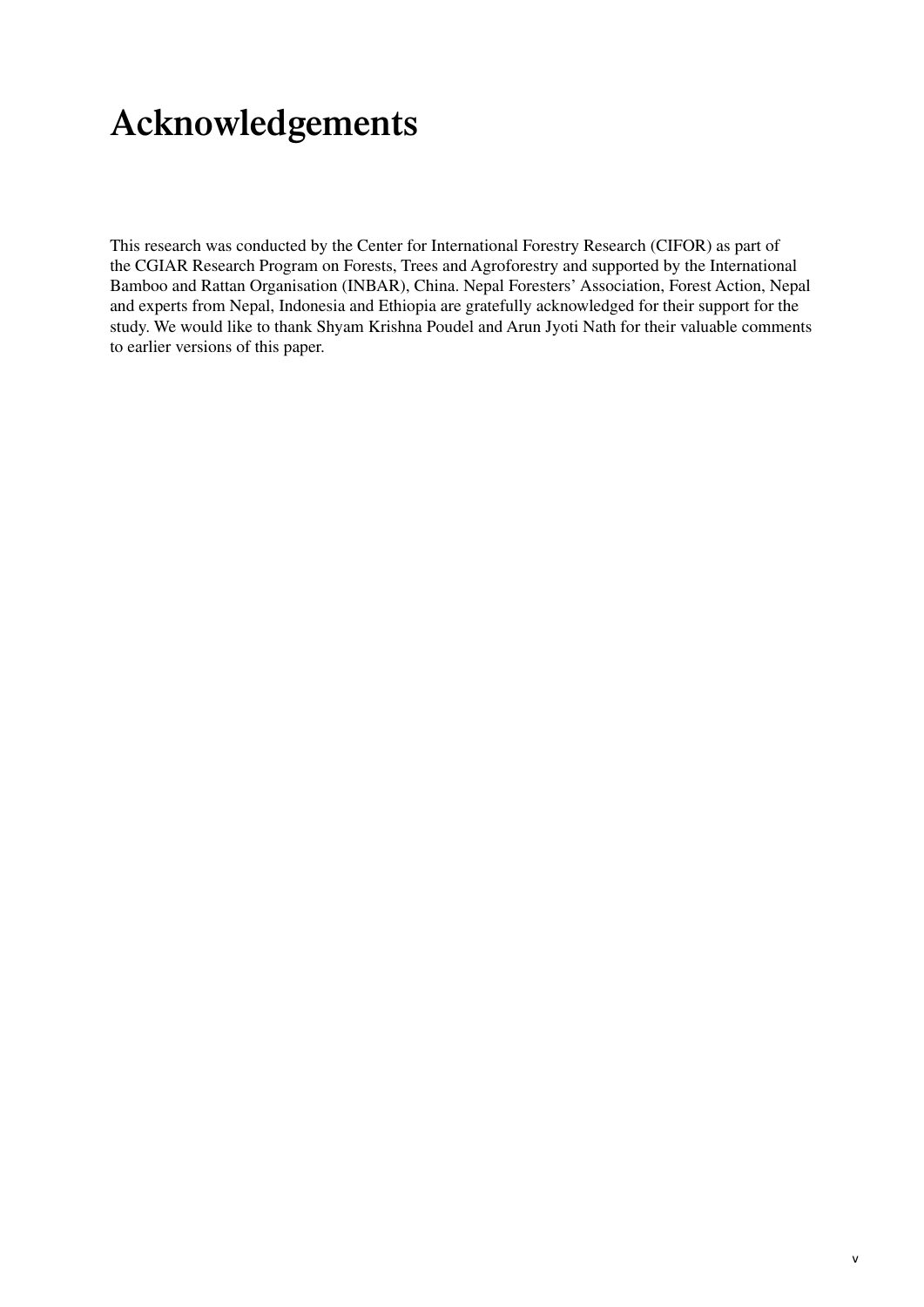# <span id="page-7-0"></span>**Abbreviations**

| <b>ARIES</b>  | Artificial Intelligence for Ecosystem Services             |
|---------------|------------------------------------------------------------|
| <b>ES</b>     | <b>Ecosystem Services</b>                                  |
| <b>FAO</b>    | Food and Agriculture Organization of the United Nations    |
| <b>InVEST</b> | Integrated Valuation of Ecosystem Services and Trade-offs  |
| <b>MEA</b>    | Millennium Ecosystem Assessment                            |
| <b>MIME</b>   | Multiscale Integrated Models of Ecosystem Services         |
| <b>NGOs</b>   | Nongovernmental Organizations                              |
| <b>NTFP</b>   | Non-Timber Forest Product                                  |
| <b>TEEB</b>   | The Economics of Ecosystems and Biodiversity               |
| <b>TESSA</b>  | <b>Toolkit for Ecosystem Service Site-based Assessment</b> |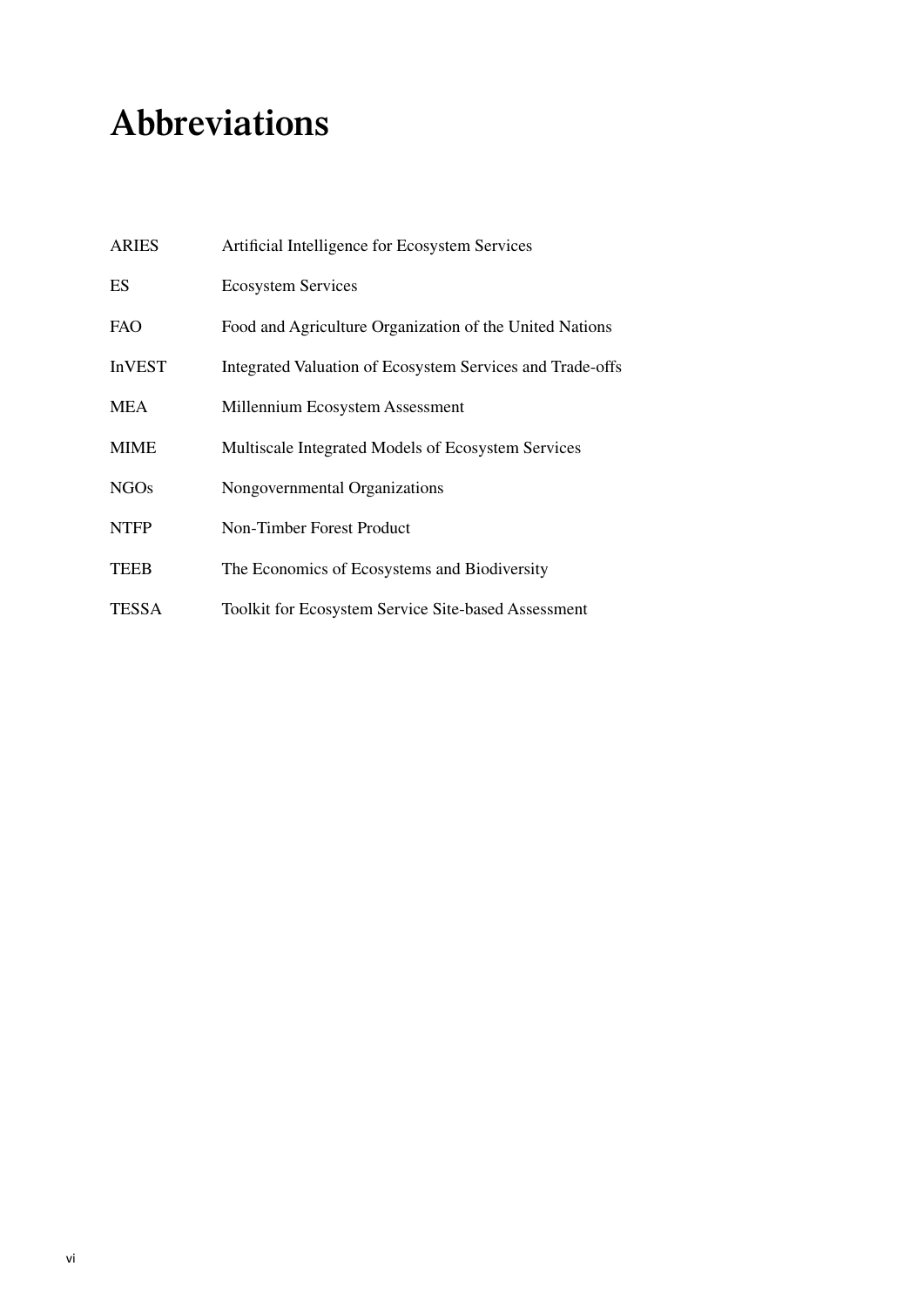# <span id="page-8-0"></span>**1 Introduction**

Bamboo is a fastest growing grass species and is an important forest type in the tropical and subtropical regions of Africa, Asia, and Central and South America (Lobovikov et al. 2007; Buckingham et al. 2014; Troy Mera and Xu 2014). Bamboo is an important non-timber forest product (NTFP) and an integral part of forestry, but it is also widespread outside the forests, including on farmlands, riverbanks, roadsides and urban areas (Lobovikov et al. 2007). Although forest areas have drastically decreased in many countries, bamboo forests have progressively increased globally (Lei 2001; Zhou et al. 2005; Buckingham et al. 2014). Bamboo forests, including both natural and planted ones, cover 31.5 million ha (FAO 2010). These bamboo forests are valuable assets which not only support poverty reduction and economic development but also contribute to environmental conservation (Effah et al. 2014; Phimmachanh et al. 2015). With this, the image of bamboo forests is quickly changing from 'poor people's trees' to high-tech industrial raw materials that can be used to replace the timber and other raw materials taken from natural and planted forests (Lobovikov et al. 2007, 2009). While raw material supply from forests is decreasing, bamboo can meet demands for raw material at a global scale.

Various goods and services provided by bamboo forests that promote human well-being are regarded as ecosystem services (ES); these provide landscape restoration, prevention of soil and sediment loss, food supply, domestic and industrial raw materials, and carbon sequestration (Zhou et al. 2005; Yiping et al. 2010; Sohel et al. 2015). Many studies show that bamboo is also important for restoration of degraded lands that play a key role in achieving recently adopted global restoration targets. Targets include the Bonn Challenge (to restore 150 million ha of degraded and deforested land by 2020), the New York Declaration on Forests (to restore 350 million ha by 2030) (Jacobs et al. 2015; Paudyal et al. 2017b; Reij and Winterbottom 2017), the Great Green Wall Initiative<sup>1</sup>, Land Degradation Neutrality<sup>2</sup> and Sustainable Development Goals (Wood et al. 2018).

Ecosystem services from bamboo forests have been intimately associated with human well-being since time immemorial (Bajracharya et al. 2013). In developing countries, bamboo is an important component of the rural farming system and plays a critical role in the rural economy, helping to sustain the livelihoods of rural people. Bamboo enterprises are the primary source of subsistence livelihoods and a source of economic upliftment for poor and underprivileged people (Lobovikov et al. 2009; Nath et al. 2009; Hogarth and Belcher 2013; Partey et al. 2017). Bamboo also provides numerous environmental services. For example, it protects traditional houses from strong winds, and fulfils the requirements for house construction materials and fuelwood purposes (Nath et al. 2009, 2015; Partey et al., 2017).

Besides contributing to local economies and the environment, global bamboo industries have rapidly developed in recent years and contributed more than USD 60 billion annually (INBAR 2019a), proving that bamboo forests have the potential to contribute to inclusive and green economic development at regional and global levels (Lobovikov et al. 2007; INBAR 2019a). Bamboos are the world's most traded NTFPs, and have become central to emerging economies around the globe, especially in tropical regions (INBAR 2006; Lobovikov et al. 2007). Bamboos are fast growing and a sustainable wood alternative, have a high potential for carbon sequestration and are viable resources for poverty alleviation and climate change adaptation (Lobovikov et al. 2007; Liese, 2009). Furthermore, bamboo is important for the rehabilitation of degraded land, as a timber substitute, for erosion control and watershed protection (INBAR 2006). With its fast growth rate and high annual regrowth after harvesting, bamboo forests have a high carbon stock potential (Yiping et al. 2010), especially when the harvested culms are used as durable products (Nath et al. 2009).

<sup>1</sup> <https://www.unccd.int/actions/great-green-wall-initiative>

<sup>2</sup> <https://www.unccd.int/actions/achieving-land-degradation-neutrality>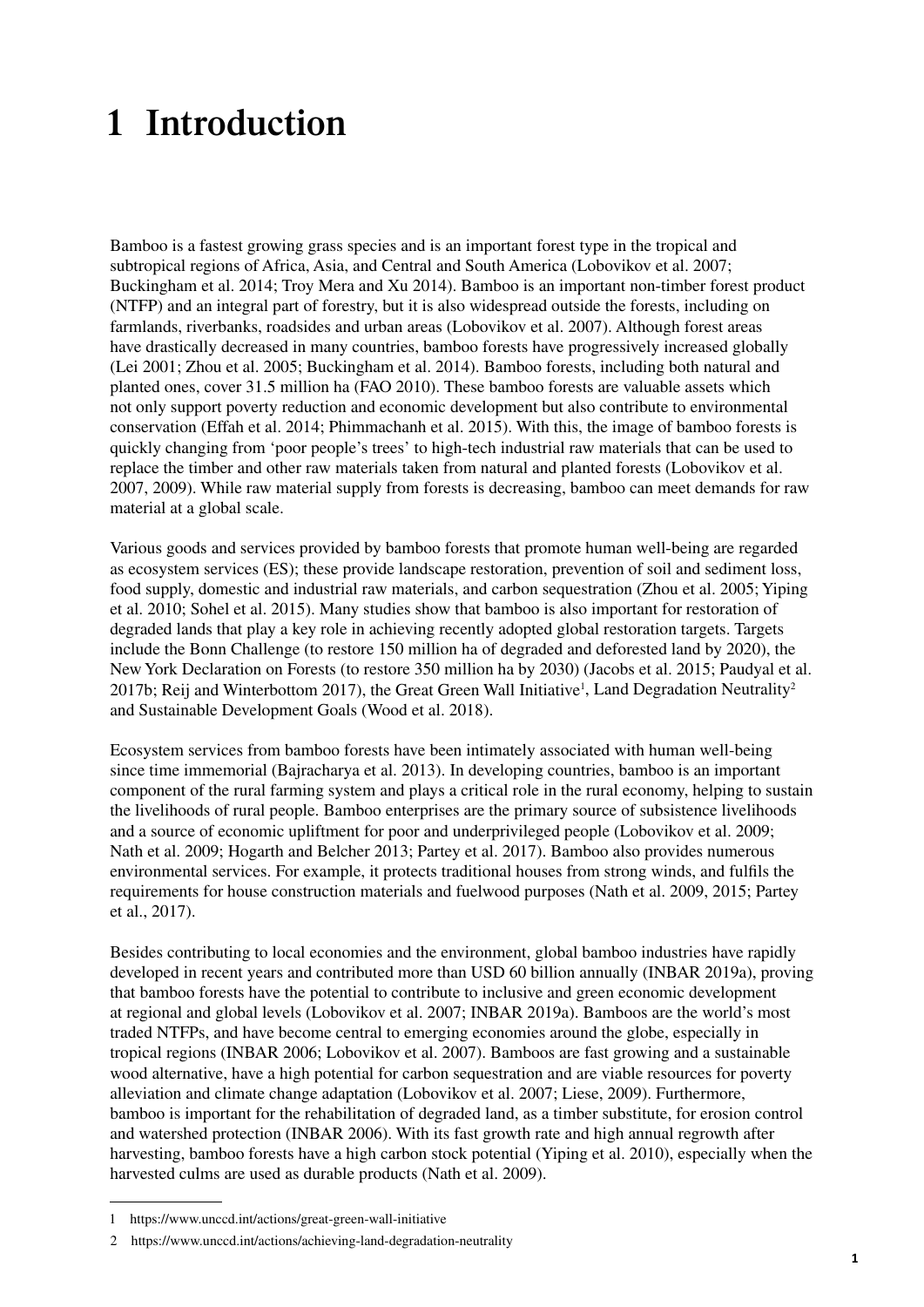The ES assessment of bamboo forests can serve many purposes, including: (i) raising clarity and awareness of the relative importance of bamboo forests to policymakers, investors, environmental NGOs and local communities, (ii) improving the efficient use of limited funds by identifying where bamboo forests can achieve enormous benefits at the lowest cost, (iii) supporting new opportunities to link bamboo forests with ES markets (Gu et al. 2019), (iv) providing guidance for decision-makers in understanding user preferences and the relative value that people place on ES, (v) generating information for designing bamboo forests so as to maximize their contribution to local communities, broader society and the global environment, and (vi) showing the potentiality of bamboo plantation in the restoration of degraded land to achieve the aim of the UN Decade of Restoration (UNEP 2019). In the approach outlined here, the values ascribed to various ES are determined by the beneficiaries of the particular ES, which range from local to global markets.

Although bamboo forests provide a number of ES, statistics on the ES assessment are often poor, inconsistent and based on the different definitions, assumptions and methodology in different countries, indicating that tools and a common methodological approach are missing (Lobovikov et al. 2007); these should be easily applicable, especially in data-poor regions (Paudyal et al. 2015). To our knowledge, there is not any robust framework for assessing the ES, especially from bamboo forests. Therefore, our paper attempts to fill this gap.

In this paper, we reviewed the current assessment approaches and identified ES from bamboo forests and proposed a pragmatic yet straightforward framework for assessing ES from bamboo forests. This paper is organized into eight sections. Section 1 introduces the issues and outlines the scope of the paper. The subsequent section briefly describes the method used for this paper. Section 3 discusses the typologies of bamboo forests, revisits the concepts of ES and highlights the major ES from bamboo forests. Section 4 further compares the ES from bamboo forests with ES from the major land use and land cover types including natural forests, planted forests, grasslands and agricultural lands. Section 5 provides a framework for assessing ES from bamboo forests, and the methods and tools are presented in Section 6. Section 7 presents the case studies from Nepal, Indonesia and Ethiopia demonstrating ES from bamboo forests that give local to global benefits, and the lessons learnt. Finally, Section 8 concludes.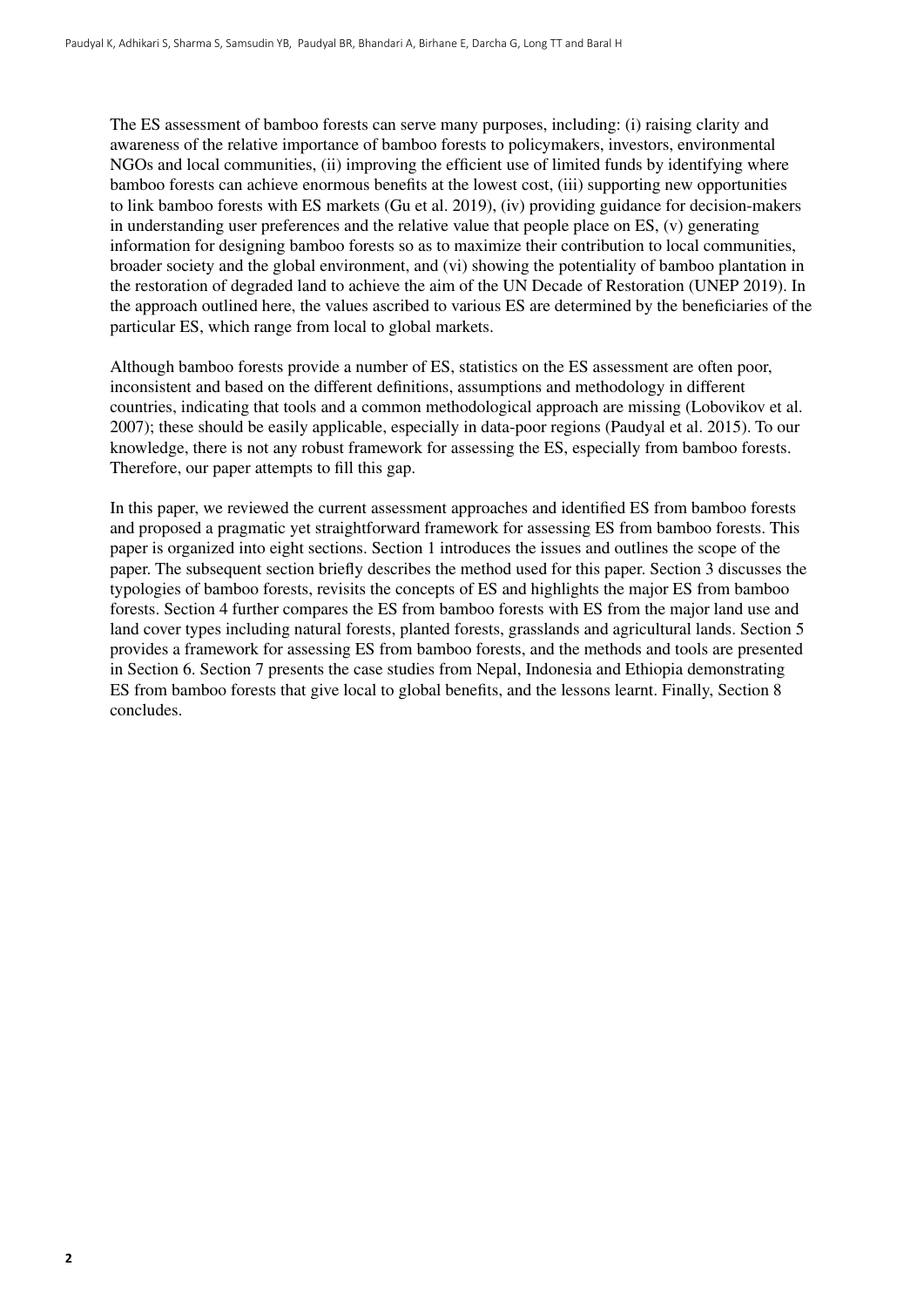# <span id="page-10-0"></span>**2 Method**

### **2.1 Literature review**

An extensive literature search was undertaken from October 2018 to March 2019 using the Scopus database, the single largest abstract and indexing database (Burnham 2006; Falagas et al. 2008; Kulkarni et al. 2009; Bar-Iilan 2018). The review focused on four areas of interest, i.e. ES assessment, ES framework, ES assessment methods/tools, and ES from bamboo forests in general with a particular focus on ES from a bamboo forest in each of the case study countries.



**Figure 1. Procedures adopted for document search using keywords in various web-based databases.** (a) Process of document search for the framework to assess ecosystem services (ES) from bamboo forests. (b) Process of searching literature-related ES from bamboo forests in Ethiopia. The process in (b) was repeated to identify ES from bamboo forests in Nepal and Indonesia.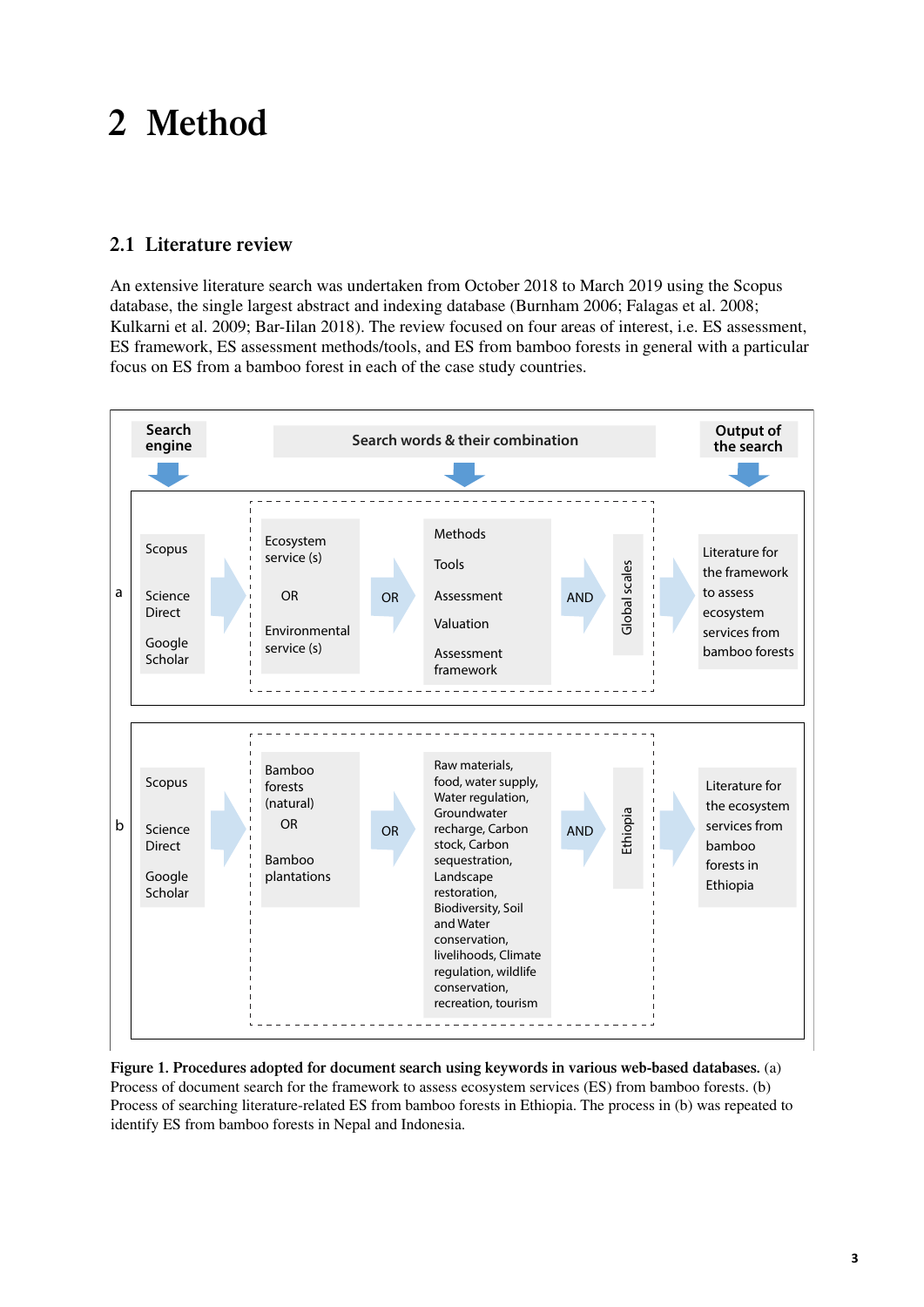<span id="page-11-0"></span>Many combinations of keywords (Figure 1) were used to find more articles. The search first identified articles containing the words in different combinations such as (i) 'ecosystem services(s)' OR 'environmental service(s)' AND 'assessment', (ii) 'ecosystem services(s)' OR 'environmental service(s)' AND 'framework', and (iii) 'ecosystem services(s)' OR 'environmental service(s)' AND 'methods and tools' in the title, abstract and keywords to explore appropriate methods and tools and to define a potential framework for the ES assessment from bamboo forests. Further, a literature search was conducted with a combination of words 'ecosystem services(s)' OR 'environmental service(s)' AND 'bamboo forests' to find articles directly mentioning ecosystem services from bamboo forests. Other combinations of keywords were used, such as 'bamboo forests (natural) and bamboo plantations' AND 'raw materials.' These were further investigated with other items, such as subsistence livelihoods, industrial raw materials, food, water supply, water regulation, carbon sequestration, climate regulation, wildlife conservation, biodiversity, recreation, tourism and so on. Additional literature written in the English language was searched separately for Nepal, Indonesia and Ethiopia using similar search syntaxes. However, a couple of research studies written in Bhasha Indonesia were utilized for the Indonesian case and interpreted through the Indonesian experts.

To capture additional relevant information, we continued to search using databases for articles including conference proceedings, book chapters, government publications, technical reports, agency reports, student theses and synthesis papers in regard to the ES themes mentioned above and bamboo forests. We conducted a quick review of the abstracts of the retrieved articles to evaluate their relevance to the purpose of the study. Later, we evaluated these articles in detail after preparing a list of articles of interest. The aim of reviewing these articles was to glean the latest developments in ES science (assessment, method/tools and framework) as practiced in forestry and other sectors globally and to utilize this learning to develop a framework in the context of assessing ES from bamboo forests.

The most significant articles and reports related to an ES framework, bamboo forests and various ES from bamboo forests were selected, reviewed and qualitatively analyzed. For this, we utilized the 'applied thematic analysis' (ATA) approach (Guest et al. 2012) to investigate the framework for ES assessment and ES from bamboo forests from Nepal, Indonesia and Ethiopia, as applied to a study in Nepal (Paudyal et al. 2017a) and South Africa (Sitas et al. 2014). The ATA process is designed to identify and scrutinize themes from textual data in a transparent and credible way (Tuckett 2005; Guest et al. 2012). Based on the process, different themes and subthemes according to the types of ES were created through a literature search. Finally, identified ES were categorized using the TEEB (2010) classification system which covers provisioning, regulating, cultural and support services.

### **2.2 Inductive use of qualitative case studies**

The proposed ES assessment framework was tested in three countries as case studies with aims to evaluate and improve the framework. This is, perhaps, the most popular research method that has proved effective when examining and understanding complex issues in the real world (Easton 2010; Harrison et al. 2017). Case studies can provide a great deal of mostly qualitative data (Easton 2010). Hence, the case study approach was selected to examine the state of ES from bamboo forests in three countries with contrasting landscapes, economy and culture, i.e. Ethiopia, Indonesia and Nepal. In these countries, bamboo has been linked with traditional livelihoods, culture and source of the national economy by connecting it with people from the cradle to the grave. Further, these countries are members of the International Bamboo and Rattan Organisation (INBAR) and are part of the Global Assessment of Bamboo and Rattan (INBAR 2015, 2019b; Ling et al. 2016). For this, we used peerreviewed papers, published reports and expert opinion for qualitative assessment and ranking. In each case study, ES supply capacity from the bamboo forest was compared with different types of forest. For example, ES supply capacity of the bamboo forest was compared with the ES supply capacity of natural forest and mixed planted forest in Nepal, with mixed planted forest in Indonesia and with woodland and mixed planted forest in Ethiopia.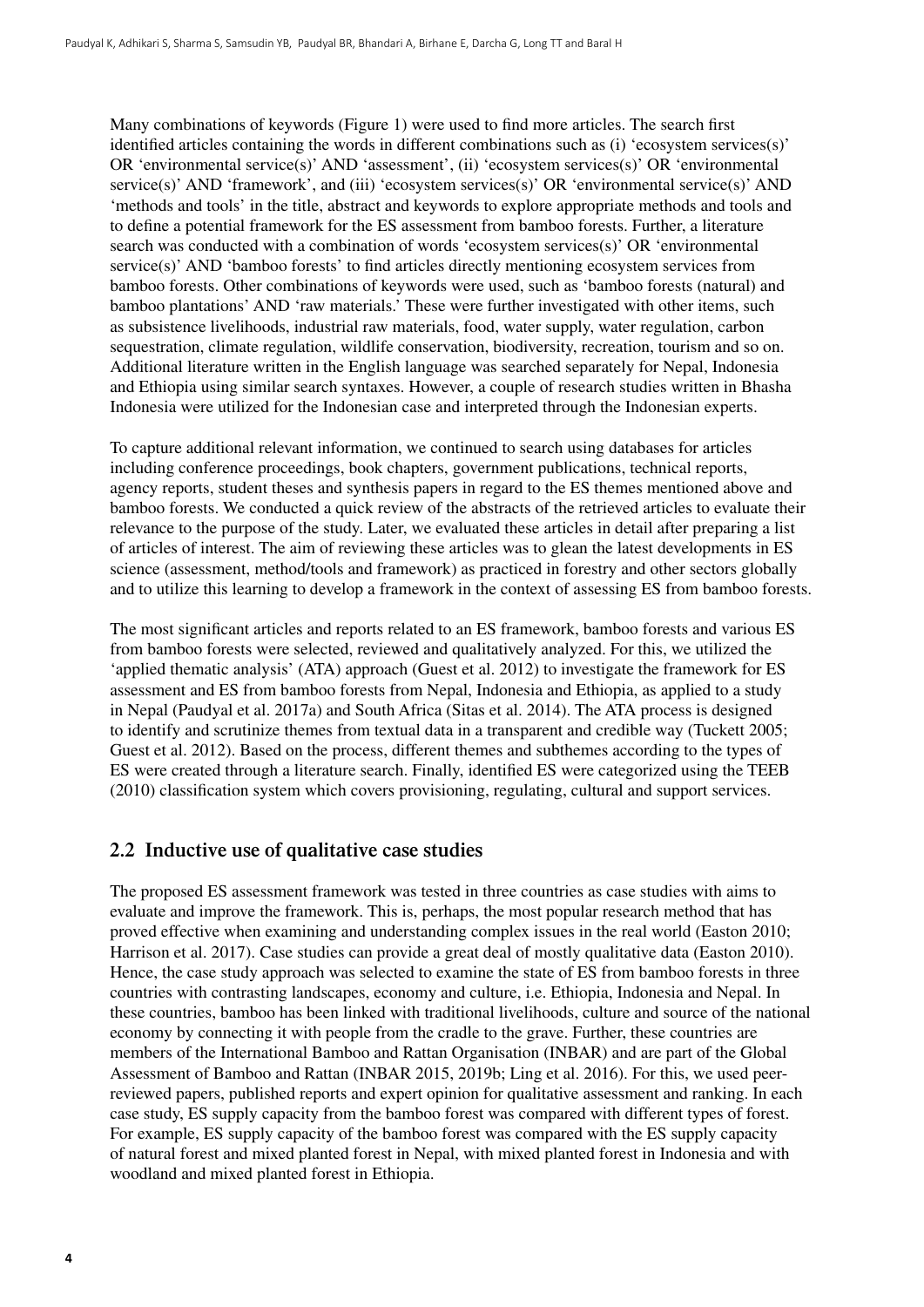The authors involved in this study have substantial experience and prior knowledge of the studied countries. Feedback from other stakeholders and agencies has also been incorporated, using expert opinions sought through small workshops organized at each site for experts including women in forestry, agriculture and natural resource management. First, a list of ES from bamboo forests was presented at the workshop. Then the expert team was requested to select 10 key ES at each study site. Thereafter, the ES supply capacity of each land cover type was discussed and the present status of each ES was estimated. Opinions were scaled between 1 and 10, where 1 indicates a very low level and 10 indicates a very high level of ES supply capacity. Participants assigned a value for each ES from 1 to 10 regarding its present status. Participants were allowed to change their ratings at any time. The numerical ratings given by individuals for each ES were entered into an Excel worksheet, analyzed and presented in a radar diagram.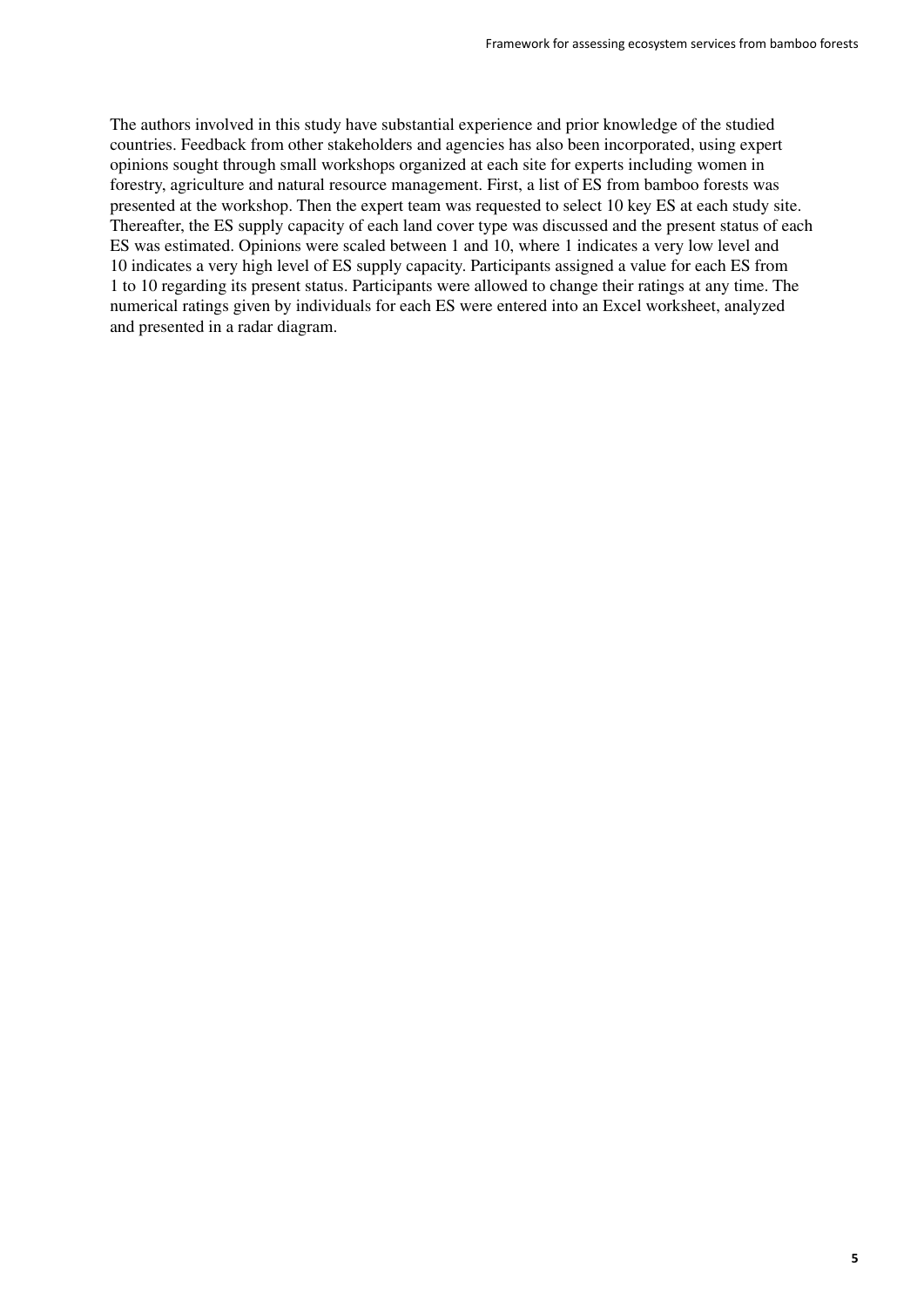# <span id="page-13-0"></span>**3 Ecosystem services from bamboo forests**

### **3.1 Bamboo forests: Typologies**

There exist a wide range of understandings, definitions, and classifications regarding bamboo forests in the literature due to a large number of bamboo species distributed in various parts of the world. Bamboos are regarded as one of the fastest-growing plants on earth (Buckingham 2014) and belong to the Gramineae family and Bambusoideae subfamily Approximately 1662 species of bamboo comprising approximately 121 genera, of which 232 (14%) have been found worldwide beyond their native ranges (Canavan et al. 2017). They can be classified into different categories and managed for various purposes depending upon the characteristics of each type of bamboo forest. Based on the flowering cycle, the bamboos are categorized into three major groups: a) annual flowering bamboos (*Indocalamus wightianus, Ochlandra* spp.); b) sporadic or irregular flowering bamboos (*Chimonobambusa* species, *Dendrocalamus hamiltonii*); and (c) gregarious flowering bamboos (*Bambusa bambos, Bambusa tulda, Dendrocalamus strictus, Thamnocalamus spathiflora*) (Yeasmin et al. 2015). Fundamentally, bamboos are classified according to three different rooting structures: (a) monopodial (diffuse or 'tree-like'); (b) sympodial (clumping), and (c) amphodial (mixed) (Jiang 2007; Buckingham et al. 2014).

Consistent with the characteristics of many other kinds of grass, bamboos grow until they flower, produce seeds and then die. These flowering bamboos are either gregarious (periodic), sporadic (irregular), or both (Shananker et al. 2004; Buckingham et al. 2014). In terms of distribution, bamboos are primarily distributed within tropical and subtropical areas, while there are limited numbers of commercially valuable species from temperate zones, and they are absent from the native flora of Europe (Buckingham et al. 2014).

Furthermore, bamboo forest can also be classified following the classification of planted forest proposed by various scientists (Baral et al. 2016; D'Amato et al. 2017) based on (a) purpose, such as integrated agroforestry at the household level or industrial use; (b) species composition, such as monoculture or mixed species; (c) management objectives such as production or protective functions; (d) intensity of management, such as intensive or low-input management; (e) ownership, such as communal, company, private or public; and (f) scope and scale of operation, such as large and contiguous, or small and fragmented. Although bamboo is classified as a grass, it is woody and tree-like (Jiang 2007; Buckingham et al. 2014), and its characteristics complement tree qualities such as broad distribution, short rotations, low capital and high labor intensity, attractive economic returns, persistent belowground carbon stores, high efficiency of conversion to commercial products, and relatively small investment (Lobovikov et al. 2009).

Bamboo forests can also be broadly categorized into natural bamboo forests and planted bamboo forests. Consequently, the potential for providing various goods and services of both types would differ, depending on the management objectives. For example, bamboo forests managed for edible shoots provide less amount of raw materials and are also likely to supply lower regulating and cultural services. As a result, benefits from these ES (provisioning, regulating and cultural) and their beneficiaries can also differ.

### **3.2 Revisiting the concept: Defining and classifying the ES**

The ES have been defined, interpreted and classified in various ways. In assessing the ES from bamboo forests, we follow the definition and classification proposed by The Economics of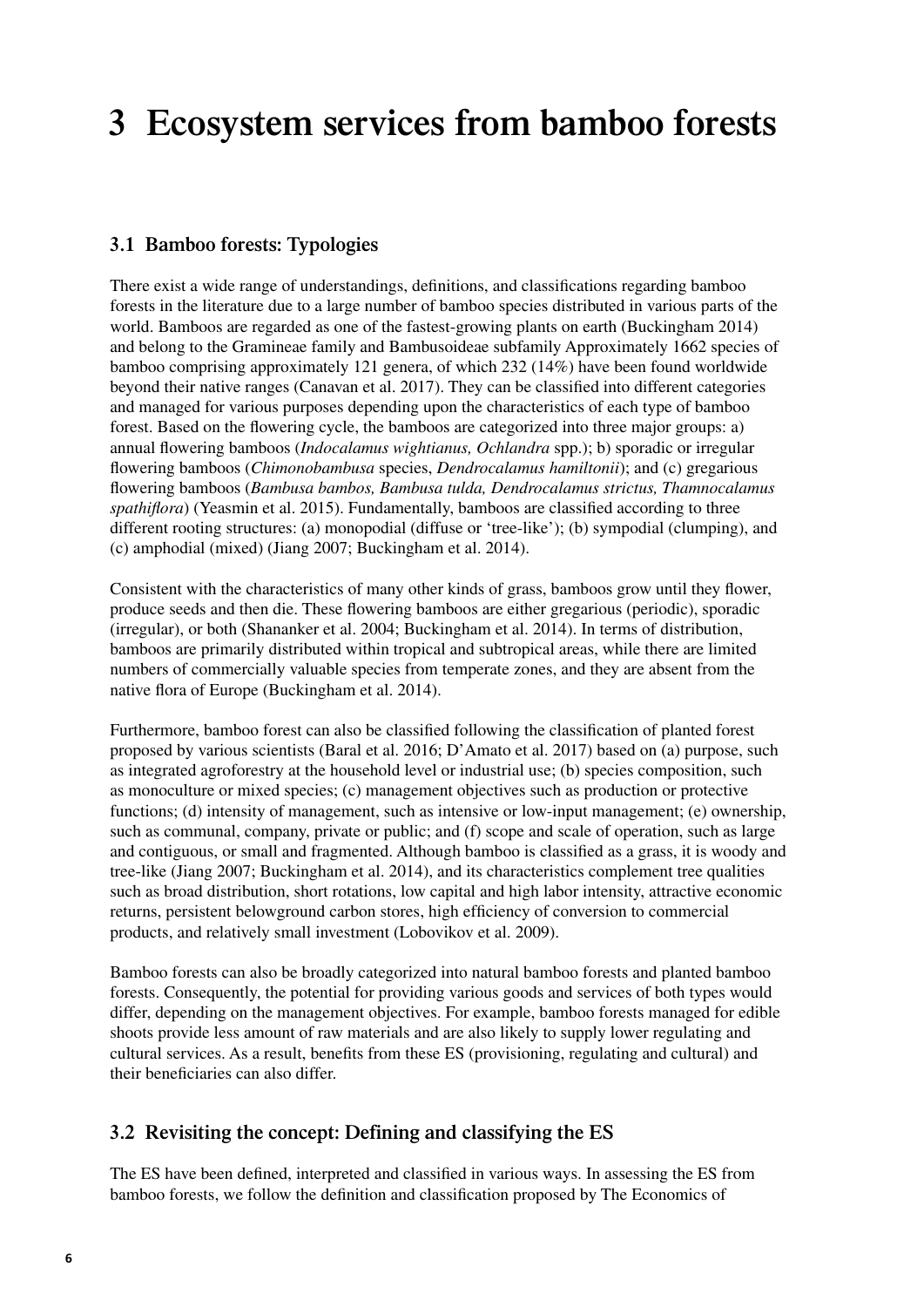<span id="page-14-0"></span>Ecosystems and Biodiversity (TEEB), which defines ES as the direct and indirect contributions of ecosystems to human well-being (TEEB 2010). This definition is also based on the definition of the ES by Millennium Ecosystem Assessment (MEA), but we have used a slight modification, especially as regards the classification of ES. For example, supporting services in MEA is replaced by habitat services, primarily to avoid any double-counting in the ES audit (Baral et al. 2016).

### **3.3 Major ES provided by bamboo forests**

Bamboo forests provide various ES (Shinohara et al. 2014) that generate sociocultural, economic and ecological values and services to local and global stakeholders. They are socioculturally connected with forest and people (e.g. having spiritual significance for local communities), produce raw materials for economic activities with local and industrial applications (e.g. timber, housing, biofuel and crafts) and provide ecological benefits to communities both in and beyond local areas (e.g. carbon stock/sequestration).

The full suite of multiple ES provided by the bamboo forests must be recognized, quantified and valued to give a comprehensive understanding of ES from bamboo forests as all of these values illustrate direct and indirect benefits of bamboo forest ecosystems to human well-being (Table 1).

| ES                                    | <b>Description of ES</b>                                                                                                                                                                                                                                       | <b>Indicators of ES</b><br>(Unit of measurement)                                                                                                                                                     | Beneficiary/<br>use | ES    | Scale of References                                                                                                                                                                                  |
|---------------------------------------|----------------------------------------------------------------------------------------------------------------------------------------------------------------------------------------------------------------------------------------------------------------|------------------------------------------------------------------------------------------------------------------------------------------------------------------------------------------------------|---------------------|-------|------------------------------------------------------------------------------------------------------------------------------------------------------------------------------------------------------|
| Provisioning services                 |                                                                                                                                                                                                                                                                |                                                                                                                                                                                                      |                     |       |                                                                                                                                                                                                      |
| Food<br>provision                     | More than 200 species<br>of bamboos provide<br>food (edible and<br>palatable shoots) from<br>wild and cultivated areas<br>throughout the world                                                                                                                 | No. of species<br>$\bullet$<br>producing edible<br>shoots<br>Amount of shoot<br>production (tonnes<br>$ha^{-1}yr^{-1}$ )                                                                             | Public/Private      | $O-R$ | (Lobovikov et<br>al. 2007; Satya<br>et al. 2010;<br>Chongtham et al.<br>2011; Choudhury<br>et al. 2012; Troya<br>Mera and Xu 2014;<br>Basumatary et<br>al. 2015; Xu et al.<br>2018)                  |
| Forage<br>production                  | Bamboo supplies forage<br>that is popular for local<br>livestock development<br>everywhere                                                                                                                                                                     | Amount of raw<br>$\bullet$<br>material supply (HL<br>$ha^{-1} yr^{-1}$ or tonnes<br>$ha^{-1}yr^{-1}$ )                                                                                               | Private             | $O-R$ | (Partey et al.<br>2017)                                                                                                                                                                              |
| Timber<br>(construction<br>materials) | Many bamboo species<br>provide construction<br>timber and are used for<br>building raw materials,<br>modern engineered<br>bamboo products,<br>composite panels and<br>boards. Engineered<br>bamboo may well<br>replace steel, wood and<br>concrete in may uses | No. timber-producing<br>$\bullet$<br>bamboo species<br>Amount of timber<br>$\bullet$<br>bamboo production<br>(No. of clumps/stands<br>per ha or tonnes<br>$ha^{-1}yr^{-1}$ )                         | Private             | $O-G$ | (Lobovikov et al.<br>2007; Chaowana<br>2013; Bock 2014;<br>Zea Escamilla<br>and Habert 2014:<br>Yeasmin et al.<br>2015; Nath et<br>al. 2018; van der<br>Lugt et al. 2018;<br>Ahammad et al.<br>2019) |
| Raw materials<br>supply               | Bamboo provides raw<br>materials for various<br>types of enterprises from<br>traditional domestic to<br>industrial uses such as<br>different types of bamboo<br>housing, flooring, crafts<br>and fiber for pulp, paper<br>and clothes                          | No. bamboo clumps/<br>$\bullet$<br>stands supplying raw<br>materials<br>Amount of raw<br>material supply<br>$(\text{tonnes}\,ha^{-1}yr^{-1})$<br>Amount of revenue<br>earned (USD $ha^{-1}yr^{-1}$ ) | Public/Private      | $O-G$ | (Lobovikov et<br>al. 2007; Gupta<br>and Kumar 2008;<br>Liese et al. 2015;<br>Yeasmin et al.<br>2015; Sharma et<br>al. 2016; Dai et al.<br>2017)                                                      |

| Table 1. List of ecosystem services (ES) from bamboo forests including description and indicators of each |
|-----------------------------------------------------------------------------------------------------------|
| ES, unit of measurement, beneficiary and the scale of ES.                                                 |

*Continued to next page*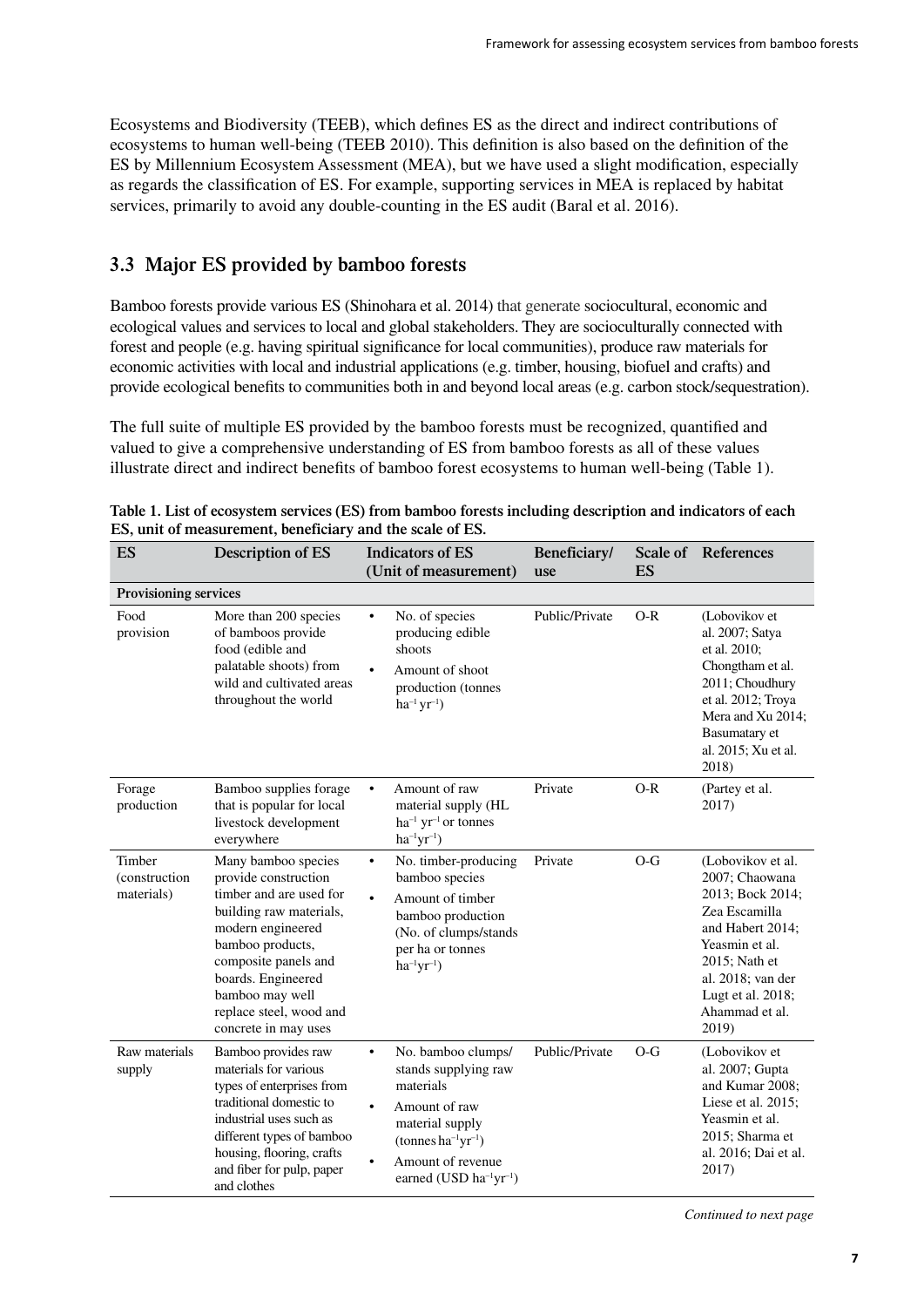| ES                         | Description of ES                                                                                                                                                                                                                                                        | <b>Indicators of ES</b><br>(Unit of measurement)                                                                                                                                                                                                                                                                                                                     | Beneficiary/<br>use | Scale of<br>ES | References                                                                                         |
|----------------------------|--------------------------------------------------------------------------------------------------------------------------------------------------------------------------------------------------------------------------------------------------------------------------|----------------------------------------------------------------------------------------------------------------------------------------------------------------------------------------------------------------------------------------------------------------------------------------------------------------------------------------------------------------------|---------------------|----------------|----------------------------------------------------------------------------------------------------|
| Bioenergy                  | Bamboo has<br>traditionally been used<br>as a source of domestic<br>energy and substitute<br>for wood charcoal and<br>mineral coal. Biogas<br>and oil can also be<br>produced from bamboo.<br>Bioenergy can replace<br>fossil fuel and decrease<br>the carbon footprints | Amount of charcoal<br>$\bullet$<br>$(\text{tonnes}\, \text{ha}^{-1}\text{yr}^{-1})$<br>Amount of oil<br>$\bullet$<br>production (ML<br>$ha^{-1}yr^{-1}$ )<br>Amount of biogas<br>production (e.g.<br>pallets: tonnes<br>ha <sup>-1</sup> yr <sup>-1</sup> or electricity<br>generated from<br>bamboo gasification<br>plants: KWh ha <sup>-1</sup> yr <sup>-1</sup> ) | Private             | $O-R$          | (Chin et al. 2017;<br>Ladapo et al.<br>2017; Sharma et<br>al. 2018; Yusuf et<br>al. 2018)          |
| Medicinal<br>resources     | Traditional and<br>indigenous medicine<br>derived from bamboo<br>products                                                                                                                                                                                                | No. of species of<br>$\bullet$<br>medical value<br>Harvestable amount<br>$\bullet$<br>(tonnes $ha^{-1}yr^{-1}$ )                                                                                                                                                                                                                                                     | Public/Private      | $O-G$          | (Lobovikov et al.<br>2007; Panee 2015;<br>Yeasmin et al.<br>2015)                                  |
| Freshwater<br>provision    | <b>Bamboo</b> forests<br>contribute significantly<br>to water source<br>protection and helps in<br>supplying freshwater                                                                                                                                                  | Presence of water<br>$\bullet$<br>bodies such as no. of<br>springs, ponds and<br>streams<br>Amount of water<br>$\bullet$<br>yield from a particular<br>area (ML $ha^{-1}yr^{-1}$ )<br>No. of projects<br>$\bullet$<br>using water (e.g.<br>watermills, drinking<br>water, irrigation,<br>hydropower plants)                                                          | Public/Private      | O-L            | (Sun et al. 2006;<br>Liu et al. 2018)                                                              |
| <b>Regulating services</b> |                                                                                                                                                                                                                                                                          |                                                                                                                                                                                                                                                                                                                                                                      |                     |                |                                                                                                    |
| Landscape<br>restoration   | Restoration of degraded<br>land through planting<br>bamboo                                                                                                                                                                                                               | Total restored area<br>(ha)                                                                                                                                                                                                                                                                                                                                          | Private/Public      | $O-R$          | (Rebelo and<br>Buckingham<br>2015)                                                                 |
| Sediment<br>retention      | Bamboo forests stabilize<br>the slope and prevent<br>soil erosion, which<br>improves the condition<br>of land and controls<br>floods and landslides.<br>These phenomena<br>reduce the deposition<br>load downstream                                                      | Rate of downstream<br>$\bullet$<br>siltation (tonnes<br>$ha^{-1}yr^{-1}$ )                                                                                                                                                                                                                                                                                           | Public              | $O-R$          | (Embaye 2000;<br>Zhou et al. 2005;<br>Tardio et al. 2017,<br>$2018$ ; van der<br>Lugt et al. 2018) |
| Carbon<br>sequestration    | Bamboo grows faster<br>and can sequestrate<br>carbon from the<br>atmosphere at a faster<br>rate than many tree<br>species                                                                                                                                                | Amount of carbon<br>$\bullet$<br>sequestration annually<br>(tonnes C ha <sup>-1</sup> yr <sup>-1</sup> or<br>$Mg$ ha <sup>-1</sup> yr <sup>-1</sup> )<br>No. of bamboo<br>$\bullet$<br>clumps/stands per ha                                                                                                                                                          | Public              | O-G            | (Liese 2009;<br>Lobovikov et al.<br>2009; Song et al.<br>2011)                                     |
| Carbon stock               | Increased bamboo<br>biomass indicates a<br>higher amount of carbon<br>storage                                                                                                                                                                                            | Area of bamboo forest<br>$\bullet$<br>(No/ha)<br>$\bullet$<br>No. of clumps/stands<br>per ha<br>Amount of carbon<br>$\bullet$<br>stored (tonnes C ha <sup>-1</sup> )                                                                                                                                                                                                 | Public              | $O-G$          | (Chen et al. 2009;<br>Li et al. 2015;<br>Teng et al. 2016)                                         |

#### **Table 1. Continue**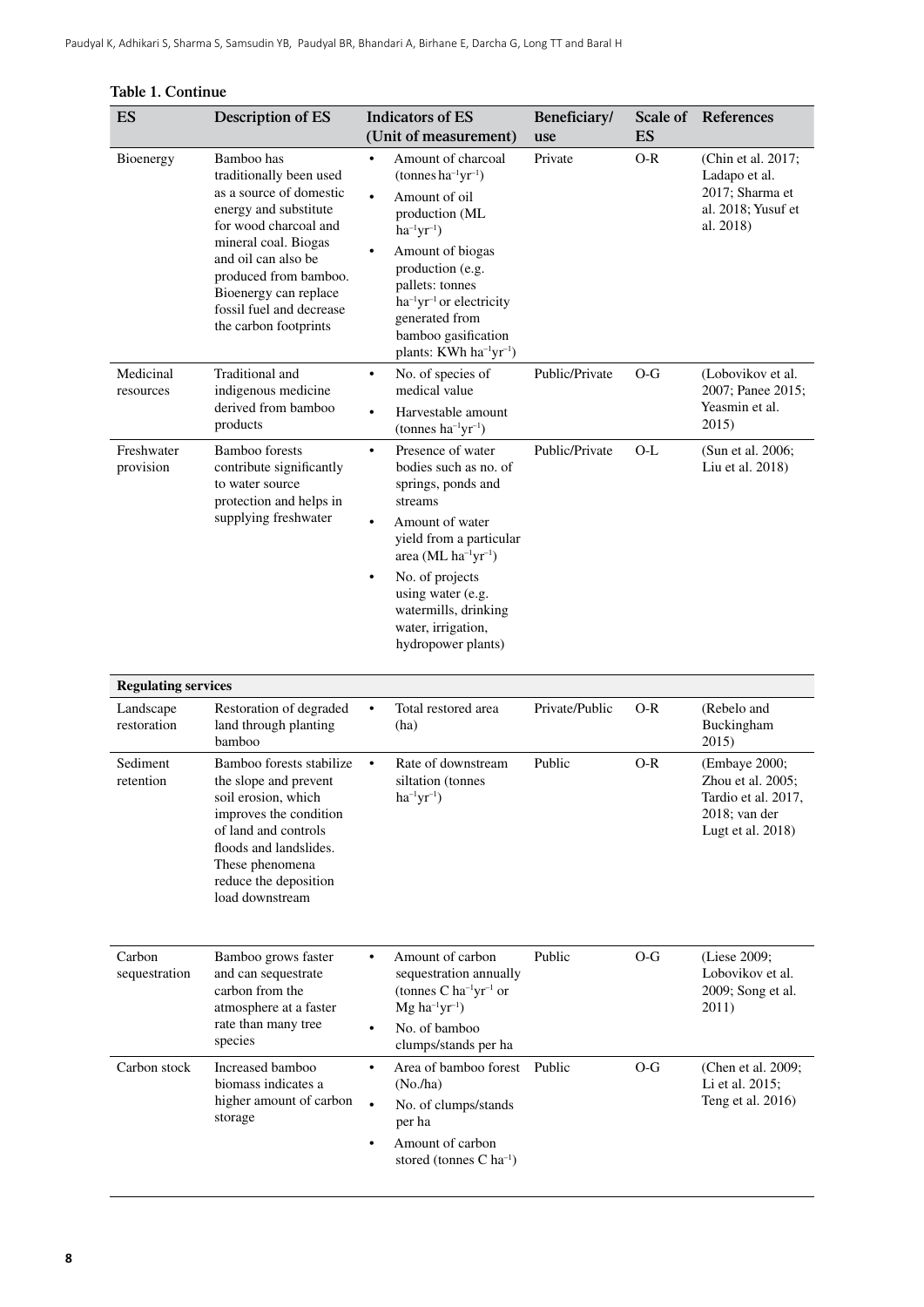| ES                                             | <b>Description of ES</b>                                                                                                                                                                                                                                                        |                | <b>Indicators of ES</b><br>(Unit of measurement)                                                                                                              | Beneficiary/<br>use | Scale of<br>ES | References                                                             |
|------------------------------------------------|---------------------------------------------------------------------------------------------------------------------------------------------------------------------------------------------------------------------------------------------------------------------------------|----------------|---------------------------------------------------------------------------------------------------------------------------------------------------------------|---------------------|----------------|------------------------------------------------------------------------|
| Air quality and<br>local climate<br>regulation | Bamboo forests filter the<br>air and remove odors,<br>pollutant gases (nitrogen<br>oxides, ammonia, sulfur<br>dioxide and ozone) and<br>dust particles out of the<br>air through the action<br>of leaves and bark.<br>Improved air quality<br>makes the local climate<br>better | $\bullet$      | Total leaf area (TLA)<br>$(TLA ha^{-1})$<br>Amount of pollutants<br>absorbed by the<br>bamboo forest (No. of<br>pollutants)                                   | Public              | $O-R$          | (Troy Mera and<br>Xu 2014)                                             |
| Floods/<br>landslides<br>control               | Bamboo forests control<br>floods and landslides by<br>holding soil particles<br>together through a<br>complex network of<br>roots and rhizomes in<br>the field                                                                                                                  | $\bullet$<br>٠ | No. of events of<br>landslides/flooding<br>Amount of soil loss<br>(tonnes $ha^{-1}yr^{-1}$                                                                    | Public              | $O-R$          | (Zhou et al. 2005;<br>Lin et al. 2017;<br>van der Lugt et al.<br>2018) |
| Groundwater<br>recharge                        | The increased area of<br>bamboo forests reduces<br>the runoff rate and<br>assists water percolation                                                                                                                                                                             | ٠              | Water volume<br>availability<br>downstream (ML<br>$ha^{-1}yr^{-1}$ )                                                                                          | Public              | $O-N$          | (Yeasmin et al.<br>2015)                                               |
| Water<br>purification                          | Bamboo forests induce<br>landscapes to filter out<br>and decompose organic<br>waste introduced into<br>land and water and can<br>assimilate and detoxify<br>compounds through soil<br>and subsoil processes                                                                     | ٠              | Amount of quality/<br>pure water throughout<br>the year (ML $ha^{-1}yr^{-1}$ )                                                                                | Private/Public      | $O-N$          | (Das and Saha<br>2013)                                                 |
| Moderation of<br>extreme events                | Bamboo forests act as a<br>natural buffer, helping to<br>protect against wildlife<br>attacks, strong winds,<br>storms, landslides<br>and other disasters<br>and hence reducing<br>damaging impacts                                                                              | ٠              | Number of extreme<br>events protected<br>against (No. $yr^{-1}$ )                                                                                             | Public              | $O-L$          | (FAO and INBAR<br>2018)                                                |
| <b>Habitat services</b>                        |                                                                                                                                                                                                                                                                                 |                |                                                                                                                                                               |                     |                |                                                                        |
| Habitat<br>provision                           | Bamboo forests provide<br>suitable habitat for<br>different species (flora<br>& fauna)                                                                                                                                                                                          |                | No. of endangered<br>species in the forest                                                                                                                    | Public              | $O-N$          | (Coggins 2000;<br>Linderman et al.<br>2005; Yeasmin et<br>al. 2015)    |
| Maintenance<br>of biological<br>diversity      | <b>Bamboo</b> forests<br>maintain and/or<br>enhance biodiversity<br>by promoting different<br>varieties of bamboo<br>species and providing<br>habitat for wild animals                                                                                                          |                | No. of species,<br>ecosystems and<br>genetic diversity                                                                                                        | Public              | $O-G$          | (Sharma and<br>Nirmala 2015;<br>Yeasmin et al.<br>2015)                |
| <b>Cultural services</b>                       |                                                                                                                                                                                                                                                                                 |                |                                                                                                                                                               |                     |                |                                                                        |
| Landscape<br>beauty                            | Bamboo forests create<br>landscape beautification<br>by preventing land<br>degradation and<br>enhancing landscape<br>restoration and greenery                                                                                                                                   |                | Area of landscape<br>covered by bamboo<br>forest (area in ha)<br>No. of visitors<br>appreciating the views<br>of the landscape<br>covered by bamboo<br>forest | Public              | $O-R$          | (Gang 2018; van<br>der Lugt et al.<br>2018)                            |

*Continued to next page*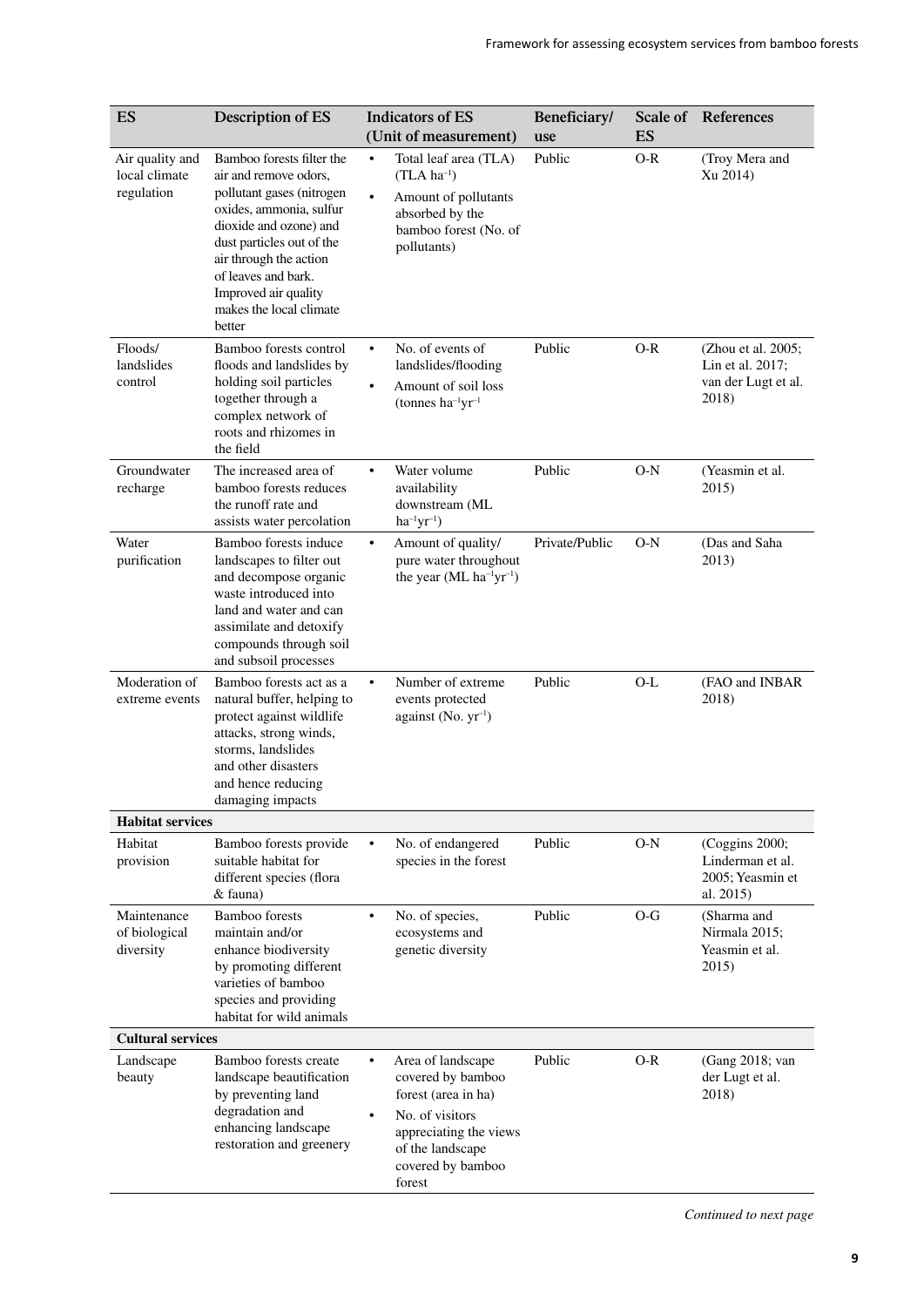| ES                               | Description of ES                                                                                                                                                |                        | <b>Indicators of ES</b><br>(Unit of measurement)                     | Beneficiary/<br>use | Scale of<br><b>ES</b> | <b>References</b>              |
|----------------------------------|------------------------------------------------------------------------------------------------------------------------------------------------------------------|------------------------|----------------------------------------------------------------------|---------------------|-----------------------|--------------------------------|
| Recreation and<br>ecotourism     | Bamboo forests<br>provide opportunities<br>for ecotourism and<br>recreational activities<br>through the promotion<br>of greenery and<br>landscape beautification | $\bullet$<br>$\bullet$ | No. of recreation sites<br>No. of visitors per<br>year               | Public/Private      | $O-R$                 | (Troy Mera and<br>Xu 2014)     |
| Cultural/<br>religious<br>values | Bamboo materials have<br>been used from the<br>cradle to the grave in<br>many countries because<br>of religious and cultural<br>values associated with<br>bamboo |                        | No. of cultural and<br>religious events<br>associated with<br>bamboo | Public              | $O-I$ .               | (van der Lugt et al.)<br>2018) |

#### **Table 1. Continue**

Note: Ecosystem services are further classified into provisioning, regulating, cultural, and habitat services based on The Economics of Ecosystem and Biodiversity (TEEB 2010) ES categories. The scale of ES includes 'O' on-site (in situ delivery), 'L' local (offsite, 100 m to 10 km), 'R' regional (10–1000 km), 'G' global (>1000 km). Key to scale of users: 'O' – on-site users (who live within bamboo and adjoining forests and have protected and managed ES), 'L' – local users (off-site but living within the forest surroundings up to 10 km distance from the bamboo forests and who have also protected and managed bamboo for ES; 'R' – regional users (who live between 10 km and 1000 km downstream of the bamboo forests and in nearby cities, but have not contributed to resource management; 'N' – national users within a country (people living in the country of the study's landscape (Nepal) who also have not contributed to resource management); 'G' – global users (people worldwide who have not contributed to resource management, and do not know where the landscape is located). Key to measurement units: 'no.' – number; 'ML' – megaliters; 'HL' – head load  $(30 \text{ kg})$ ; 'tonnes' – metric tonnes  $(1000 \text{ kg})$ ; 'ha' – hectare; 'ha<sup>-1</sup>' – per hectare; 'yr–1' – per year.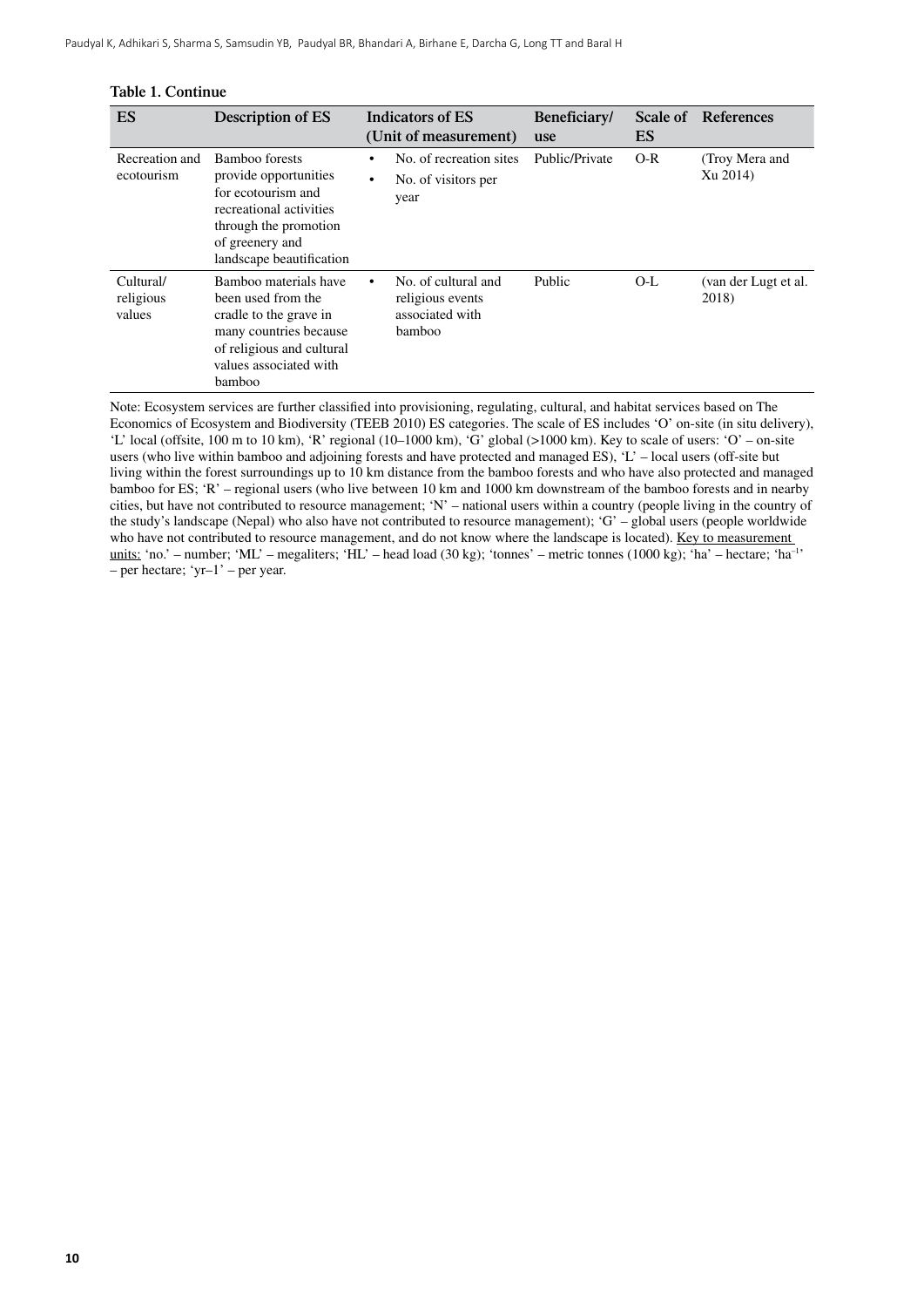# <span id="page-18-0"></span>**4 Bamboo forests' ES compared with major LULC types**

Studies on the assessment of ES from both natural forests and planted forests (Gamfeldt et al. 2013; Hayha et al. 2015; Miura et al. 2015; Baral et al. 2016) and agricultural land (Kroeger and Casey 2007; Power 2010; Zhang et al. 2007) are well documented in the literature. However, we found no similar studies on assessing the ES of bamboo forests as such. Bamboo forests can be either stand-alone or part of both natural and planted forests, or even be on agricultural land, making the assessment of ES from these forests more complicated. The literature review indicated that bamboo forests provide the same number of ES compared to land use categories such as forests, grasslands and agricultural land.

Table 2 shows the significance of ES provided by bamboo forests by comparing the ES supply capacity of bamboo forests vis-a-vis other forest types such as natural forests, degraded natural forests, planted forests, grasslands and agricultural lands based on qualitative comparisons from the literature. The actual measurement and quantification of ES in different land use categories is required for a quantitative comparison, which takes a long time and enormous resources and is beyond the scope of this paper. Still, we believe that taking stock of major ES from bamboo forests and comparing them with other land use categories provides insight into the comparative advantage of a bamboo forest and will help in planning and managing interventions as regards bamboo forests in the future. The bamboo forest, for example, is more effective in slope stabilization, and soil erosion control compared with other land-use practices and works as a buffer against extreme events such as floods, storms and landslides (Table 2).

At a particular point of time, both natural and planted forests supply a higher amount of raw/ construction materials as a provisioning service than do bamboo forests. In contrast, bamboo forests supply comparatively more biomass because bamboo has a shorter rotation (3–6 years) and a higher tree density (sometimes more than 10,000 culms per ha) than other tree species. Thus, that they can provide many times the biomass and raw materials of tree species grown either in natural or planted forests, even within a single rotation period. One study shows that a plantation of giant bamboo (*Dendrocalamus giganteus*) with 200 bamboo clumps per hectare can give an annual yield of about 2000 poles with a biomass of as much as 50 tonnes (Ramanayake 2017). Similarly, it seems to have a higher production capacity of certain provisioning services such as food provision, forage production, timber and other construction materials, bioenergy and medicinal resources than that of natural forests.

When it comes to regulating services such as landscape restoration through the processes of sediment retention, floods and landslide control, moderation of extreme events, carbon sequestration and carbon stock of the bamboo forests were found to be higher than those of natural and planted forests (Yiping et al. 2010; Yen and Lee 2011; Thokchom and Yadava 2015; Yuen et al. 2017; FAO and INBAR 2018). Similarly, bamboo forests have a higher capacity for groundwater recharge and a better local capacity to purify water than do natural forests. This is because a dense canopy with mixed and diverse vegetation types, particularly of natural forest, consume a higher amount of water than do forests with intermediate canopy cover (Ilstedt et al. 2016). However, the rate of ES supply depends on the type of bamboo forest, where natural bamboo forests have a higher capacity than do planted monoculture bamboo forests (Yiping et al. 2010). It is interesting to note that, except for natural forests, almost all of these regulating services were found to be higher in bamboo forests than in degraded forests, planted forests, grasslands and agricultural lands. As regards habitat provision, bamboo forests showed a higher capacity than planted forests and agricultural land, but lower capacity when compared with natural forests. Similarly, regarding cultural services, especially landscape beauty and ecotourism, bamboo forests had higher ES than degraded natural forests, grasslands and agricultural land.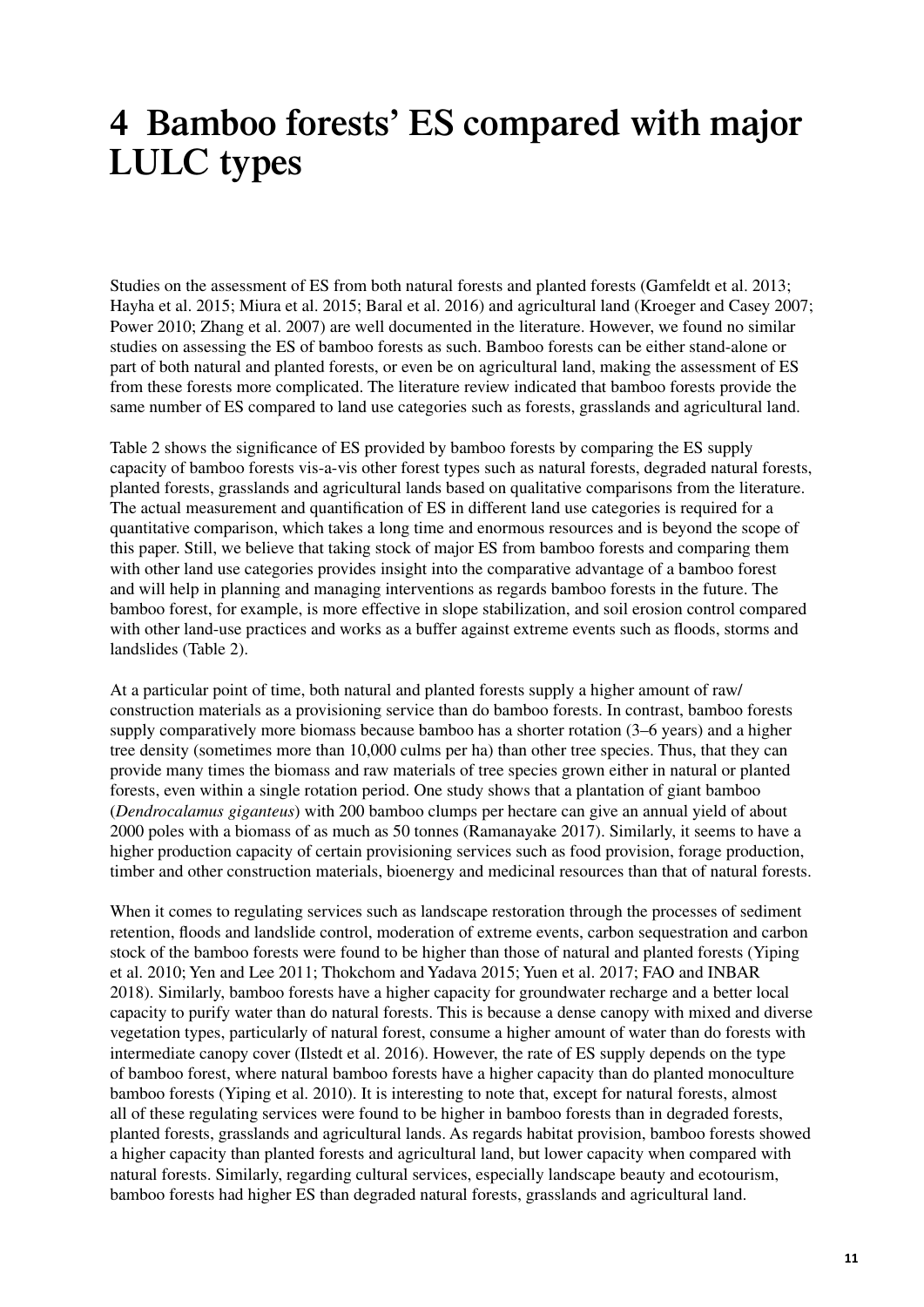There is a trade-off between ES from bamboo forests that depend on management objectives. For example, if a bamboo forest is managed for the shoots (food provision), they are harvested within 1–2 months, which can trigger a negative impact on the production of timber and other raw materials. This phenomenon can also cause a negative impact on many other regulating services such as carbon stocks, carbon sequestration, and sediment retention.

**Table 2. Qualitative comparison of ecosystem services (ES) from bamboo forests relative to natural forests, planted forests, grasslands and agricultural lands.**

| <b>Ecosystem services</b>                | Capacity of ES provision supplied by natural bamboo forests in comparison<br>with |                          |                          |                          |                       |  |  |  |
|------------------------------------------|-----------------------------------------------------------------------------------|--------------------------|--------------------------|--------------------------|-----------------------|--|--|--|
|                                          | <b>Natural</b><br>forests                                                         | Degraded forests Planted | forests                  | <b>Grasslands</b>        | Agricultural<br>lands |  |  |  |
| Provisioning services                    |                                                                                   |                          |                          |                          |                       |  |  |  |
| Food provision                           | L                                                                                 | H                        | H                        | H                        | L                     |  |  |  |
| Forage production                        | L                                                                                 | L                        | H                        | L                        | H                     |  |  |  |
| Timber (construction materials)          | L                                                                                 | H                        | L                        | H                        | H                     |  |  |  |
| Raw materials (except timber)            | L                                                                                 | H                        | H                        | H                        | H                     |  |  |  |
| Bioenergy (biomass)                      | H                                                                                 | H                        | L                        | H                        | H                     |  |  |  |
| Freshwater provision                     | H                                                                                 | H                        | $\overline{\cdot}$       | L                        | L                     |  |  |  |
| <b>Regulating services</b>               |                                                                                   |                          |                          |                          |                       |  |  |  |
| Landscape restoration                    | H                                                                                 | H                        | H                        | H                        | H                     |  |  |  |
| Sediment retention                       | H                                                                                 | H                        | H                        | H                        | H                     |  |  |  |
| Carbon sequestration                     | H                                                                                 | H                        | H                        | H                        | H                     |  |  |  |
| Carbon stocks                            | $\mathbf{L}$                                                                      | H                        | H                        | H                        | H                     |  |  |  |
| Air quality and local climate regulation | L                                                                                 | H                        | $\overline{\cdot}$       | H                        | H                     |  |  |  |
| Flood/landslide control                  | H                                                                                 | H                        | H                        | H                        | H                     |  |  |  |
| Groundwater recharge                     | H                                                                                 | L                        | $\overline{\mathcal{L}}$ | H                        | H                     |  |  |  |
| Water purification                       | L                                                                                 | H                        | H                        | H                        | H                     |  |  |  |
| Moderation of extreme events             | H                                                                                 | H                        | H                        | H                        | H                     |  |  |  |
| <b>Habitat services</b>                  |                                                                                   |                          |                          |                          |                       |  |  |  |
| Habitat provision                        | L                                                                                 | H                        | H                        | $\overline{\cdot}$       | H                     |  |  |  |
| Maintenance of biological diversity      | $\mathbf{L}$                                                                      | $\gamma$                 | H                        | $\overline{\mathcal{L}}$ | H                     |  |  |  |
| <b>Cultural services</b>                 |                                                                                   |                          |                          |                          |                       |  |  |  |
| Landscape beauty and recreation          | L                                                                                 | H                        | L                        | H                        | H                     |  |  |  |
| Recreation and ecotourism                | $\mathbf{L}$                                                                      | H                        | H                        | H                        | H                     |  |  |  |
| Cultural/religious values                | H                                                                                 | H                        | H                        | H                        | H                     |  |  |  |

Note: Actual provision of ES is determined by several factors including bamboo species, bamboo forest types (natural vs planted, pure vs mixed, and monopodial vs sympodial), management objectives, geographic distribution, site conditions, and management intervention. Thus, the examples given here are only indicative of identifying and comparing the ES from natural bamboo forests (mainly monopodial) in relation to other land cover categories. The tentative comparison is carried out whether the ES from the bamboo forest is higher (H), similar (S), lower (L) and difficult to define (?) than ES from other land uses. Adapted from several studies (de Groot and van der Meer 2010; Baral et al. 2013, 2014; Brockerhoff et al. 2013; Ferraz et al. 2013).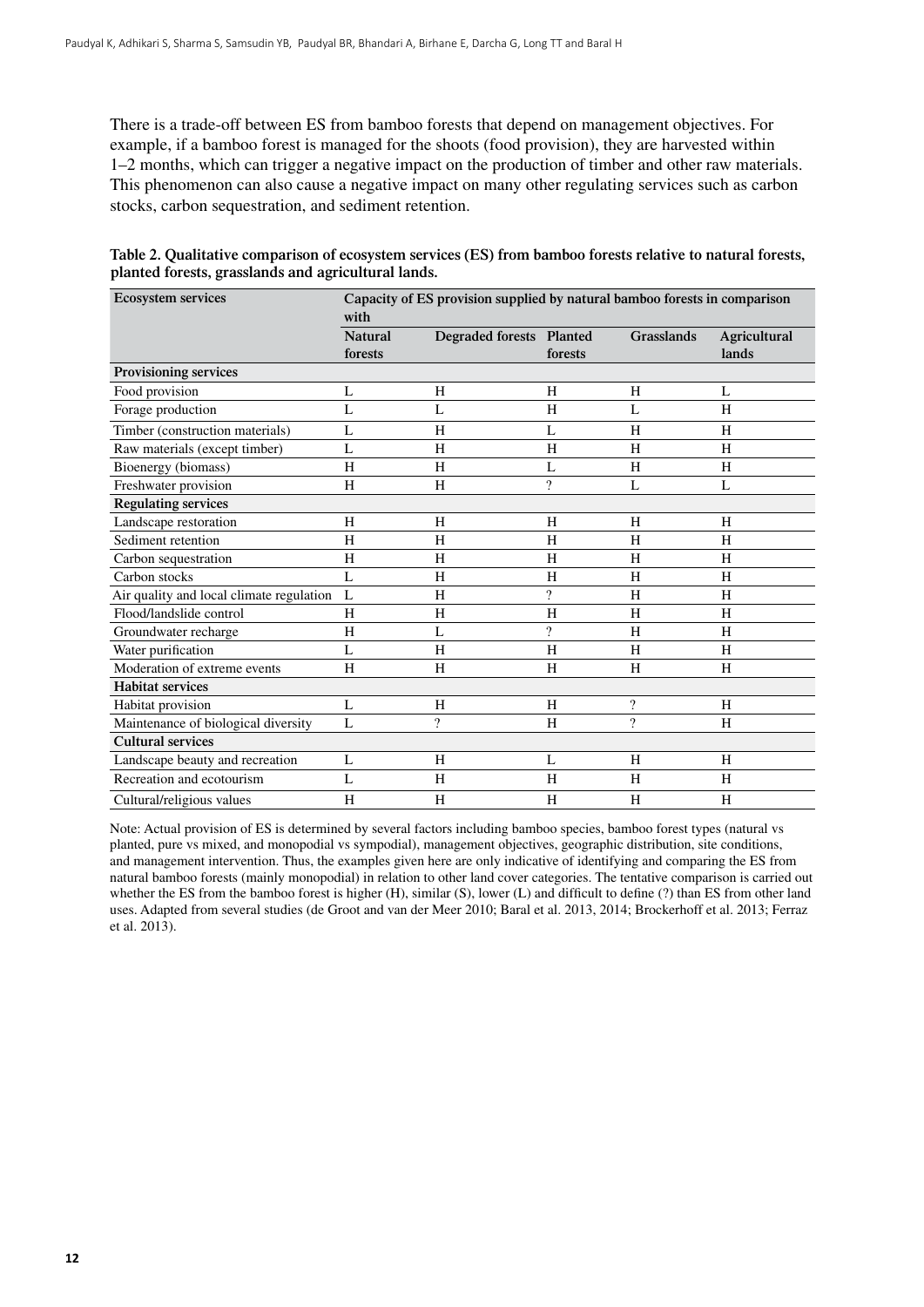# <span id="page-20-0"></span>**5 Framework for assessing ES from bamboo forests**

A comprehensive framework is a valuable and rational tool to apply to identifying important processes (Fisher et al. 2014). Studies of the ES from bamboo forests have tended to be general, and hence, context-specific analysis is essential. However, incorporating more contextual information will often mean dealing with higher levels of complexity (Fisher et al. 2014). Thus, any framework should attempt to understand the parts of complex wholes, methodically dividing the complexity, rather than artificially simplifying it (Ostrom 2009).

As bamboo forests provide many ES beyond food and raw materials production, an improved evidence base is required for effective planning and management of ES from bamboo forests (Yiping et al. 2010; Yuen et al. 2017). Studies show that bamboo forests supply high-level ES values and are more appropriate for soil erosion control and other impacts than are natural forests (Song et al. 2011). In this context, precise ES assessment at different spatial and temporal scales is required for further investment in bamboo forests. However, there has been little focus on the assessment of ES from bamboo forests due to a lack of suitable local frameworks, methods and evaluation tools (Baral et al. 2014, 2016; Paudyal et al. 2015, 2019). To resolve the issue, a common framework for ES assessment from bamboo forests is extremely important. Such a framework can be based on various frameworks used to assess ES from other forests, e.g. planted forests (Baral et al. 2016), community forests (Paudyal et al. 2015), forest management units (Wangchuk et al. 2019) and mountain forests (Baral et al. 2017), and can be modified to fit with bamboo forests.

Figure 2 shows a proposed diagrammatic representation of the framework for the assessment of ES from bamboo forests. The framework follows an expanded explanation with examples from diverse geographies that are chosen solely for their illustrative capacity. Conceptually, the framework consists of three components: (i) bamboo ecology (silviculture and management) (Figure 2a); (ii) ES provision classified using TEEB categories (Figure 2b); and (iii) approaches to assessing ES from bamboo forests (Figure 2c). This section details each component.

The bamboo forest ecosystem forms the foundation of the framework, comprising the set of biophysical processes and structures producing ES that are altered by the silviculture and management of bamboo forests. It includes the scope of the assessment as well as identifies the objectives and process of the assessment including key questions such as underlying objectives, relevant actors, potential ES flows, adequate budget, data availability, suitable approaches and clarification of potential roles and responsibilities of different stakeholders (Rosenthal et al. 2014).

The key ES provided by bamboo forests are marked off using one of the ES classification systems and prioritized based on stakeholders' choice, management objectives and types of bamboo forests. Many studies have recognized that ecosystem benefits derived from bamboo forests could be distinguished based on the different services provided; i.e. (i) provisioning services which include tangible benefits such as raw materials, pulp, food and biomass-based energy; (ii) regulating services, which would bring benefits in the form of increased water infiltration, reduced erosion and climate regulation; (iii) habitat services that bring benefits to wildlife habitat and genetic diversity; and (iv) cultural services including recreation, ecotourism, education and spiritual experiences.

The connection between ecology and management of bamboo, ecosystem benefits and approaches and tools for assessing ES from bamboo forests need to be illustrated because ES are strongly influenced by the silviculture and management methods. Further, beneficiaries of ES are determined because ES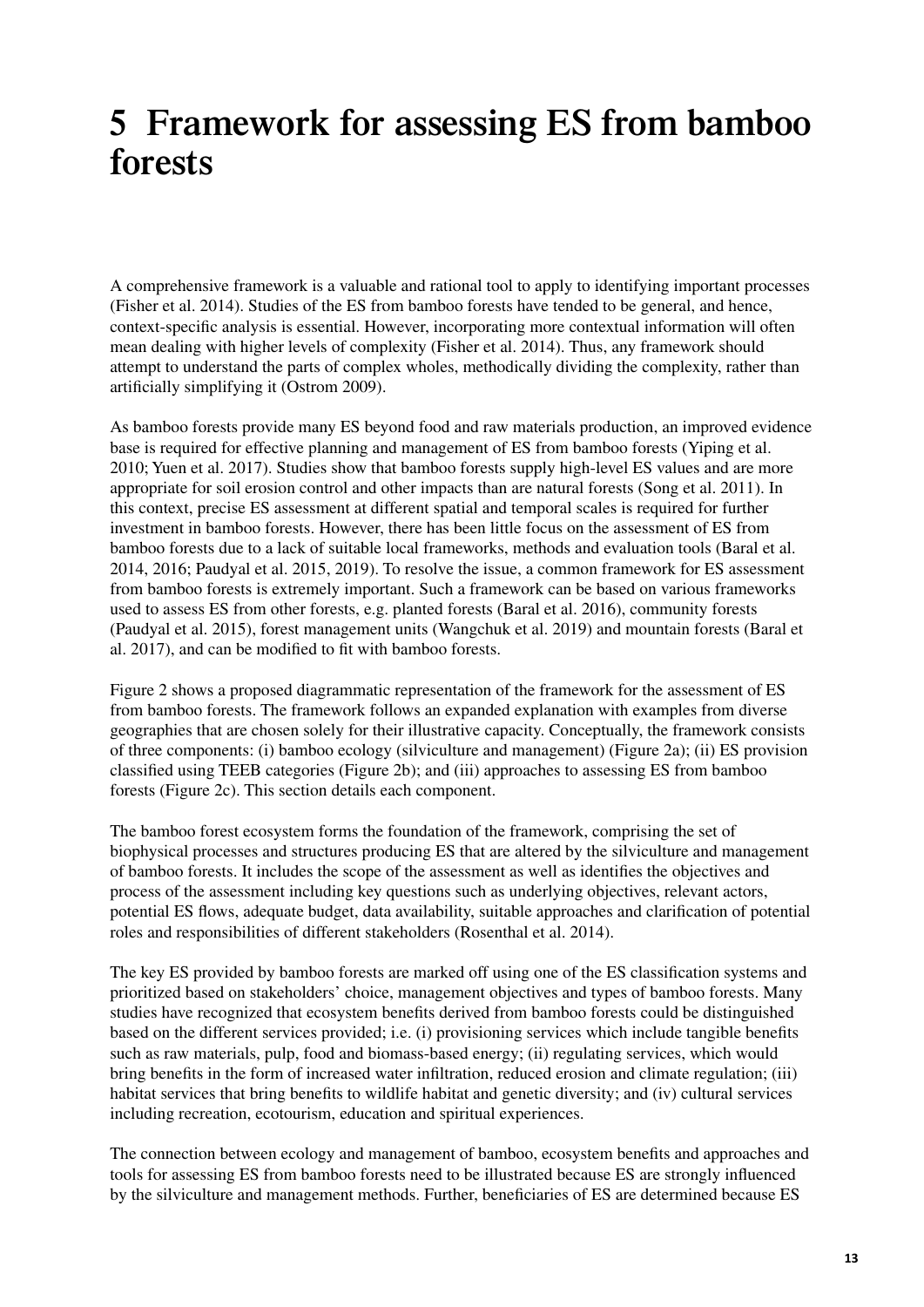values depend on beneficiaries who vary across local and wider scales (Paudyal et al. 2018b) while enabling both qualitative and quantitative assessments of ES sources and sinks. Further, the framework allows users to design a special approach, process and methods to suit the particular needs of local people, landscape and the predetermined objectives of the bamboo forests depending on available time, data and resources. Finally, the framework suggests that ES provision is analyzed, synthesized and communicated to relevant stakeholders in an appropriate manner that is crucial in the application of the framework in any ES assessment from bamboo forests.



**Figure 2. A framework for assessing ecosystem services (ES) from bamboo forests.** The framework consists of three main components: (a) silviculture and management of bamboo forests that influence the quality of bamboo forests and supply of ES; (b) potential supply of ES based on TEEB (2010) classification system; and (c) the main approach of assessing ES from bamboo forests, which is associated with cost, time and data. The selection of approach/method and the quality assessment of ES depend on the available cost, time and data requirements for the assessment.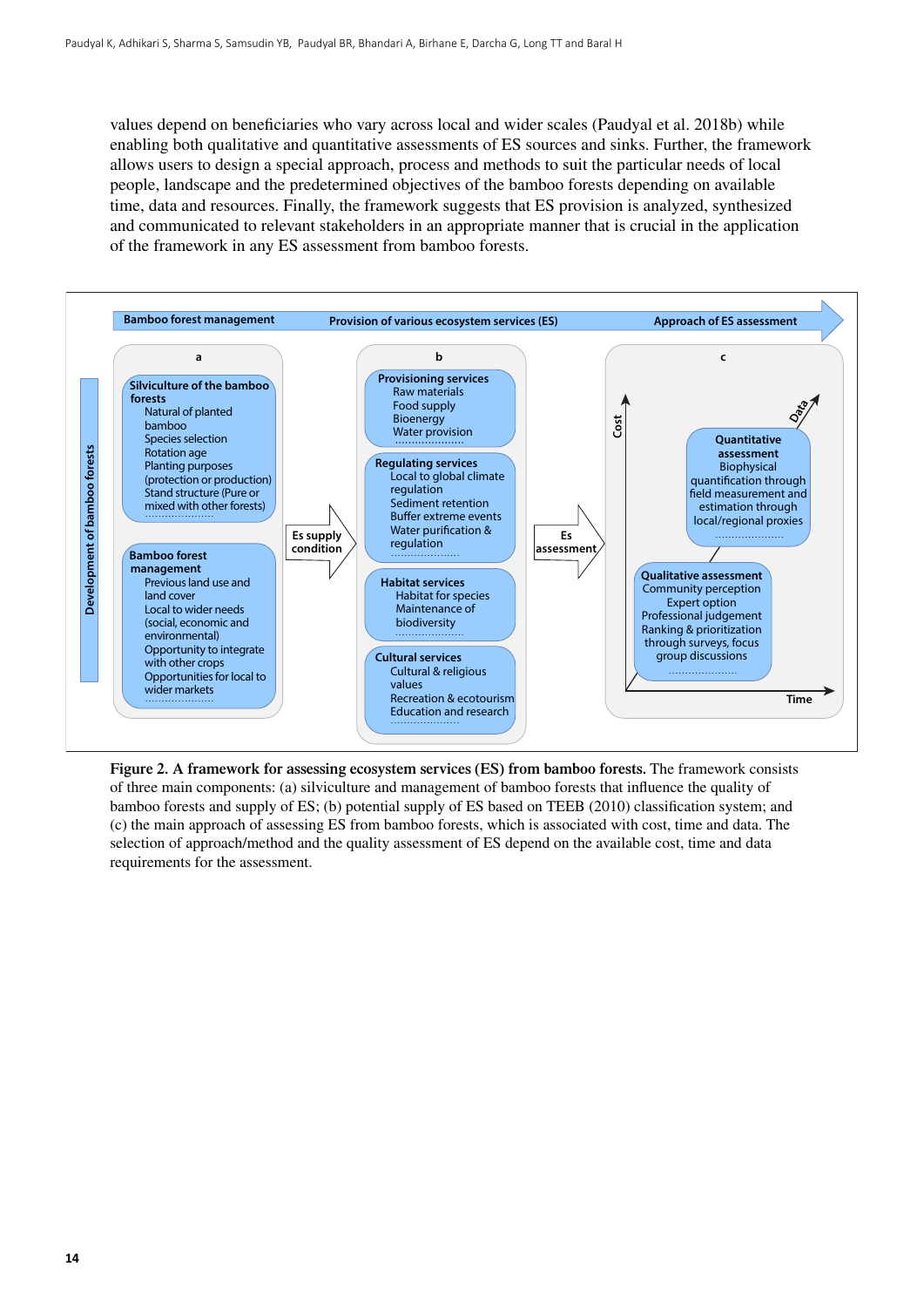# <span id="page-22-0"></span>**6 Methods and tools for assessing ES from bamboo forests**

Several tools have been developed to suit various purposes and scales of assessment. These tools differ in terms of data requirements, technical knowledge and software requirement, assessment types, and whether the outputs are spatially explicit or not. For example, Baral et al. (2017) provide a non-exhaustive list of tools for assessing ES from a mountain ecosystem and categorized them into three groups: (1) stakeholder analysis, (2) market analysis, and (3) modeling analysis. These tools are equally relevant to and useful for assessing ES from bamboo forests. The stakeholder analysis includes focus group discussion, expert consultation and participatory mapping and can provide firsthand qualitative and quantitative information on the specific ES from bamboo forests (e.g. Paudyal et al. 2015; Bhatta et al. 2016; Baral et al. 2017). As the ES can vary in time and space, the stakeholder analysis is critical to identifying the ES available to the different levels of users. These users can be local, regional or global. They can specify ES benefits, such as the cultural, aesthetic, recreational, tourism, educational and cultural/religious values to these users. The stakeholders can also provide qualitative and quantitative data (at least in comparative terms) that can be used in modeling tools to determine the change in the availability of ES from bamboo forests. To enhance local knowledge of the ecosystem over time and space, the participatory mapping technique can generate spatial maps of ES from bamboo forests. However, it is crucial to triangulate information from other sources to enhance the confidence in the data quality and to reduce uncertainty.

| <b>Assessment tools</b>                                                               | Assessment<br>type           | <b>Analysis</b><br>types | <b>Scale</b>                         | <b>Software</b><br>requirement       | <b>Specialized</b><br>knowledge<br>required | <b>Spatial</b><br>mapping<br>capacity |
|---------------------------------------------------------------------------------------|------------------------------|--------------------------|--------------------------------------|--------------------------------------|---------------------------------------------|---------------------------------------|
| <b>Toolkit for Ecosystem Service</b><br>Site-based Assessment<br>(TESSA)              | Quantitative/<br>Qualitative | Framework<br>and method  | Site-level                           | N <sub>0</sub>                       | High                                        | N <sub>o</sub>                        |
| Integrated Valuation of<br>Ecosystem Services and<br>Trade-offs Tool (InVEST<br>Tool) | <b>Ouantitative</b>          | Modeling                 | Watershed/<br>Landscape/<br>Regional | Yes (InVEST)<br>Tool)                | High                                        | <b>Yes</b>                            |
| Artificial Intelligence for<br>Ecosystem Services (ARIES)                             | Quantitative                 | Modeling                 | Watershed/<br>Landscape/<br>Regional | Yes (Web-<br>based or<br>standalone) | Low-High                                    | Yes                                   |
| Multiscale Integrated Model<br>of Ecosystem Services<br>(MIMES)                       | <b>Ouantitative</b>          | Modeling                 | Landscape                            | Yes (SMILE<br>software)              | High                                        | Yes                                   |
| Co <sub>sting</sub> Nature                                                            | Ouantitative                 | Modeling                 | Landscape                            | Yes (Web-<br>based)                  | High                                        | Yes                                   |
| Spatial analysis tool in ArcGIS<br>software                                           | Ouantitative/<br>Qualitative | Modeling                 | Watershed/<br>Landscape/<br>Regional | Yes (ArcGIS<br>software)             | High                                        | Yes                                   |

|  |  | Table 3. A comparison of tools for assessing ecosystem services (ES) from bamboo forests. |  |  |
|--|--|-------------------------------------------------------------------------------------------|--|--|
|  |  |                                                                                           |  |  |

Note: The user should make an informed choice of the tool for assessing ES from bamboo forests based on the scope of the assessment, scale and resources availability (software and expertise).

Source: Adapted from https://www.birdlife.org/worldwide/science/Toolkit\_for\_Ecosystem\_Service\_Site-Based\_Assessment/ How\_TESSA\_is\_different\_from\_other\_tools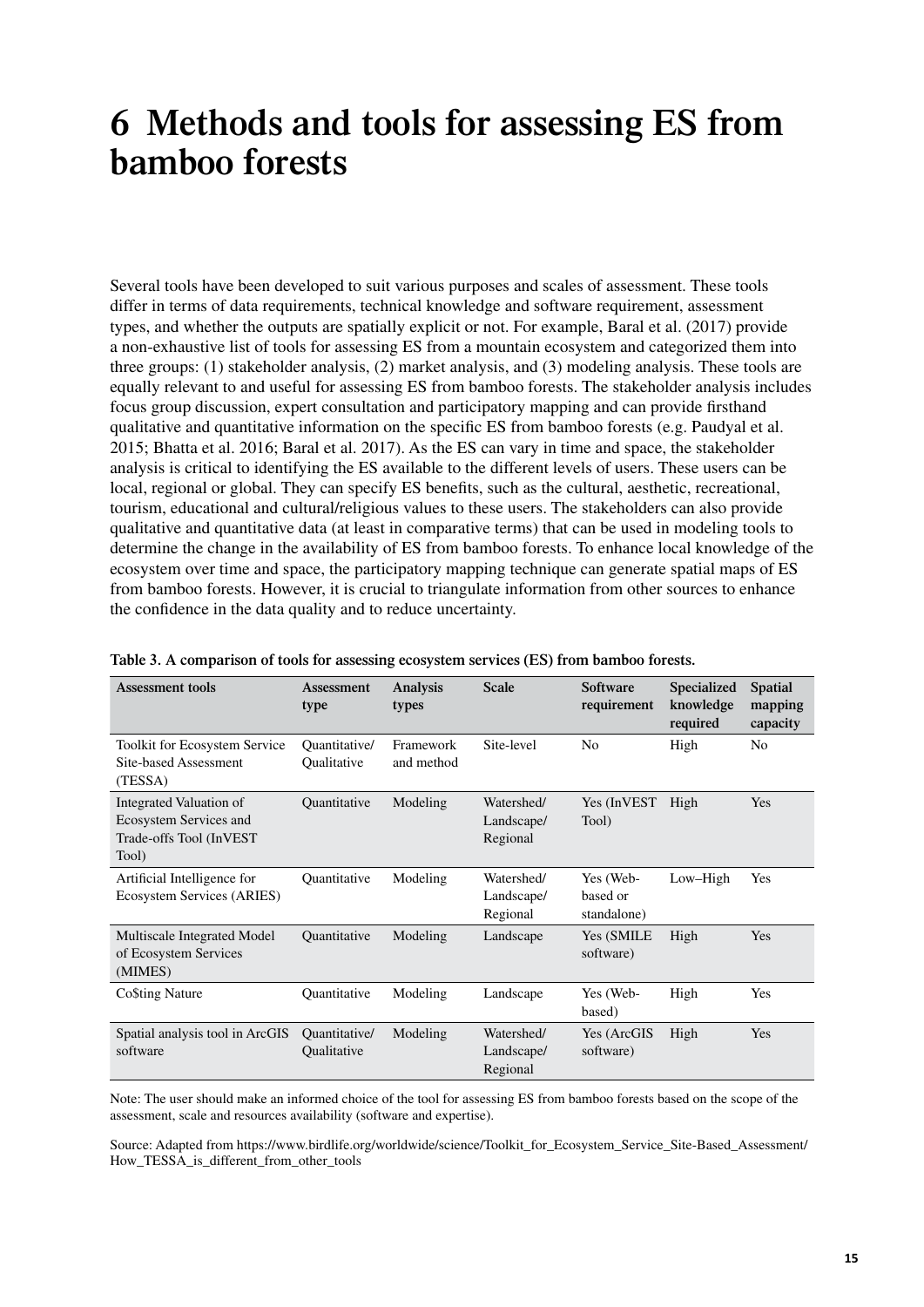The economic valuation of the ES has become a widely used approach to demonstrate the monetary values of our environment through accounting for all goods and services provided to human beings (MEA 2005; TEEB 2010; Costanza et al. 2014). This approach is considered crucial for raising awareness on the significance of the ES from the environment, and for environmental policy formulation and decision-making (Costanza et al. 2014) and also assists in assessing the tradeoffs of ES under different land-use scenarios (Sharma et al. 2018). The economic valuation of ES from bamboo forests can apply the three methods used by Baral et al. (2017) to assess a mountain ecosystem. These methods include: 1) stated-preference technique, 2) revealed-preference technique, and 3) benefit transfer. However, the economic valuation of ES is challenging due to the risk of double accounting, interaction and interdependence of the ES, and the difficulties around monetizing the sociocultural and habitat values. The user should choose the best method based on the availability and reliability of the available data on disaggregated ES.

In addition, several tools for assessing ES have been developed, which can be used to evaluate ES from bamboo forests. Baral et al. (2017) listed some of the popular tools for ES assessment as: (1) Toolkit for Ecosystem Service Site-based Assessment (TESSA), (2) Integrated Valuation of Ecosystem Services and Trade-offs (InVEST) Tool, (3) Artificial Intelligence for Ecosystem Services (ARIES), and (4) Multi-scale Integrated Models of Ecosystem Services. Table 3 compares these tools and two additional tools, i.e. Co\$ting Nature and Spatial Analysis Tool in ArcGIS software for their characteristics such as assessment types, analysis types, scale, software and specialized knowledge requirement and spatial mapping capacity.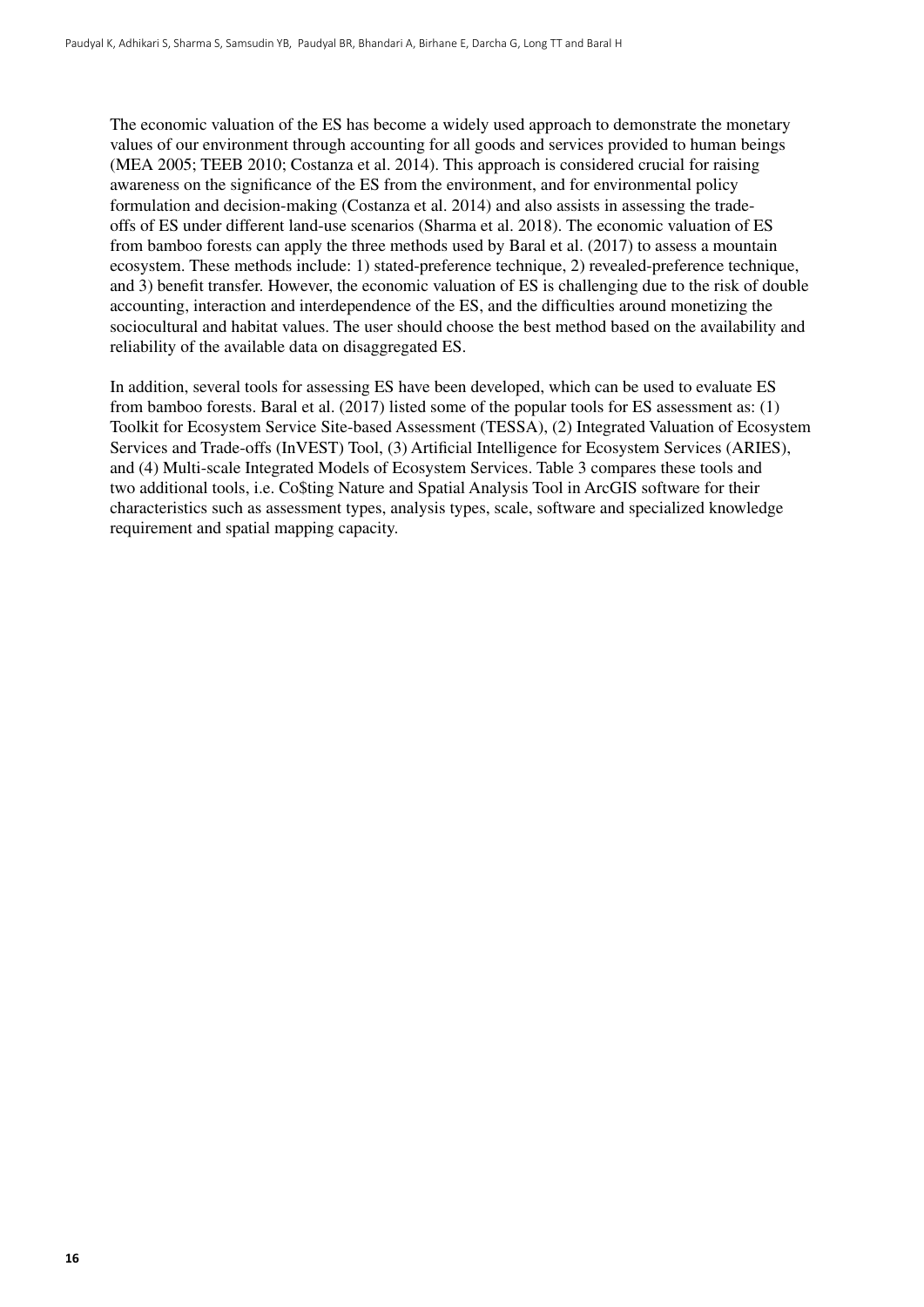# <span id="page-24-0"></span>**7 Case studies – Ecosystem services associated with bamboo forests**

This section presents the case studies from Asia and Africa demonstrating that bamboo forests offer important ES in comparison with other forest ecosystems, and that they are crucially important (Figure 3). Among 10 locally relevant ES selected for comparison, three ES are under the provisioning services (e.g. food supply, raw materials and freshwater provision), and five from regulating services (e.g. carbon sequestration, sediment retention, flood/landslides control, protection from extreme events and water regulation). Similarly, habitat provision and cultural belief and religious values were selected. Different forest types were chosen at three sites so that the ES supply from bamboo forests could be compared. The research results from the case studies rationalize an expansion of bamboo plantations for economic, social and ecological benefits.



**Figure 3. Location of case study sites in Nepal, Indonesia and Ethiopia.**

### **7.1 Case 1: Gaurinagar village, Chitwan District, Nepal**

Bamboo forests cover an estimated 63,000 ha in Nepal, and 60% are found in natural forests (ANSAB 2018). However, bamboo plantation practices on private land are also common in Nepal. Nepal is home to 12 genera and more than 53 species of bamboo, where seven species are endemic (ANSAB) 2018). Bamboo forests with a growing stock of around 15 million  $m<sup>3</sup>$  supply three million culms annually, which are mostly consumed locally. For centuries, bamboos have been considered a key source of income generation and are inextricably intertwined with indigenous culture and local knowledge.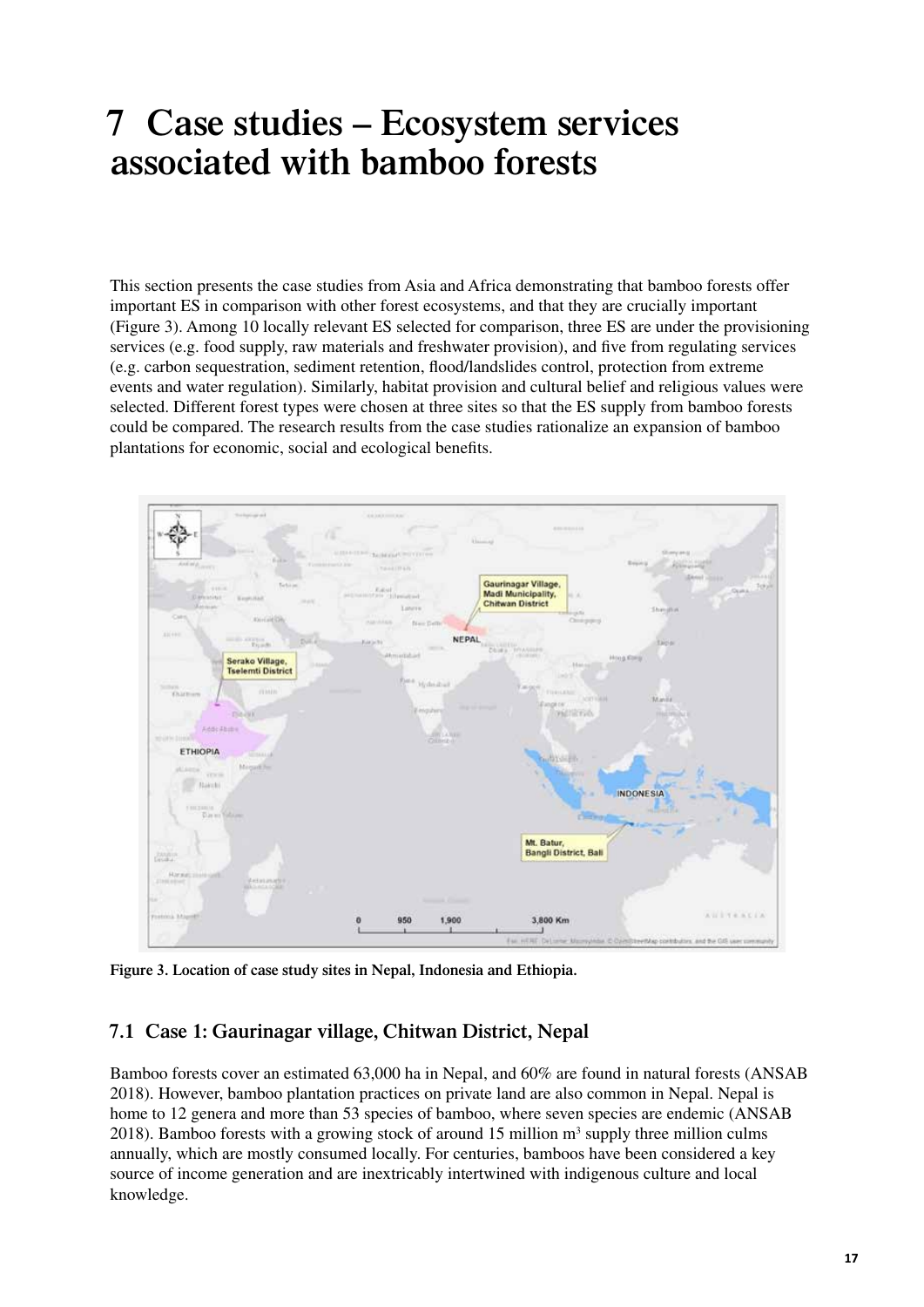We take a case from Gaurinagar village of Madi Municipality, Chitwan (Figure 4). The village was completely inundated in 2010 due to flooding of the Rui River that washed away river banks causing significant property damage. Tonnes of silt and sand were deposited and made land unproductive. To reverse the situation, the local community planted 10,000 bamboo seedlings and created a beautiful bamboo forest (FAO and INBAR 2018). This helped the river return to its original course in Gaurinagar and stabilized the river bank and sediment retention, which rehabilitated 700 ha of land belonging to 70 households (FAO and INBAR 2018). A big chunk of natural forest (a part of the Chitwan National Park) is located at the northern side of the village on the other side of the Rui River, to which people have limited access. There is a nearby planted forest where villagers get timber, firewood and other forest products.



**Figure 4. Comparisons of ecosystem service (ES) of various forest types in Gaurinagar assessed qualitatively.** These are expressed using Likert scales of 1 to 10, where 1 (the innermost circle) represents the lowest level of ES supply, and 10 (the outermost circle) represents the highest level. (a) Bamboo forests, (b) natural forests, and (c) mixed-planted forest. Abbreviations: 'P'– provisioning services, R – regulating services, H – habitat services, C – cultural services.

These three forest types supply different ES to the villages. While bamboos are planted to protect villages from flood and sediment, local communities also receive food, raw materials and other ES that are comparable with ES supplied by natural and planted forests. Interestingly, the bamboo has also served as wildlife fencing, a sustainable and cost-effective approach to reducing human–wildlife conflict. The bamboo forest, for instance, provides higher ES as regards sediment retention, flood control and religious and cultural values compared to other forest types. On the other hand, natural forest supplied a higher amount of ES regarding water regulation, habitat and freshwater provisions than did bamboo forest and forest plantation. The natural forest, due to its diverse species composition makes it a suitable wildlife habitat. Here, species diversity contributed to water regulation and the provision of freshwater. The bamboo forest also contributed significantly to water regulation. In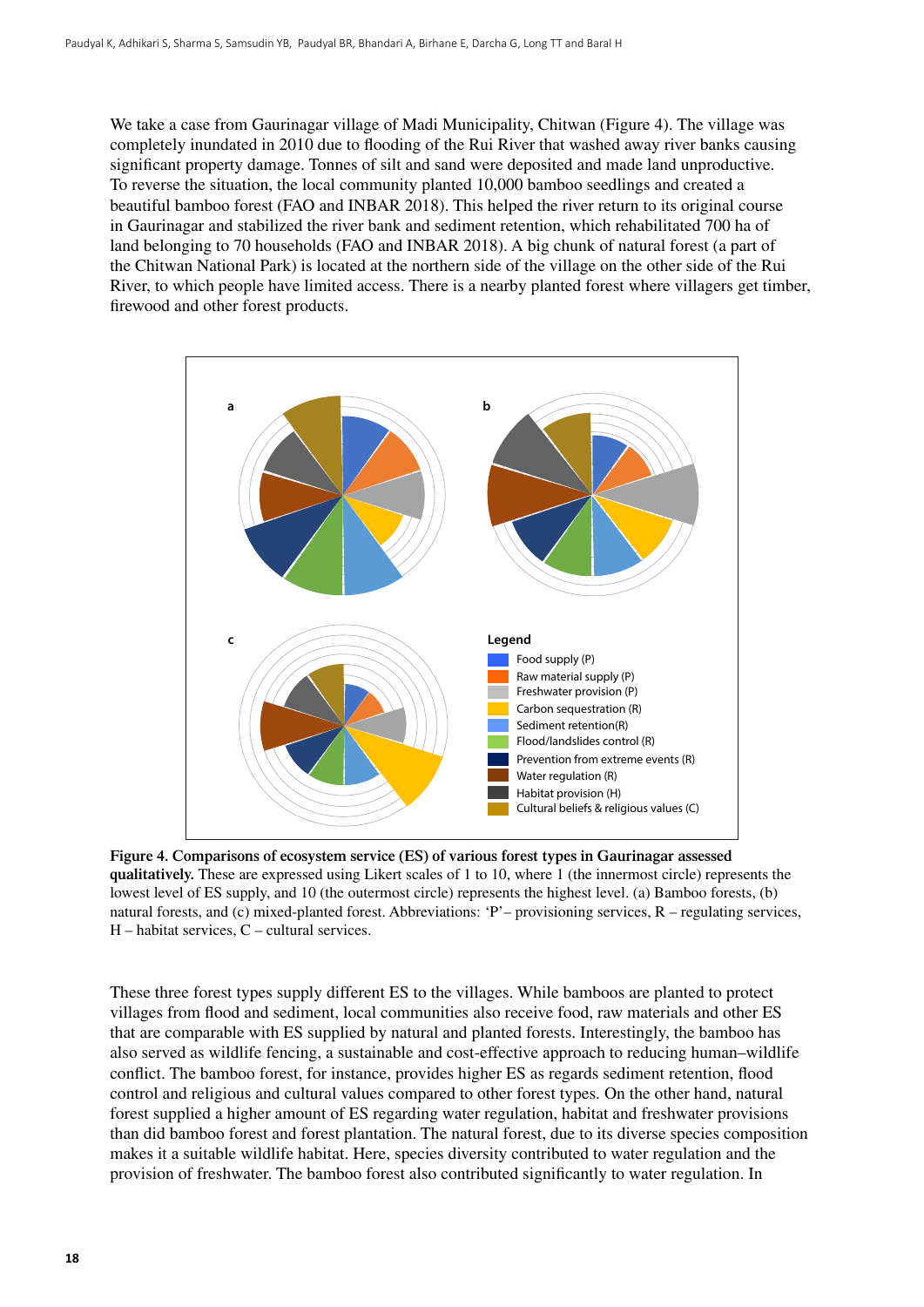<span id="page-26-0"></span>contrast; the bamboo forest had a lower potential for carbon sequestration in comparison with the planted and natural forests. In line with results of many studies (e.g. Ly et al. 2012; Yuen et al. 2017), experts opined that the bamboo forest is still young and clumps are not fully grown; thus, they capture less carbon than mature bamboo and natural forests.

### **7.2 Case 2: Mount Batur, Bali, Indonesia**

Bamboo forests cover 2.1 million ha (2% of 93.9 million ha forest land) in Indonesia and is naturally widespread in 30 provinces. Some 135 bamboo species have been recorded, and 70 of them are documented as endemic to Indonesia (Widjaja 1998; MoEF 2018). We take a case from Mt Batur located in Bangli District, Bali Province (Figure 3). The topography of the area includes mountainous, hilly, undulating and flat land and generally receives 2638 mm rainfall per year. The mountains beyond Mt. Batur contain water sources important for the coastal communities of Bali. Bamboo forests extend over about 6000 ha out of 11,536 ha of total forest area. Bamboo has been intricately linked historically with rural livelihoods for use in traditional ceremonies and livelihoods, including as food, construction, musical instrument, handicrafts, furniture and energy (Sujarwo 2018). In addition, there are plenty of Acacia and teak plantations in Mt Batur that supply various raw materials to the local people and industry (MoEF 2013). As bamboo and planted forests provide raw materials and other benefits, the comparison of ES supplies from both types of forests can provide valuable insights for forest management in Mt Batur.

Figure 5 illustrates the various types of ES from bamboo and planted forests in Mt Batur. The experts opined that bamboo forests supplied a higher amount of ES in most cases than did planted forests, except for raw materials. The study shows that planted forest provides a higher amount of construction timber (Samsudin 2016) and raw materials for the pulp and paper industries (MoEF 2013). In contrast, bamboo forest provides higher amounts of food than planted forest, in line with the findings of other studies. One study reveals that farmers receives USD 420–700 per hectare from selling shoots to the market. Freshwater provision is also high from bamboo forest due to lower consumption than in planted forest (Widiarti, 2017). Balinese culture beliefs are that old-growth bamboo forests are vital in water production (Arinasa and Peneng 2013; Sujarwo 2015). Similarly, bamboo forest regulates water efficiency better than planted forest. Corroborating these beliefs, one study indicates that bamboo forests store about 90% of rainfall, while many tree species store only 35–40% (Raka et al. 2011).

Bamboo has been used in upstream soil stabilization and is perceived to retain more soil than planted forest. Bamboo's sympodial rhizome root system is ideal for watershed protection, halting land degradation and reducing the erosion rate significantly (Mentari et al. 2018) in comparison with planted forest because planted forests cause high erosion during the harvesting period (Lathifah and Yunianto 2013). Further, this study shows that carbon sequestration capacity of both forests is very similar, and also corroborates the results of many previous studies conducted in Indonesia. For example, bamboo forests and planted forests store carbon in the range of 94–392 tCha–1 and 85–429 tCha–1, respectively (van der Lugt et al. 2018). In contrast, another study finds that bamboo clumps in Bali store about 43.67 tCha–1 (Sujarwo 2016), while fast-growing *Acacia* plantations in West Java store only about 25.4 tCha–1 (Purwitasari 2011) while slow-growing teak in Central Java stores 12–144 tCha–1 with a rotational period of up to 80 years (Lestari 2011).

In addition, bamboo in the study area of Mt. Batur has been used in upstream soil stabilization, water quality improvement, climate change and flood/landslides risk mitigation and raw materials supply for domestic use. Additionally, it also contributes to the promotion of tourism with handicrafts production and restoration of degraded land. Bamboo has been used traditionally by the Balinese community for various purposes, including livelihoods, building construction, medicine, music, and water and soil conservation.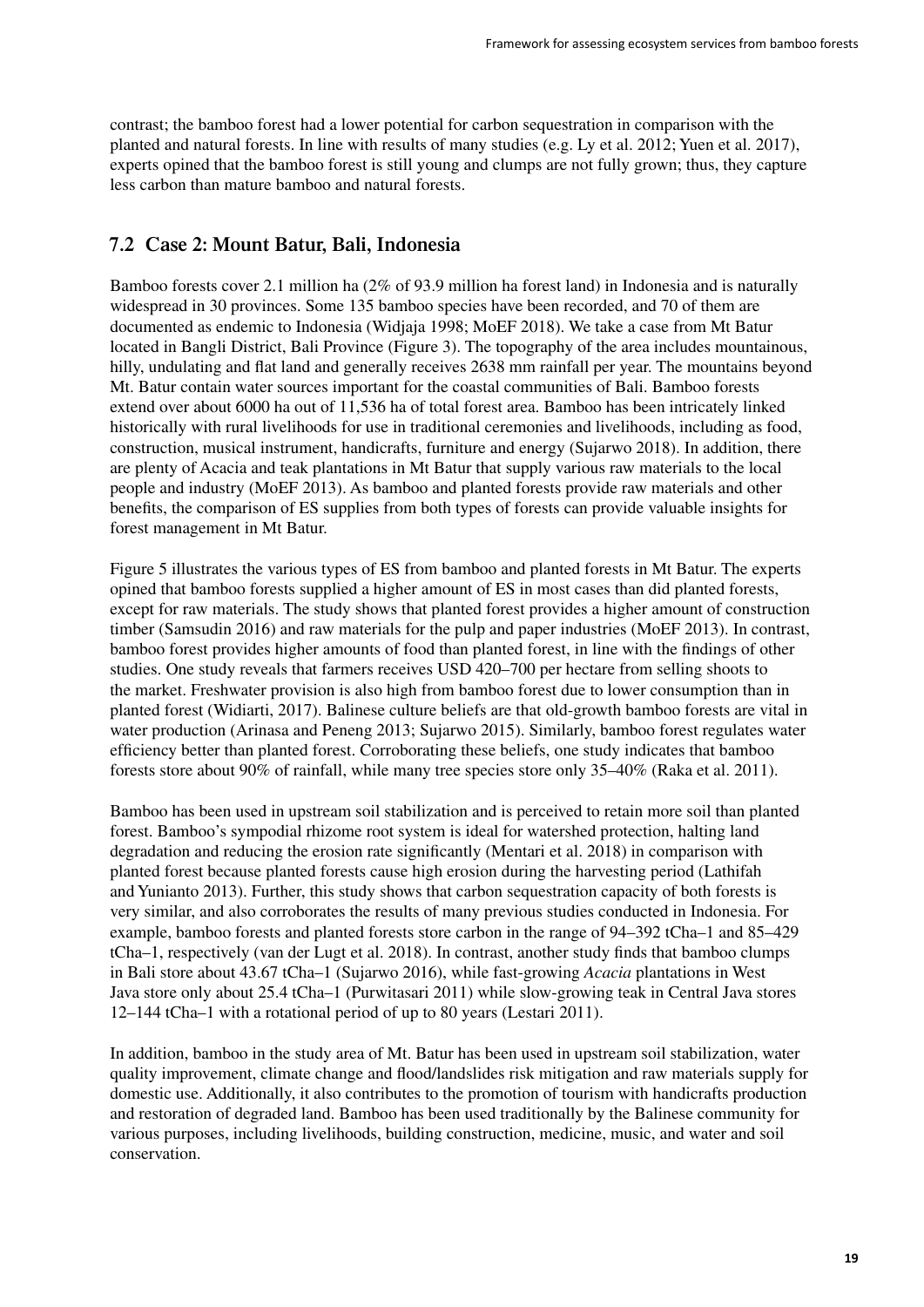<span id="page-27-0"></span>

**Figure 5. Key ecosystem services (ES) of bamboo and planted forests at Mt Batur assessed qualitatively.**  These are expressed using a Likert scale from 1 to 10, where 1 (the innermost circle) represents the lowest level, and 10 (the outermost circle) represents the highest level of ES supply: (a) bamboo forests, (b) planted forests.

Research suggests that fast-growing bamboo could provide multiple ES linked with the community's culture and traditions. Bamboo ES are valuable to Balinese tourism, which generates incentives for local government. It draws the attention of the public and private sectors with their investment in landscape restoration activities and could be linked with the payments for ecosystem services (**PES**) mechanism (e.g., Paudyal et al. 2018a).

### **7.3 Case 3: Sareko Tibia (village) in Northern Ethiopia**

Forest in Ethiopia covers 15.7% (17.35 million ha) of the total area (NSDP 2018). Ethiopia is known for its diverse flora and fauna (Bane et al. 2007) including two indigenous bamboo species, highland bamboo *(Arundinaria alpine)* and savanna bamboo *(Oxytenanthera abyssinica)* (Embaye 2003). These two species extend over one million ha, comprising 8.2% of the total forest area of the country (Mulatu and Kindu 2016). These species grow naturally six regions and are confined to the western side of the central highlands in moist and wet lowland agro-climatic zones at 500–1600 m altitude (Bekele-Tesemma 2007; Tesfaye 2006; Mulatu and Kindu 2016).

The case study was conducted at *Serako* Peasant Association (Tabia<sup>3</sup>), Tselemti District, North-West Tigray, Ethiopia (Figure 3), situated at 1350 m elevation above sea level (TARI 2002). The studied *Tabia* has a total area of 4710 ha with 800 ha cultivated land, and 3910 ha noncultivated land including 2130 ha of woodlands and planted forests (WARD 2014). In the past, bamboo forests were close to extinction in natural forests due to deforestation and forest degradation for agricultural expansion and the demand of fuelwood and timber in the villages. In the 1990s, more than 100 smallholders innovatively planted savanna bamboo within an agroforestry system using a rhizome offset method from the natural forest (Darcha et al.

<sup>3</sup> Tibia is the smallest administrative unit of Ethiopia.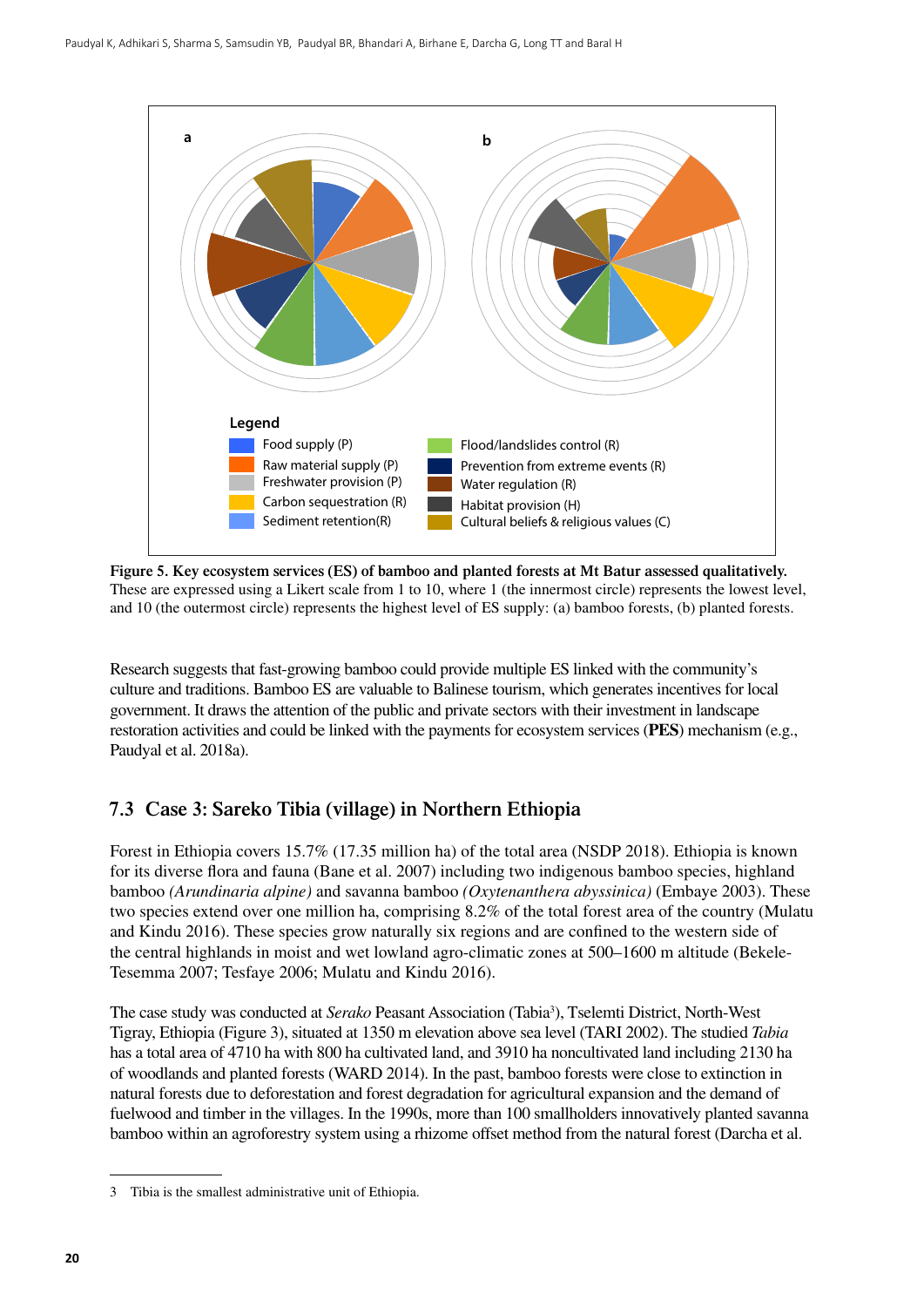

**Figure 6. Savanna bamboo planted as a homestead agroforestry system in Tselemti District.**

2014), and have developed bamboo forests in the villages for multiple benefits (Figure 6). The natural forest also changed to woodland<sup>4</sup> due to severe degradation. Trees were also planted at many sites to ensure land restoration and fulfill local demand for forest products.

While bamboos have been domesticated to save them from complete extinction in the natural forests, local communities also receive raw materials and other ES from bamboo. Although various forests types supplied different levels of ES, the bamboo forests supply a higher level of ES than planted forests, but less than the woodlands (Figure 7). Woodlands supply all 10 ES in a balanced way, but bamboo and planted forest supply only a few ES at higher levels. Experts state that bamboo forest is effective in controlling flood/landslides, moderating extreme events such as wind and storms, and regulating water. Corroborating our results, one study shows that the soil conservation efficiency of the bamboo forest is 99% compared with bare land (Nune et al. 2013) because bamboo forests are characterized by a complex network of rhizome–root systems which hold soil effectively, prevent soil erosion, control gullies and promote water percolation (Embaye 2003; Desalegn and Tadesse 2015). Our study also shows bamboo forest is highly preferred for fuelwood, traditional house construction and charcoal-making (but not as raw material for timber production) due to its fast-growing habit and because multiple culms in a clump can be used on degraded land (Embaye 2003; Mekonnen et al. 2014). In line with our study result, a few studies indicate that planted forest is better for raw materials, especially timber production, because of its higher timber biomass: the biomass of planted and bamboo forests is 178.8 m<sup>3</sup>ha<sup>-1</sup> and 109 m<sup>3</sup>ha<sup>-1</sup>, respectively, from the same area (Nune et al. 2013).

In contrast, woodland forests supply a higher amount of forage, that corroborates the results of other studies. Total fodder yield of woodland is more than one million tonnes, while bamboo supply is only 52,017 tonnes annually (Nune et al. 2013). Similarly, mixed-planted forests provide a higher amount of carbon stock and carbon sequestration. In line with the result, the existing study shows that the total carbon stock of planted forests is 61.52 million tonnes while bamboo forests have only 53 million tonnes from the same area (Moges et al. 2010). However, the accumulation of carbon in bamboo over a short period makes it preferable for different carbon credit projects and benefits communities' use of bamboo species in environmental rehabilitation.

In conclusion, despite the vast resource provided by bamboos in Ethiopia, the socioeconomic contribution to local livelihood improvement remains minimal because it is only used domestically. Because bamboo is a fast-growing species and adapts to the harsh environment, people prefer it. Thus, projects are likely to pay more attention at it for the rehabilitation of degraded areas, and for construction, fodder, firewood and charcoal, carbon sequestration and waste purification.

<sup>4</sup> Woodland is characterized by drought-resistant trees and shrubs, either deciduous or with small, evergreen leaves occurring between 900 and 1900 m.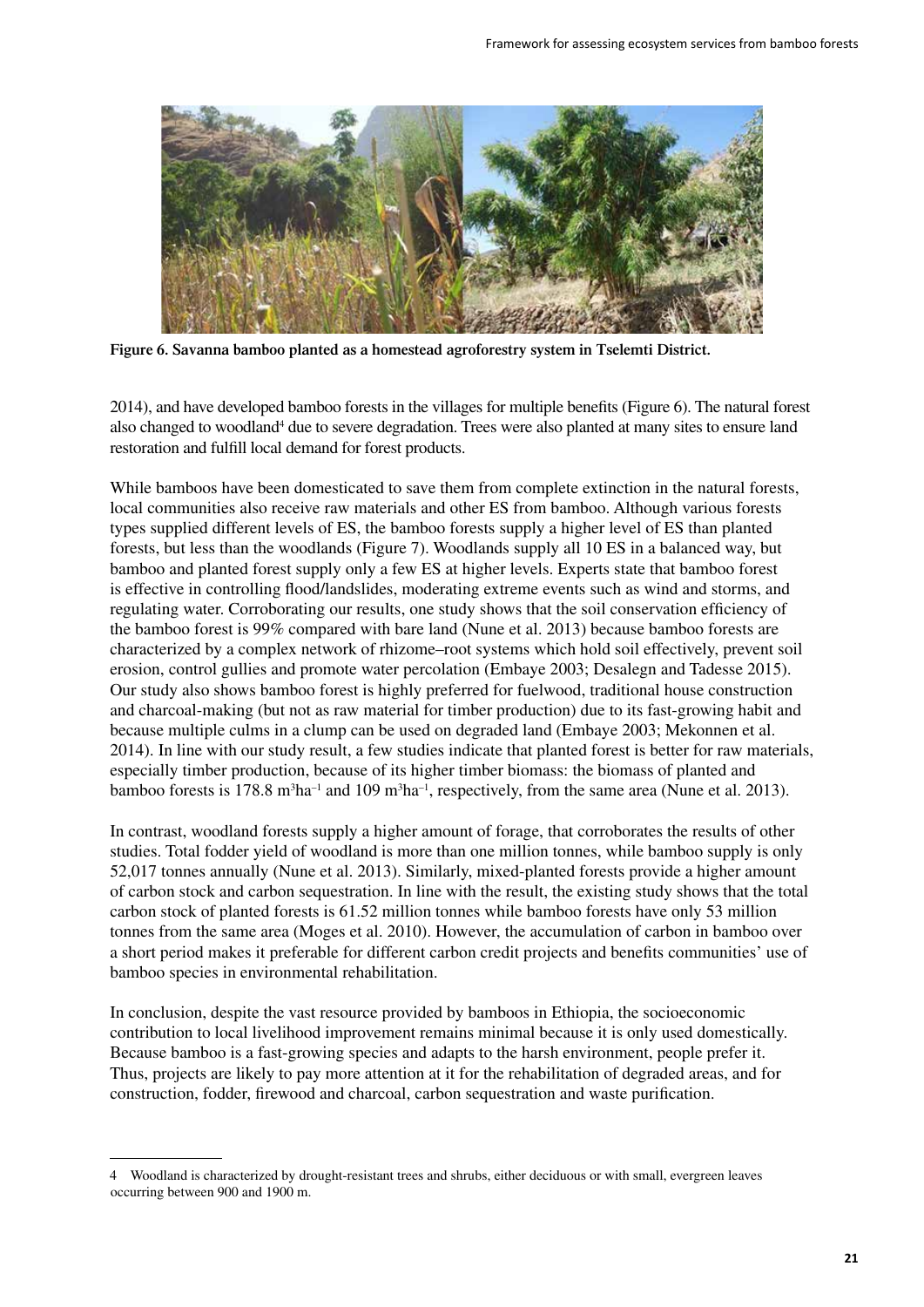<span id="page-29-0"></span>

**Figure 7. Comparisons of ecosystem services (ES) of various forest types in Sareko village assessed qualitatively.** These are expressed using a Likert scale from 1 to 10, where 1 (the innermost ring) represents the lowest level of ES supply, and 10 (the outermost ring) represents the highest level of ES supply: (a) bamboo forests, (b) woodlands, and (c) mixed-planted forest.

### **7.4 Synthesis of three cases**

The case studies presented above offer a wide range of similarities and differences in supplying bamboo ES from across Africa and Asia. Cases confirm that the primary purpose of bamboo plantations is for the restoration of degraded land and supplying raw materials for subsistence livelihoods at each site. However, bamboo forest has mostly unrealized potential to provide other significant ES to society at local to global scales. Although there is diversity, there are several clear findings from the case studies. The study shows that bamboo forests provide many ES besides the raw materials that other forest types supply. In general, bamboo forests offer higher amounts of ES than do degraded forest and planted forest. Only natural forest supplies some of the ES more than bamboo forests do.

In a comparison of ES from bamboo forests, soil/flood control, sediment retention, protection of village from extremes, carbon sequestration and carbon stock are considered highly preferable ES at three sites (Table 4). Similarly, improved water regulation and freshwater provision are also considered critical bamboo ES of the studied sites. In Nepal, bamboo has been planted to control floods from the Rui River and provide natural fencing to prevent wild animals entering the village from the adjoining Chitwan National Park. Forage supply is considered important in Ethiopia, while Nepal and Indonesia are highly connected culturally with bamboo forest. Research shows that bamboo has been planted for prevention from extreme events in Nepal and Ethiopia. In contrast, food supply, prevention from extreme events and habitat provision in Indonesia and carbon sequestration in Nepal are given a little priority in the management of bamboo forests.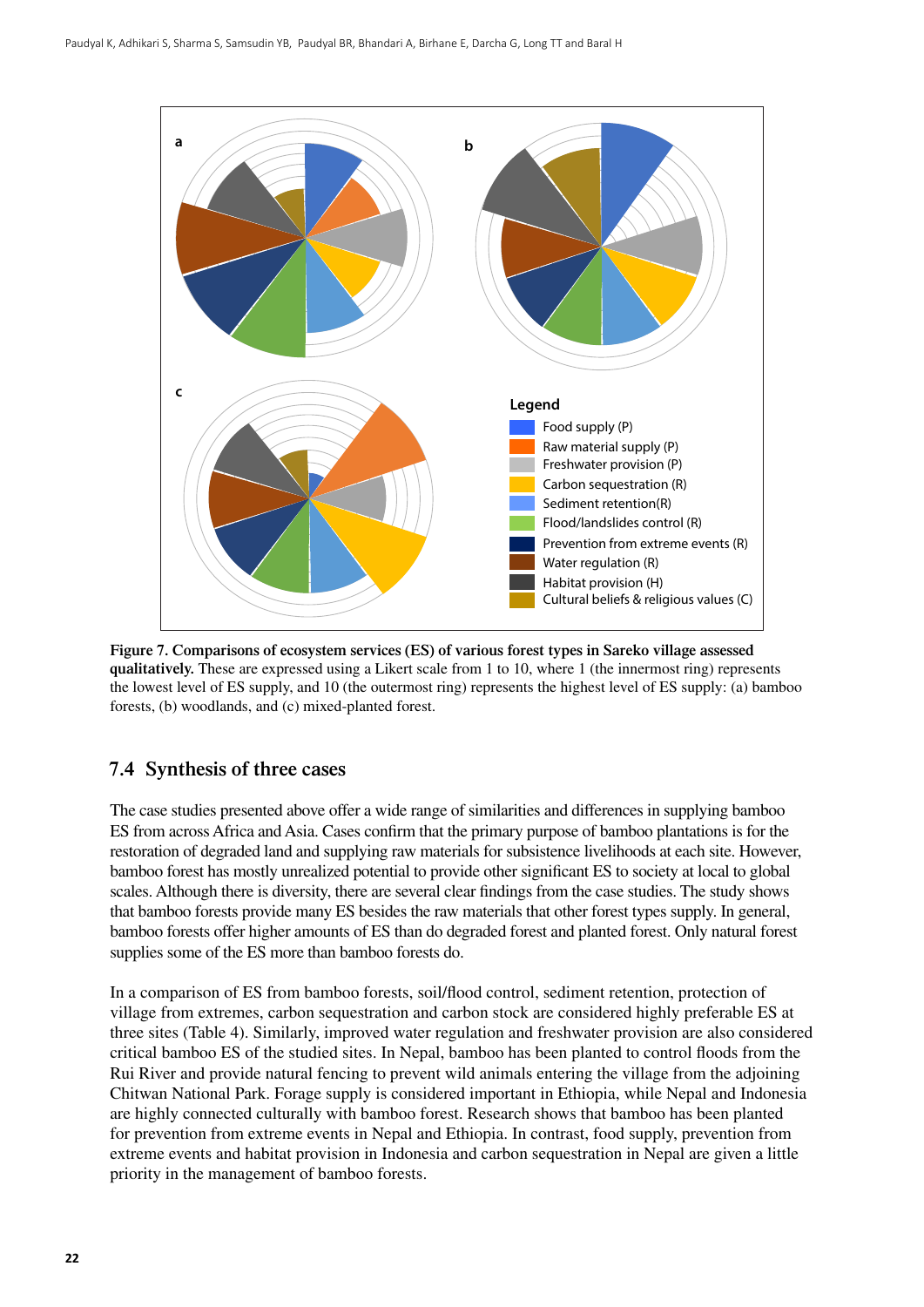| <b>Ecosystem services</b>             | Relative availability of ES supply capacity from bamboo forests at the case<br>study sites |                              |                                      |
|---------------------------------------|--------------------------------------------------------------------------------------------|------------------------------|--------------------------------------|
|                                       | Gaurinagar, Nepal                                                                          | Mt Batur, Bali,<br>Indonesia | Sareko village, Northern<br>Ethiopia |
| Food supply                           | 8                                                                                          | n                            |                                      |
| Raw material supply                   | δ                                                                                          | ð                            | O                                    |
| Freshwater provision                  | 8                                                                                          | 8                            |                                      |
| Carbon sequestration                  | h.                                                                                         | 8                            | h                                    |
| Sediment retention                    | 10                                                                                         | 8                            | 8                                    |
| Flood/Landslides control              | 10                                                                                         | 8                            | 10                                   |
| Prevention of extreme events          | 10                                                                                         | O                            | 10                                   |
| Water regulation                      | 8                                                                                          | 8                            | 10                                   |
| Habitat provision                     | 8                                                                                          | n                            | 8                                    |
| Cultural beliefs and religious values | 10                                                                                         |                              |                                      |

**Table 4. Capacity of ecosystem services (ES) supply of bamboo forests.** These are expressed from 1 to 10 on a Likert scale, where 1 represents the lowest level of ES supply, and 10 represents the highest level of ES supply capacity.

There are several lessons that can be drawn from these examples and are useful for assessment and valuation of bamboo ES. These cases confirm the role of the bamboo forest in providing key ES with local and global benefits. Expanding bamboo plantations can be one of the cheapest ways of reversing land degradation and is appropriate for meeting global restoration goals. At the same time, bamboo provides a variety of ES comparable with other forest types. Most importantly, bamboo is considered an alternative to forest trees globally and can provide raw material domestically and industrially at cheaper cost. This study reveals that bamboo would be a better replacement in plantation forestry (as opposed to planting other trees species) if we could not promote natural forests. Another important lesson is that bamboo is a fast-growing species and adapts to harsh environments, people prefer it and projects are likely to pay more attention at it for the rehabilitation of degraded area. It also provides benefits to the community of equally or sometimes higher value than the natural and planted forests, such as for construction materials, fodder, food, sediment retention, carbon sequestration and water regulation. Given the potential for bamboo to act as an essential carbon sink, there is a need for greater integration of bamboo into national and international policies and mechanisms aimed at managing the effects of global climate change. Bamboo is vital for landscape restoration in providing incentives for the participation of local communities.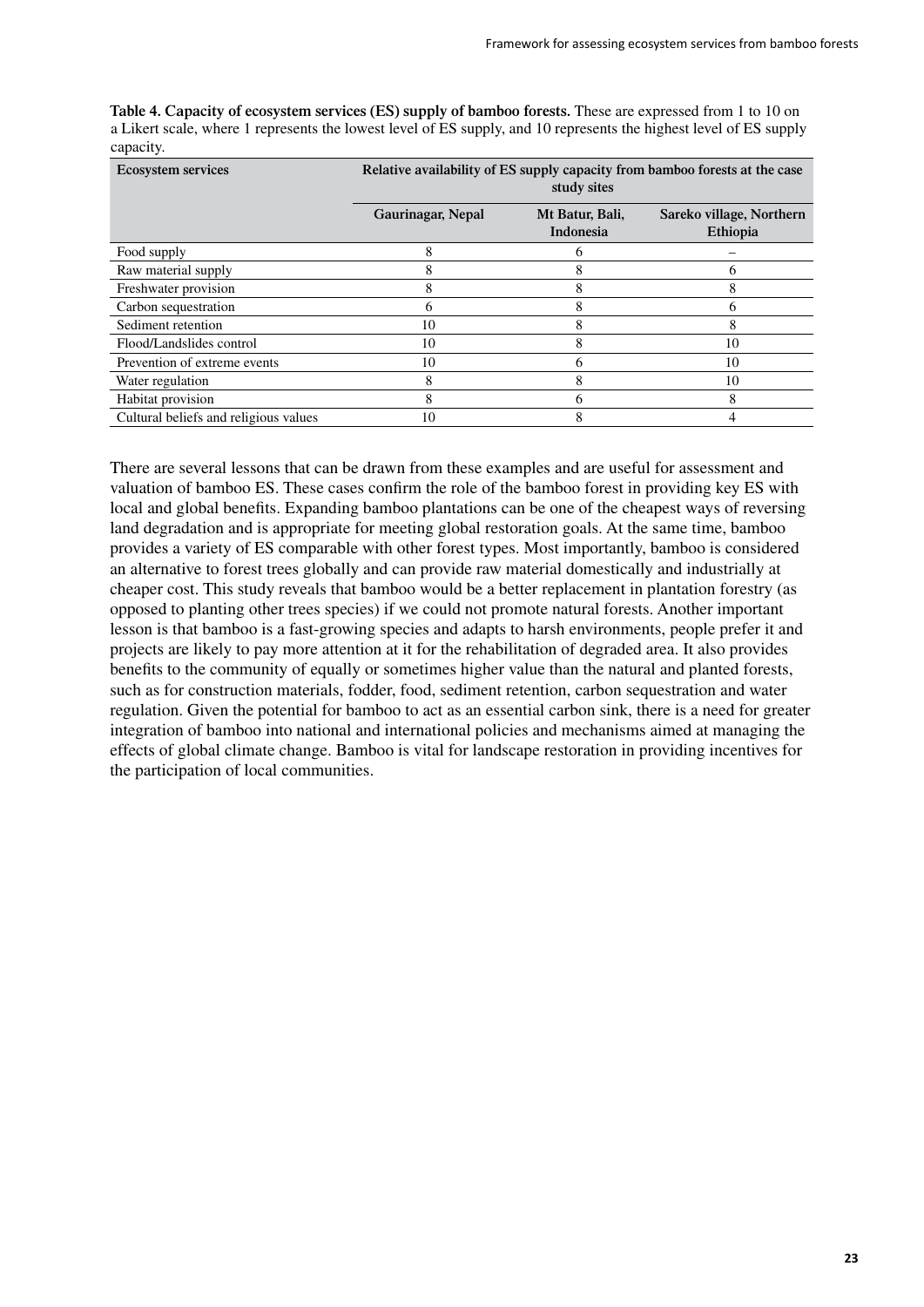## <span id="page-31-0"></span>**8 Final remarks**

The proposed framework helps to identify and assess ES provided by bamboo forests. The framework is divided into three components, viz. bamboo forest management, provision of various ES and approaches to ES assessment. This allows us to assess the management status of bamboo forests and qualitatively and quantitatively assess the corresponding ES. Given the significant potential of bamboo forests in providing multiple ES, the framework provides a broad outline and guidance on ES assessment from bamboo forests.

This framework may not be equally applicable to all bamboo forests in different localities and contexts. Hence, the framework requires testing across diverse geographic locations. Unlike the similar framework prepared for monoculture/planted pine forests, it involves more complexity in applying it in the field. Bamboo forests are rarely found as standalone forests; rather, they are widely distributed either in forests or on agricultural land in combination with other trees species or agricultural crops. These forests might be either planted bamboo forest or naturally grown bamboo forests. Therefore, proper care should be taken while applying the framework in the field; otherwise, it might create issues of double-counting while assessing the bamboo forests. The complexity of bamboo forests in various locations and associated ES have also been illustrated in the case studies from Nepal, Indonesia and Ethiopia in earlier sections.

While acknowledging the complexity associated with ES assessment of bamboo forests, we reiterate that the guiding framework provided here is intended to help enable users design an appropriate assessment approach that is suitable for particular situations, contexts and localities. Furthermore, this framework is also expected to serve as a basis for participatory stakeholder engagement and discussion, and to promote transparency while assessing ES and preparing a management plan for bamboo forests. Effective planning and management right from the beginning while taking into account management objectives, local needs, land-use practices, adaptive management and stakeholder engagement are key to the success of bamboo forests so that we can harness an optimum level of ES and reduce and associated negative impacts. For example, if a massive bamboo plantation is planted in a productive agriculture field, it will reduce the land available for a food crop, agriculture productivity, and consequently lead to the problem of food insecurity because agricultural land provides more food than do bamboo forests. For this, the framework is expected to guide planners and managers for the assessment and management of ES of bamboo forests both at local and broad landscape levels.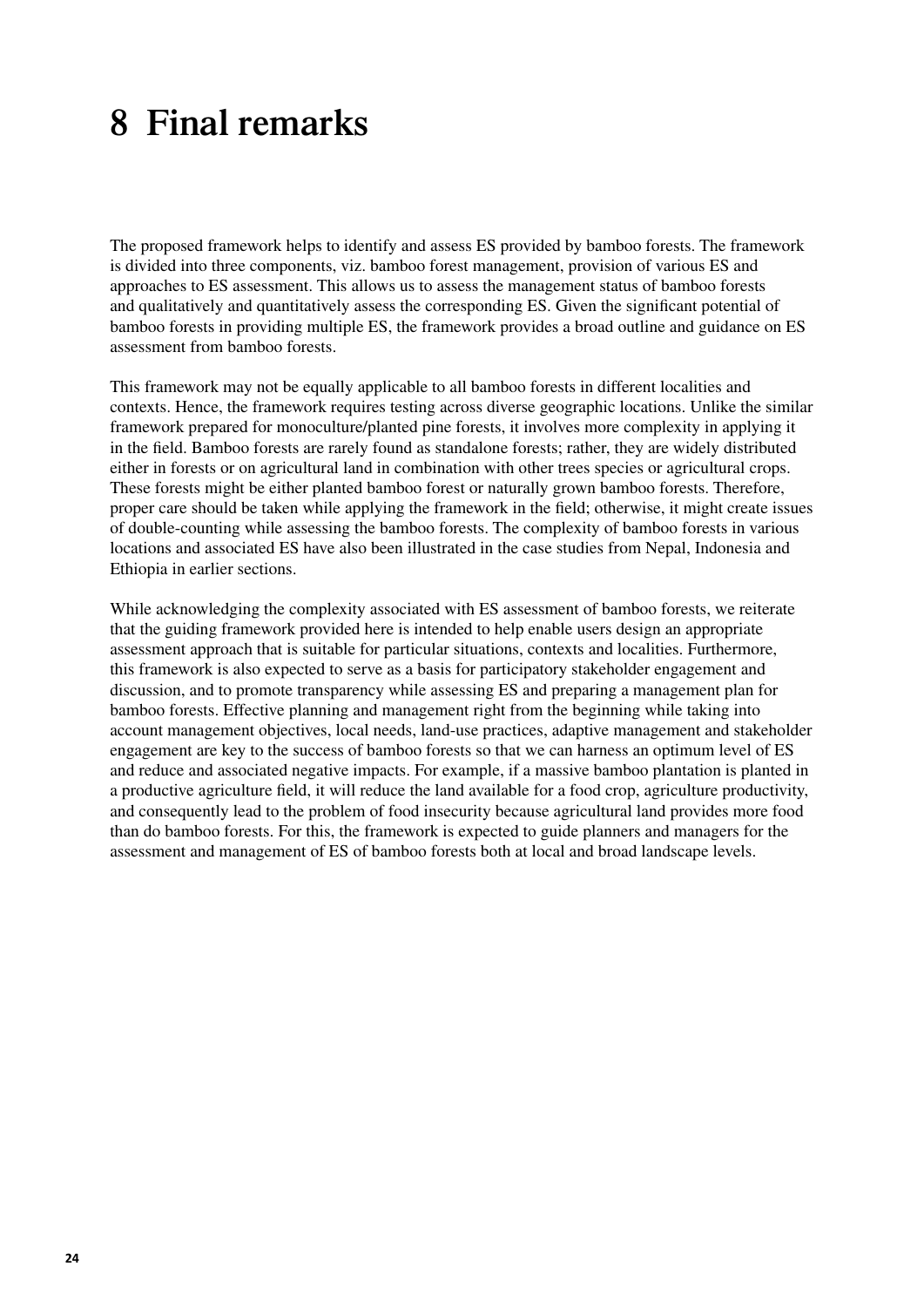### <span id="page-32-0"></span>**References**

- Ahammad R, Stacey N and Sunderland TCH. 2019. Use and perceived the importance of forest ecosystem services in rural livelihoods of Chittagong Hill Tracts, Bangladesh. *Ecosystem Services* 35:87–98. https://doi.org/10.1016/j.ecoser.2018.11.009
- [ANSAB] Asia Network for Sustainable Agriculture and Bioresources. 2018. Bamboo and Rattan. Accessed 12 March 2019. http://www.ansab.org/mis/bamboo-and-rattan/
- Arinasa IBK and Peneng IN. 2013. Jenis-Jenis Bambu di Bali dan Potensinya. LIPI Press.
- Bajracharya MS, Rajbhandary S and Das AN. 2013. Socio-economic impacts of bamboo enterprises in the Mid-hills of Nepal: A case study on Pahari community at Badikhel Village, Lalitpur. *Banko Janakari* 22(2):19–25. https://doi.org/10.3126/banko.v22i2.9195
- Bane J, Nune S, Development R, Mekonnen A and Bluffstone R. 2007. Policies to increase forest cover in Ethiopia.
- Bar-Iilan J. 2018. Tale of three databases: The implication of coverage demonstrated for a sample query. *Frontiers in Research Metrics and Analytics* 3:6. https://doi.org/10.3389/frma.2018.00006
- Baral H, Guariguata MR and Keenan RJ. 2016. A proposed framework for assessing ecosystem goods and services from planted forests. *Ecosystem Services* 22:260–68. https://doi.org/10.1016/j. ecoser.2016.10.002
- Baral H, Jaung W, Bhatta LD, Phuntsho S, Sharma S, Paudyal K, Zarandian A, Sears RR, Sharma R, Dorji T and Artati Y. 2017. *Approaches and tools for assessing mountain forest ecosystem services*. Working Paper 235. Bogor, Indonesia: CIFOR. https://doi.org/10.17528/cifor/006755
- Baral H, Keenan RJ, Fox JC, Stork NE and Kasel S. 2013. Spatial assessment of ecosystem goods and services in complex production landscapes: A case study from south-eastern Australia. *Ecological Complexity* 13:35–45. https://doi.org/10.1016/j.ecocom.2012.11.001
- Baral H, Keenan RJ, Stork NE and Kasel S. 2014. Measuring and managing ecosystem goods and services in changing landscapes: a south-east Australian perspective. *Journal of Environmental Planning and Management* 57:961–83. https://doi.org/10.1080/09640568.2013.824872
- Basumatary A, Middha SK, Usha T, Brahma BK and Goyal AK. 2015. Bamboo, as potential sources of food security, economic prosperity and ecological security in north-east India: An overview. *Research in Plant Biology* 5:17–23.
- Bekele-Tesemma A. 2007. Useful trees and shrubs of Ethiopia.
- Bhatta LD, Chaudhary S, Pandit A, Baral H and Das PJ. 2016. Ecosystem service changes and livelihood impacts in the Maguri-Motapung Wetlands of Assam, India. Land 5:15. https://doi. org/10.3390/land5020015
- Bock F. 2014. Green gold of Africa Can growing native bamboo in Ethiopia become a commercially viable business? *The Forestry Chronicle* 90:628–35. https://doi.org/10.5558/tfc2014-127
- Brockerhoff EG, Jactel H, Parrotta JA and Ferraz SFB. 2013. Role of eucalypt and other planted forests in biodiversity conservation and the provision of biodiversity-related ecosystem services. *Forest Ecology and Management* 301:43–50. https://doi.org/10.1016/j.foreco.2012.09.018
- Buckingham K. 2014. *Bamboo: The secret weapon in forest and landscape restoration?* Washington, DC: World Resources Institute. Accessed 25 February 2019. https://www.wri.org/blog/2014/02/ bamboo-secret-weapon-forest-and-landscape-restoration
- Buckingham KC, Wu L and Lou Y. 2014. Can't see the (bamboo) forest for the trees: examining bamboo's fit within international forestry institutions. *Ambio* 43:770–78. https://doi.org/10.1007/ s13280-013-0466-7
- Burnham JF. 2006. Scopus database: a review. *Biomedical Digital Libraries* 3:1–8. https://doi. org/10.1186/1742-5581-3-1
- Canavan S, Richardson DM, Visser V, Le Roux JJ, Vorontsova MS and Wilson JRU. 2017. The global distribution of bamboos: assessing correlates of introduction and invasion. *AoB PLANTS* 9(1):plw078. https://doi.org/10.1093/aobpla/plw078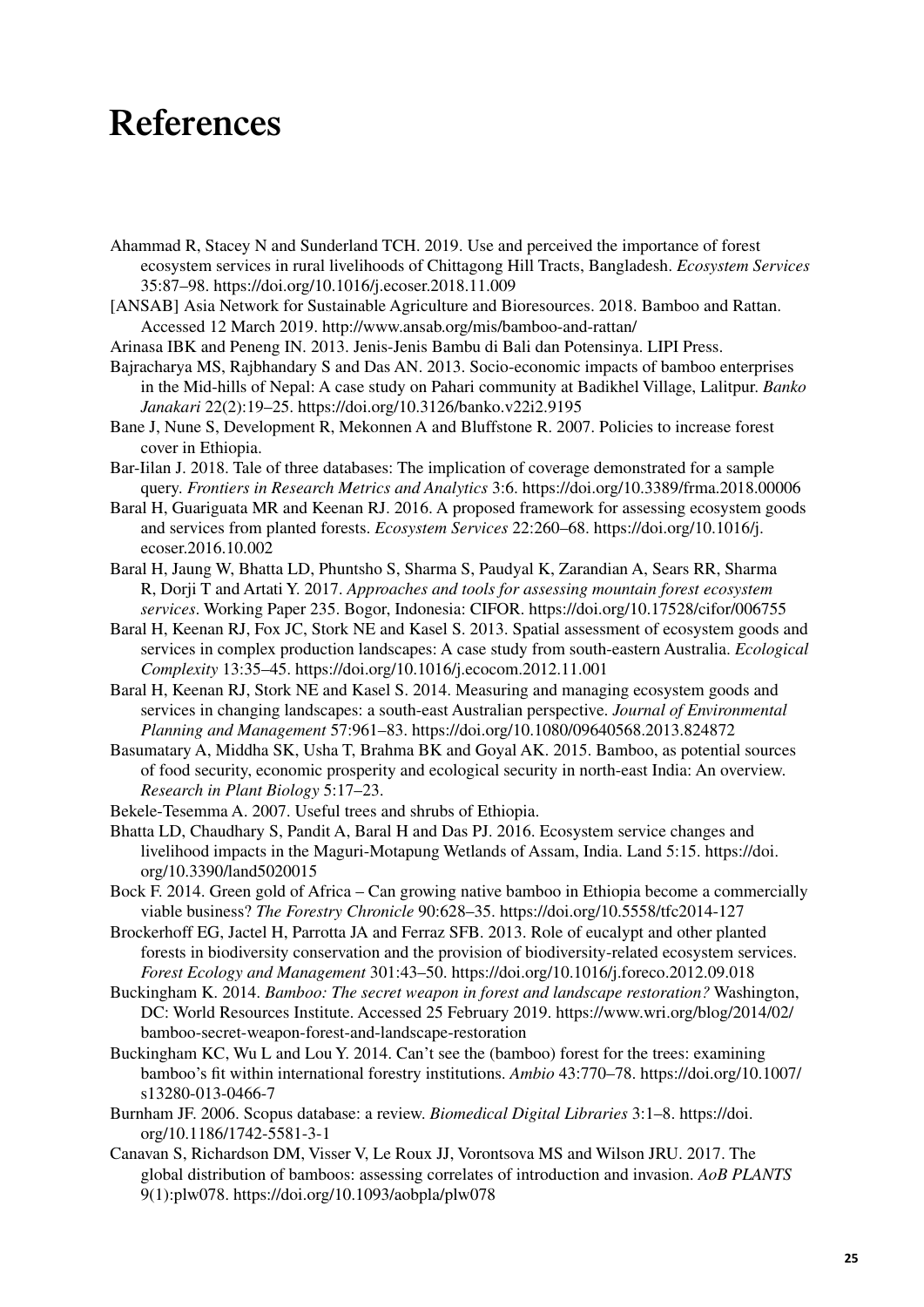- Chaowana P. 2013. Bamboo: An alternative raw material for wood and wood-based composites. *Journal of Materials Science Research* 2:90–102. https://doi.org/10.5539/jmsr.v2n2p90
- Chen X, Zhang X, Zhang Y, Booth T and He X. 2009. Changes in carbon stocks in bamboo stands in China during 100 years. *Forest Ecology and Management* 258:1489–96. https://doi.org/10.1016/j. foreco.2009.06.051
- Chin KL, Ibrahim S, Hakeem KR, San Hang P, Lee SH and Lila MAM. 2017. Bioenergy production from bamboo: potential source from Malaysia's perspective. *BioResources* 12:6844–67.
- Chongtham N, Bisht MS and Haorongbam S. 2011. Nutritional properties of bamboo shoots: potential and prospects for utilization as a health food. *Comprehensive Reviews in Food Science and Food Safety* 10:153–69. https://doi.org/10.1111/j.1541-4337.2011.00147.x
- Choudhury D, Sahu JK and Sharma GD. 2012. Value addition to bamboo shoots: A review. *Journal of Food Science and Technology* 49:407–14. https://doi.org/10.1007/s13197-011-0379-z
- Coggins CR. 2000. Wildlife conservation and bamboo management in China's southeast uplands. *The Geographical Review* 90:83–111. https://doi.org/10.2307/216176
- Costanza R, de Groot R, Sutton P, van der Ploeg S, Anderson SJ, Kubiszewski I, Farber S and Turner RK. 2014. Changes in the global value of ecosystem services. *Global Environmental Change* 26:152–58. https://doi.org/10.1016/j.gloenvcha.2014.04.002
- D'Amato D, Malkamaki A, Hogarth NJ and Baral H. 2017. A descriptive plantation typology and coding system to aid the analysis of ecological and socio-economic outcomes. *Current Forestry Reports* 3:296–307. https://doi.org/10.1007/s40725-017-0066-z
- Dai EF, Wang XL, Zhu JJ and Xi WM. 2017. Quantifying ecosystem service trade-offs for plantation forest management to benefit provisioning and regulating services. *Ecology and Evolution* 7:7807–21. https://doi.org/10.1002/ece3.3286
- Darcha G, Birhane E and Abadi N. 2014. *Examining plant diversity, carbon sequestration potential and socio-economic contribution of* Oxytenanthera abyssinica *based homestead Agroforestry system: A case study from Tselemti Woreda, North Western Tigray, Ethiopia*. Merkelle, Mekelle University.
- Das S and Saha M. 2013. Preparation of carbon nanosphere from bamboo and its use in water purification. *Current Trends in Technology and Science* 2:174–77.
- de Groot RS and van der Meer PJ. 2010. Quantifying and valuing goods and services provided by plantation forests. *In* Bauhus J, van der Meer PJ and Kanninen M, eds. *Ecosystem Goods and Services from Plantation Forests*. London, Great Britain: Earthscan. 16–42.
- Desalegn G and Tadesse W. 2015. Resource potential of bamboo, challenges and future directions towards sustainable management and utilization in Ethiopia. *Resource Communication* 23:294–99.
- Easton G. 2010. Critical realism in case study research. *Industrial Marketing Management* 39:118–28. https://doi.org/10.1016/j.indmarman.2008.06.004
- Effah B, Boampong E, Asibey O, Pongo NA and Nkrumah A. 2014. Small and medium bamboo and rattan enterprises in economic empowerment in Kumasi: perspectives of producers. *Journal of Social Economics* 1:11–21.
- Embaye K. 2003. Ecological aspects and resource management of bamboo forests in Ethiopia. Doctoral thesis, Swedish University of Agricultural Sciences, Uppsala (https://www.researchgate. net/publication/34995173\_Ecological\_aspects\_and\_resource\_management\_of\_bamboo\_forests\_ in Ethiopia / Viewed on 12 Dec 2018)
- Embaye K. 2000. The indigenous bamboo forests of Ethiopia: An overview. *AMBIO: A Journal of the Human Environment* 29(8):518–21. https://doi.org/10.1579/0044-7447-29.8.518
- Falagas ME, Pitsouni EI, Malietzis G and Pappas G. 2008. Comparison of PubMed, Scopus, Web of Science, and Google Scholar: strengths and weaknesses. *The FASEB Journal* 22, 338–42. https:// doi.org/10.1096/fj.07-9492LSF
- [FAO] Food and Agriculture Organization of the United Nations. 2010. *Global forest resources assessment 2010: main report.* Food and Agriculture Organization of the United Nations: FAO Forestry Paper 163.
- [FAO and INBAR] Food and Agriculture Organization of the United Nations and International Bamboo and Rattan Organisation. 2018. *Bamboo for land restoration.* INBAR Policy Synthesis Report 4. Beijing, China: INBAR.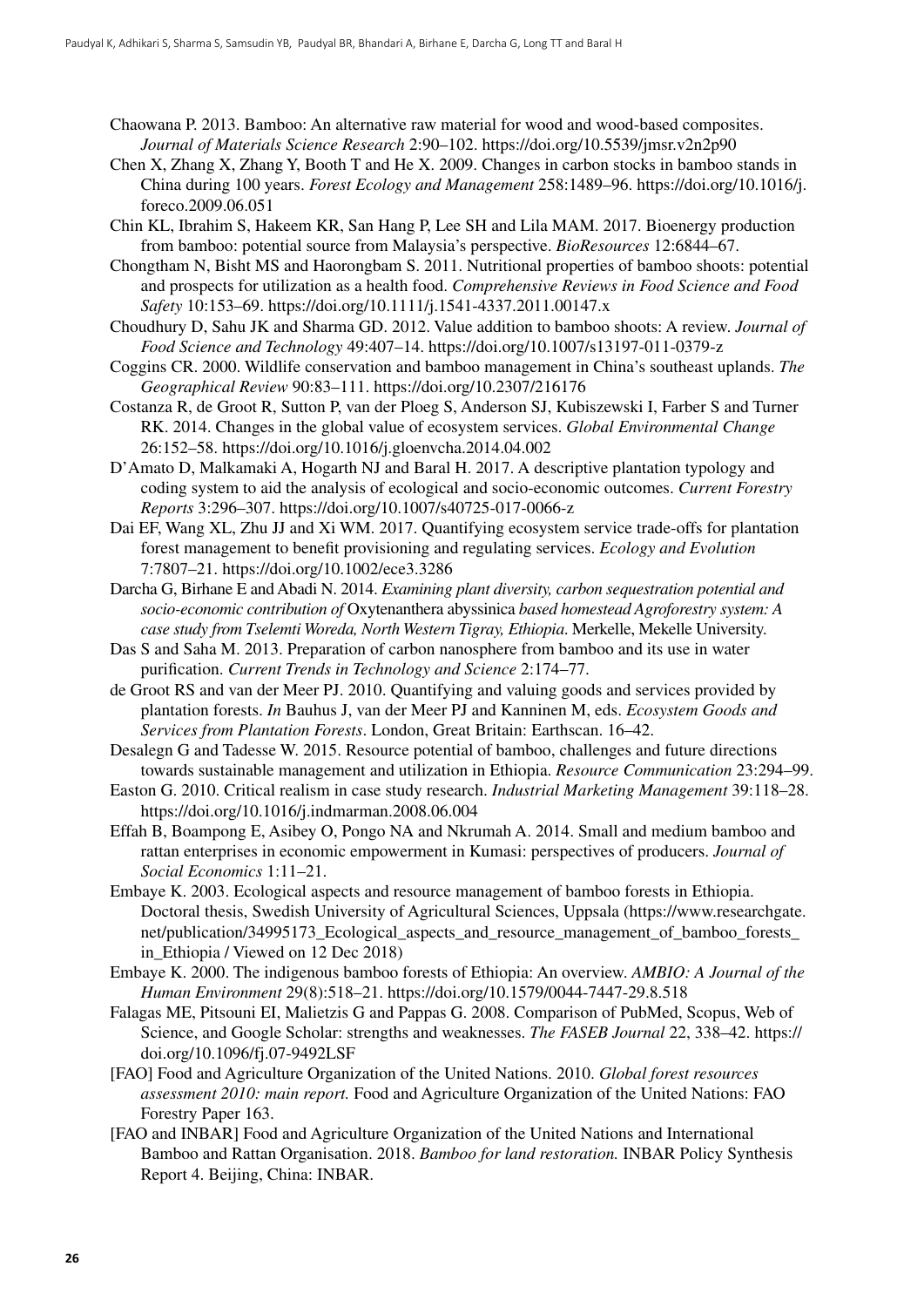- Ferraz SFB, de Paula Lima W and Bozetti Rodrigues C. 2013. Managing forest plantation landscapes for water conservation. *Forest Ecology and Management* 301:58–66. https://doi.org/10.1016/j. foreco.2012.10.015
- Fisher JA, Patenaude G, Giri K, Lewis K, Meir P, Pinho P, Rounsevell MDA and Williams M. 2014. Understanding the relationships between ecosystem services and poverty alleviation: A conceptual framework. *Ecosystem Services* 7:34–45. https://doi.org/10.1016/j.ecoser.2013.08.002
- Gamfeldt L, Snall T, Bagchi R, Jonsson M, Gustafsson L, Kjellander P, Ruiz-Jaen MC, Froberg M, Stendahl J, Philipson CD, Mikusinski G, Andersson E, Westerlund B, Andren H, Moberg F, Moen J and Bengtsson J. 2013. Higher levels of multiple ecosystem services are found in forests with more tree species. *Nature Communications* 4:1340. https://doi.org/10.1038/ncomms2328
- Gang LOU. 2018. The application of bamboo elements in "New Chinese-Style" landscape design. *Journal of Landscape Research* 10.
- Gu L, Wu W, Ji W, Zhou M, Xu L and Zhu W. 2019. Evaluating the performance of bamboo forests managed for carbon sequestration and other co-benefits in Suichang and Anji, China. *Forest Policy and Economics* 106:101947. https://doi.org/10.1016/j.forpol.2019.101947
- Guest G, MacQueen K and Namey E. 2012. *Introduction to Applied Thematic Analysis*. Thousand Oaks: Sage Publications Inc.
- Gupta A and Kumar A. 2008. Potential of bamboo in sustainable development. *Asia Pacific Journal of Management Research and Innovation* 4:100–107. https://doi.org/10.1177/097324700800400312
- Harrison H, Birks M, Franklin R and Mills J. 2017. Case study research: foundations and methodological orientations. *Forum: Qualitative Social Research* 18:19.
- Hayha T, Paolo P, Paletto A and Fath BD. 2015. Assessing , valuing , and mapping ecosystem services in Alpine forests. *Ecosystem Services* 14:12–23. https://doi.org/10.1016/j.ecoser.2015.03.001
- Hogarth NJ and Belcher B. 2013. The contribution of bamboo to household income and rural livelihoods in a poor and mountainous county in Guangxi, China. *International Forestry Review* 15:71–81. https://doi.org/10.1505/146554813805927237
- Ilstedt U, Bargues Tobella A, Bazie HR, Bayala J, Verbeeten E, Nyberg G, Sanou J, Benegas L, Murdiyarso D, Laudon H, Sheil D and Malmer A. 2016. Intermediate tree cover can maximize groundwater recharge in the seasonally dry tropics. *Scientific Reports* 6:1–12. https://doi. org/10.1038/srep21930
- [INBAR] International Bamboo and Rattan Organisation. 2019a. *Bamboo facts: what makes bamboo a strategic resource for green economy development?* Accessed 7 August 2019. https://www.inbar. int/bamboo-facts-what-makes-bamboo-a-strategic-resource-for-green-economy-development/
- [INBAR] International Bamboo and Rattan Organisation. 2019b. *Global assessment of bamboo and rattan for green development*. Accessed 12 June 2019. https://www.inbar.int/gabar/#1
- [INBAR] International Bamboo and Rattan Organisation. 2015. *GABAR at COP21 Global assessment of bamboo and rattan*. Accessed 12 June 2019. https://www.inbar.int/gabar-at-cop21 global-assessment-of-bamboo-and-rattan/
- [INBAR] International Bamboo and Rattan Organisation. 2006. *The partnership for a better world strategy to the year 2015*. Beijing, China: International Bamboo and Rattan Organisation (INBAR).
- Jacobs DF, Oliet JA, Aronson J, Bolte A, Bullock JM, Donoso PJ, Landhäusser SM, Madsen P, Peng S, Rey-Benayas JM and Weber JC. 2015. Restoring forests: What constitutes success in the twentyfirst century? *New Forests* 46:601–14. https://doi.org/10.1007/s11056-015-9513-5

Jiang Z, ed. 2007. *Bamboo and Rattan in the World, 86*. Beijing: China Forestry Publishing House.

- Kroeger T and Casey F. 2007. An assessment of market-based approaches to providing ecosystem services on agricultural lands. *Ecological Economics* 64:321–32. https://doi.org/10.1016/j. ecolecon.2007.07.021
- Kulkarni AV, Aziz B, Shams I and Busse JW. 2009. Comparisons of citations in Web of Science, Scopus, and Google Scholar for articles published in general medical journals. *Journal of the American Medical Association* 302:1092–96.
- Ladapo HL, Bello OO and Bello RO. 2017. Utilization of vast Nigeria's bamboo resources for economic growth: a review. *Journal of Research in Forestry, Wildlife and Environment* 9:29–35.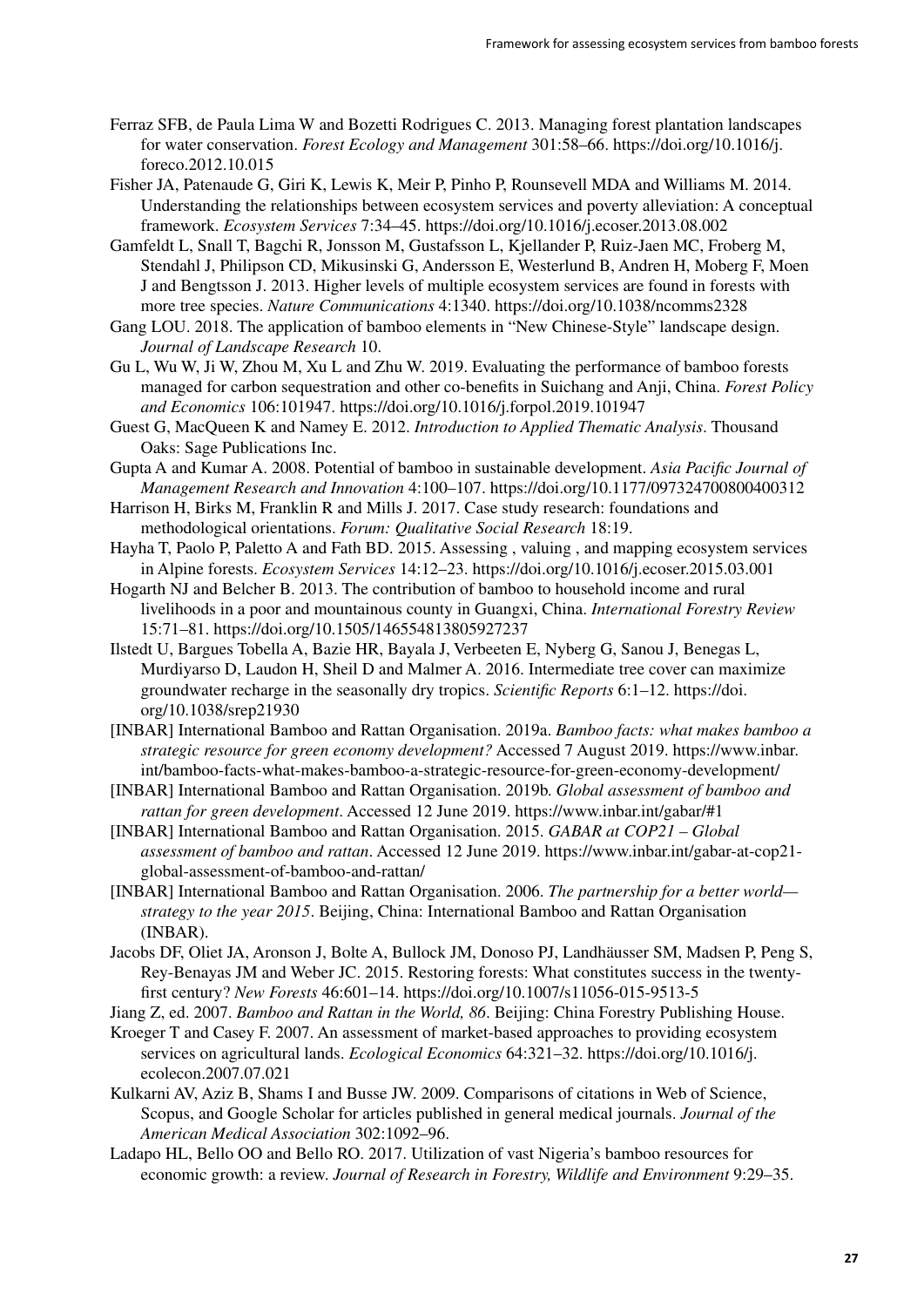- Lathifah DH and Yunianto T. 2013. Hubungan Antara Fungsi Tutupan Vegetasi Dan Tingkat Erosi Das Secang Kabupaten Kulonprogo. *Jurnal Bumi Indonesia* 2.
- Lei J. 2001. A development strategy for bamboo resource and industry in China. *In* Zhu Z, ed. *Sustainable Development of the Bamboo and Rattan Sectors in Tropical China*. Beijing: China Forestry Publishing House. 1–18.

Lestari WS. 2011. *Model Simpanan Karbon pada Hutan dan Mebel Jati di Jepara*. IPB University.

- Li P, Zhou G, Du H, Lu D, Mo L, Xu X, Shi Y and Zhou Y. 2015. Current and potential carbon stocks in Moso bamboo forests in China. *Journal of Environmental Management* 156:89–96. https://doi. org/10.1016/j.jenvman.2015.03.030
- Liese W. 2009. Bamboo as carbon sink-fact or fiction? *Journal of Bamboo and Rattan* 8:103–14.
- Liese W, Welling J and Tang TKH. 2015. Utilization of bamboo. *In Bamboo*. Cham, Switzerland: Springer. pp. 299–346.
- Lin W, Yang F, Zhou L, Xu J-G and Zhang XQ. 2017. Using modified Soil Conservation Service curve number method to simulate the role of forest in flood control in the upper reach of the Tingjiang River in China. *Journal of Mountain Science* 14:1–14. https://doi.org/10.1007/s11629-016-3945-z
- Linderman M, Bearer S, An L, Tan Y, Ouyang Z and Liu J. 2005. The effects of understory bamboo on broad-scale estimates of giant panda habitat. *Biological Conservation* 121:383–90. https://doi. org/10.1016/j.biocon.2004.05.011
- Ling M, Christensen M, Donnison A, Belmonte KD and Brown C. 2016. *Scoping study to inform the Global Assessment of Bamboo and Rattan (GABAR)*. Cambridge, UK: UN Environment World Conservation Monitoring Centre (UNEP-WCMC). Accessed 12 June 2019. https://www.inbar.int/ wp-content/uploads/2017/05/GABAR-Scoping-Study-1.pdf
- Liu W, Hui C, Wang F, Wang M and Liu G. 2018. Review of the resources and utilization of bamboo in China. *In Bamboo-Current and Future Prospects*. IntechOpen (https://www.researchgate.net/ publication/325458602 Review of the Resources and Utilization of Bamboo in China/ fulltext/5b0f46feaca2725783f40fbe/Review-of-the-Resources-and-Utilization-of-Bamboo-in-China.pdf. Viewed on 21 July 2019)
- Lobovikov M, Lou Y, Schoene D and Widenoja R. 2009. *The poor man's carbon sink: bamboo in climate change and poverty alleviation*. Non-Wood Forest Products. Working Document No. 8. INBAR/FAO, Beijing, China. Accessed 18 December 2018. http://www.fao.org/tempref/docrep/ fao/012/k6887e/k6887e00.pdf
- Lobovikov M, Paudel S, Piazza M, Ren H and Wu J. 2007. World bamboo resources: A thematic study prepared in the framework of the Global Forest Resources Assessment 2005. Non-Wood Forest Products 18. INBAR-FAO. Accessed 18 December 2018. http://www.fao.org/3/a-a1243e.pdf
- Ly P, Pillot D, Lamballe P and de Neergaard A. 2012. Evaluation of bamboo as an alternative cropping strategy in the northern central upland of Vietnam: Above-ground carbon fixing capacity, accumulation of soil organic carbon, and socio-economic aspects. *Agriculture, Ecosystems and Environment* 149:80–90. https://doi.org/10.1016/j.agee.2011.12.013
- [MEA]Millennium Ecosystem Assessment. 2005. *Ecosystems and Human Well-being: Synthesis*. Washington, DC: Island Press.
- Mekonnen Z, Worku A, Yohannes T, Alebachew M, Teketay D and Kassa H. 2014. Bamboo resources in Ethiopia : Their value chain and contribution to livelihoods. *Ethnobotany Research & Applications* 12:511–24.
- Mentari M, Mulyaningsih T and Aryanti E. 2018. The identification of bamboo at Kedome Sub Watershed East Lombok and its alternatives conservation for the river buffer zones. *Jurnal Penelitian Pengelolaan Daerah Aliran Sungai* 2:111–22.
- Miura S, Amacher M, Hofer T, San-Miguel-Ayanz J, Ernawati and Thackway R. 2015. Protective functions and ecosystem services of global forests in the past quarter-century. *Forest Ecology and Management* 352:35–46. https://doi.org/10.1016/j.foreco.2015.03.039
- [MoEF] Ministry of Environment and Forestry. 2018. *The State of Indonesia's Forests 2018*. Jakarta: Ministry of Environment and Forestry (MoEF), Republic of Indonesia. Accessed 01 December 2018. http://perpustakaan.bappenas.go.id/lontar/file?file=digital/191959-%5B\_Konten\_%5D-Konten%20E2337.pdf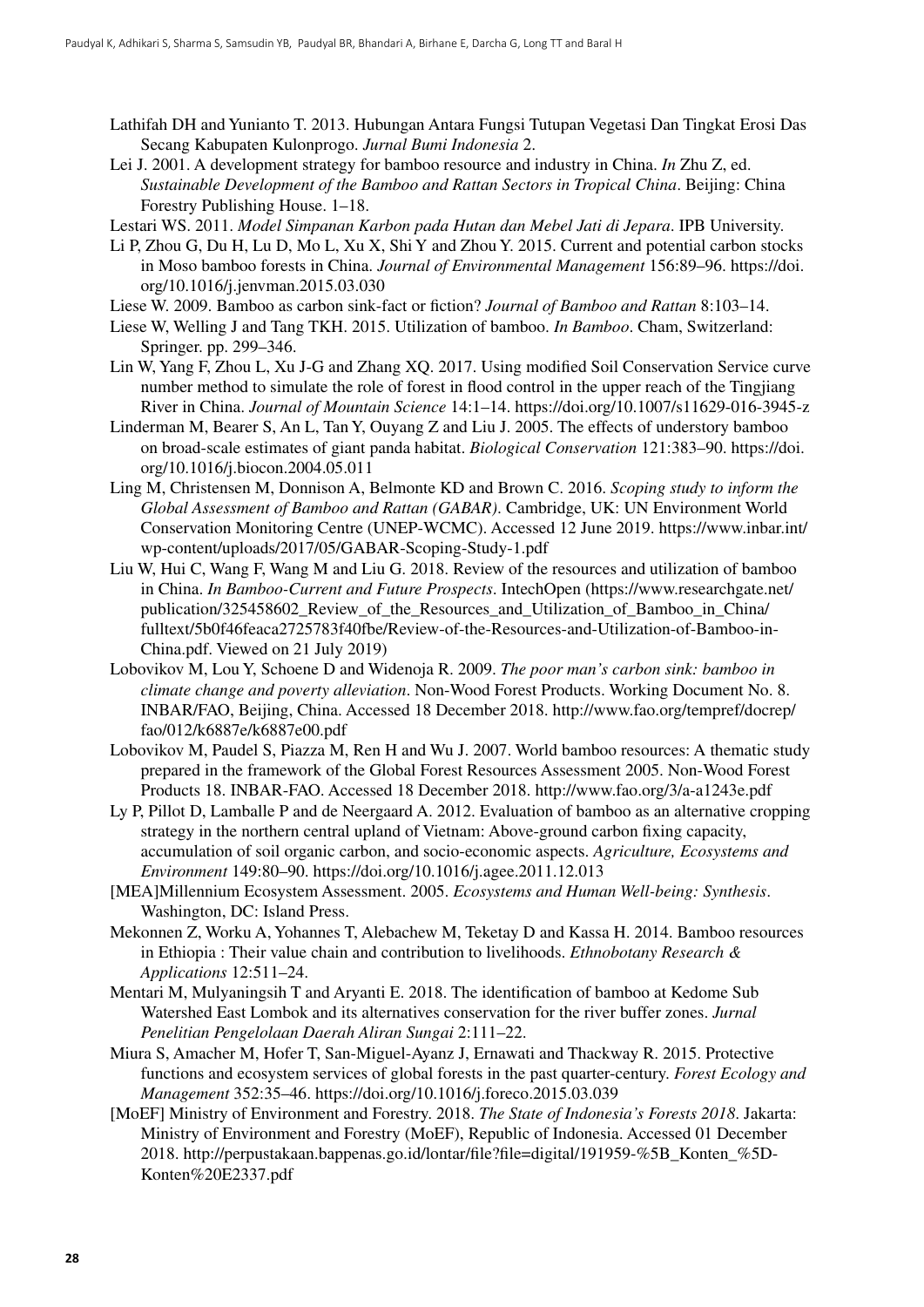- [MoEF] Ministry of Environment and Forestry. 2013. *Model Capacity Building for Efficient and Sustainable Utilization of Bamboo Resources in Indonesia*. Jakarta: The Ministry of Environment and Forestry (MoEF), Republic of Indonesia.
- Moges Y, Eshetu Z and Nune S. 2010. Ethiopian forest resources: current status and future management options in view of access to carbon finances [\(https://www.unredd.net/documents/](https://www.unredd.net/documents/un-redd-partner-countries-181/africa-335/ethiopia-1126/studies-and-publications-1145/5648-ethiopian-forest-resources-current-status-and-future-management-options-in-view-of-access-to-carbon-finances-5648.html) [un-redd-partner-countries-181/africa-335/ethiopia-1126/studies-and-publications-1145/5648](https://www.unredd.net/documents/un-redd-partner-countries-181/africa-335/ethiopia-1126/studies-and-publications-1145/5648-ethiopian-forest-resources-current-status-and-future-management-options-in-view-of-access-to-carbon-finances-5648.html) [ethiopian-forest-resources-current-status-and-future-management-options-in-view-of-access-to](https://www.unredd.net/documents/un-redd-partner-countries-181/africa-335/ethiopia-1126/studies-and-publications-1145/5648-ethiopian-forest-resources-current-status-and-future-management-options-in-view-of-access-to-carbon-finances-5648.html)[carbon-finances-5648.html\)](https://www.unredd.net/documents/un-redd-partner-countries-181/africa-335/ethiopia-1126/studies-and-publications-1145/5648-ethiopian-forest-resources-current-status-and-future-management-options-in-view-of-access-to-carbon-finances-5648.html) Accessed 20 June 2019.
- Mulatu Y and Kindu M. 2016. Status of bamboo resource development, utilization, and research in Ethiopia: A review. *Ethiopian Journal of Natural Resources* 1: 79–98.
- Nath AJ, Lal R and Das AK. 2015. Managing woody bamboos for carbon farming and carbon trading. *Global Ecology and Conservation* 3:654–63.
- Nath AJ, Sileshi GW and Das AK. 2018. Bamboo based family forests offer opportunities for biomass production and carbon farming in North East India. *Land Use Policy* 75:191–200. https://doi. org/10.1016/j.landusepol.2018.03.041
- Nath S, Das R, Chandra R and Sinha A. 2009. Bamboo based agroforestry for marginal lands with special reference to productivity, Market Trend and Economy. http://citeseerx.ist.psu.edu/viewdoc/ download?doi=10.1.1.564.1866&rep=rep1&type=pdf (accessed on 22 June 2019)
- Nune, S., Kassie, M., Mungatana, E., 2013. Forest Resource Accounts for Ethiopia, in: Hassan, R.M., Mungatana, E.D. (Eds.), Implementing Environmental Accounts: Case Studies from Eastern and Southern Africa, Eco-Efficiency in Industry and Science 28. Springer Science+Business Media Dordrecht 2013. https://doi.org/10.1007/978-94-007-5323-5
- Ostrom E. 2009. A general framework for analyzing sustainability of social-ecological systems. *Science* 325:419–22. https://doi.org/10.1126/science.1172133
- Panee J. 2015. Potential medicinal application and toxicity evaluation of extracts from bamboo plants. *Journal of Medicinal Plant Research* 9:681–92.
- Partey ST, Sarfo DA, Frith O, Kwaku M and Thevathasan NV. 2017. Potentials of bamboo-based agroforestry for sustainable development in Sub-Saharan Africa: A review. *Agricultural Research* 6:22–32. https://doi.org/10.1007/s40003-017-0244-z
- Paudyal K, Baral H, Bhandari SP, Bhandari A and Keenan RJ. 2019. Spatial assessment of the impact of land use and land cover change on supply of ecosystem services in Phewa watershed, Nepal. *Ecosystem Services* 36:100895.
- Paudyal K, Baral H, Bhandari S and Keenan RJ. 2018a. Design considerations in supporting payments for ecosystem services from community-managed forests in Nepal. *Ecosystem Services* 20, 61–72. https://doi.org/10.1016/j.ecoser.2018.01.016
- Paudyal K, Baral H, Burkhard B, Bhandari SP and Keenan RJ. 2015. Participatory assessment and mapping of ecosystem services in a data-poor region: Case study of community-managed forests in central Nepal. *Ecosystem Services* 13:81–92. https://doi.org/10.1016/j.ecoser.2015.01.007
- Paudyal K, Baral H and Keenan RJ. 2018b. Assessing social values of ecosystem services in the Phewa Lake Watershed, Nepal. *Forest Policy and Economics* 90:67–81. https://doi.org/10.1016/j. forpol.2018.01.011
- Paudyal K, Baral H, Lowell K and Keenan R.J. 2017a. Ecosystem services from community-based forestry in Nepal: Realising local and global benefits. *Land Use Policy* 63:342–55. https://doi. org/10.1016/j.landusepol.2017.01.046
- Paudyal K, Putzel L, Baral H, Chaudhary S, Sharma R, Bhandari S, Poudel I and Keenan RJ. 2017b. From denuded to green mountains: process and motivating factors of forest landscape restoration in Phewa Lake watershed, Nepal. *International Forestry Review* 19:75–87.
- Phimmachanh S, Ying Z and Beckline M. 2015. Bamboo resources utilization: a potential source of income to support rural livelihoods. *Applied Ecology and Environmental Sciences* 3:176–83.
- Power AG. 2010. Ecosystem services and agriculture: tradeoffs and synergies. *Philosophical Transactionals of the Royal Society B* 365:2959–71. https://doi.org/10.1098/rstb.2010.0143
- Purwitasari H. 2011. *Model Persamaan Alometrik Biomassa dan Massa Karbon Pohon Akasia Mangium (*Acacia mangium *Willd.).* IPB University.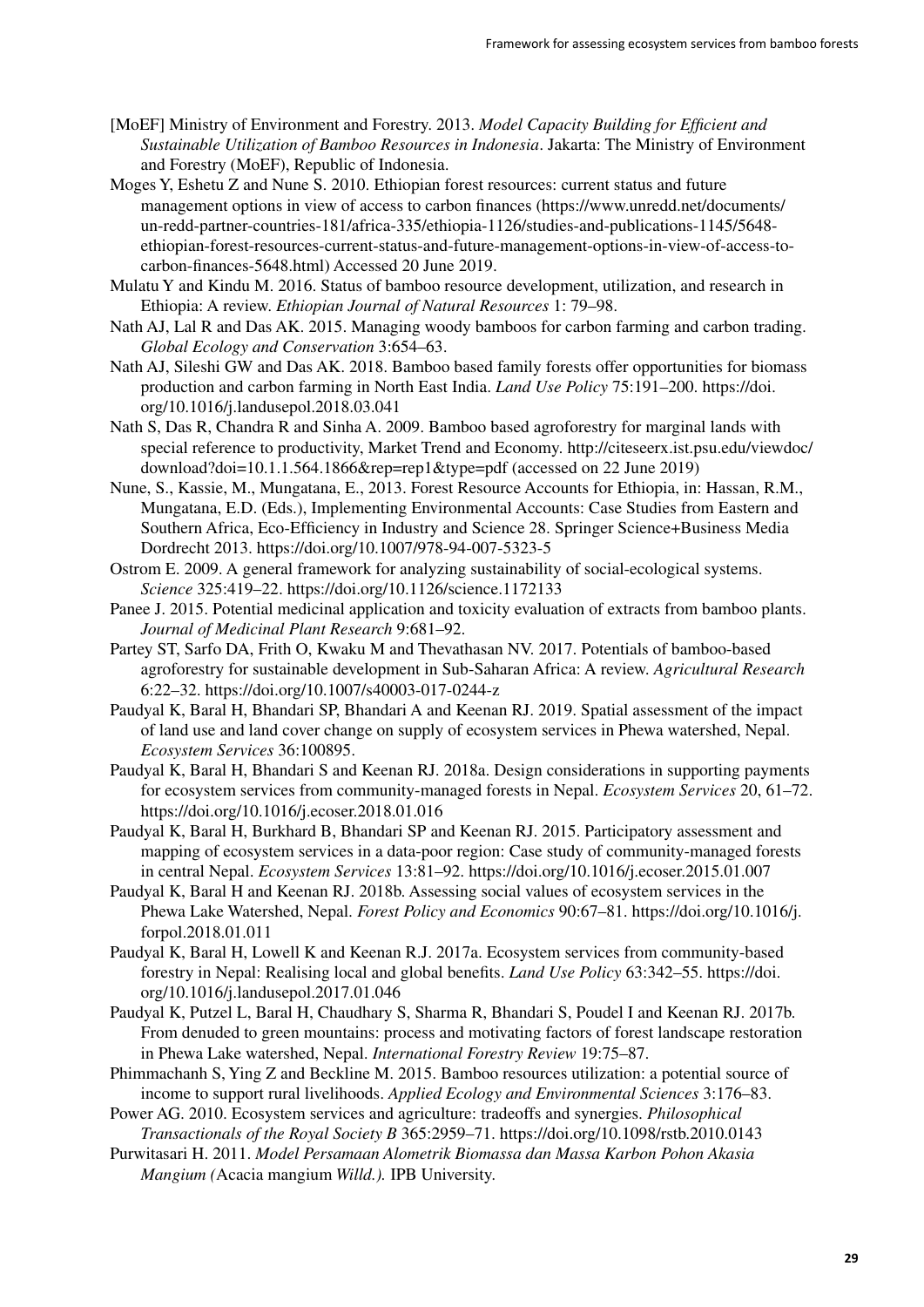- Raka IDN, Wiswata IGN and Budiasa IM. 2011. Bamboo preservation as land rehabilitation and soil conservation efforts in the area around the springs of marginal land in East Bali. (in Bahasa Indonesia). *Agrimeta: Jurnal pertanian berbasis keseimbangan ekosistem* 1:11–21. https://media. neliti.com/media/publications/90074-ID-pelestarian-tanaman-bambu-sebagai-upaya.pdf
- Ramanayake S. 2017. *Make way for bamboo, the plant for the future*. Inter Press Service News Agency. Accessed 15 September 2019. http://www.ipsnews.net/2017/02/make-way-for-bamboothe-plant-for-the-future/
- Rebelo C and Buckingham K. 2015. Bamboo: the opportunities for forest and landscape restoration. *Unasylva* 66:91–98.
- Reij C and Winterbottom R. 2017. Can We Restore 350 Million Hectares by 2030? World Resources Institute. Accessed 21 June 2019. https://www.wri.org/blog/2017/02/can-we-restore-350-millionhectares-2030
- Rosenthal A, Verutes G, Mckenzie E, Arkema KK, Bremer LL, Olwero N and Vogl AL. 2014. Process matters: a framework for conducting decision-relevant assessments of ecosystem services. *International Journal of Biodiversity Science, Ecosystem Services & Management* 11(3):37–41. https://doi.org/10.1080/21513732.2014.966149
- Samsudin YB. 2016. *Policies, Drivers, and Land-Use Trends in Industrial Forest Plantation Development in Indonesia*. Michigan State University.
- Satya S, Bal LM. Singhal P and Naik SN. 2010. Bamboo shoot processing: food quality and safety aspect (a review). *Trends in Food Science and Technology* 21:181–89. https://doi.org/10.1016/j. tifs.2009.11.002
- Shananker RU, Ganeshaiah KN, Srinivasan K, Rao VR and Hong LT. 2004. Bamboos and rattans of the Western Ghats. Population Biology, Socio-economics and Conservation Strategies, Ashoka Trust for Research in Ecology and the Environment (ATREE).
- Sharma ML and Nirmala C. 2015. *Bamboo diversity of India: An update*. Presentation, 10th World Bamboo Congress, Korea; Damyang, Korea, 17–22 September 2015. Plymouth, MA, USA: World Bamboo Organization. 1–12.
- Sharma P, Saikia P and Sarma K. 2016. Diversity, Uses and in vitro propagation of different bamboos of Sonitpur District, Assam. *Journal of Ecosystem & Ecography* 6:1000184.
- Sharma R, Wahono J and Baral H. 2018. Bamboo as an alternative bioenergy crop and powerful ally for land restoration in Indonesia. *Sustainability* (Switzerland) 10:4367. https://doi.org/10.3390/ su10124367
- Sharma SK, Baral H, Laumonier Y, Okarda B, Komarudin H, Purnomo H and Pacheco P. 2018. *An analysis of multiple ecosystem services under future oil palm expansion scenarios in Central and West Kalimantan, Indonesia*. Occasional Paper 187. Bogor, Indonesia: CIFOR.
- Shinohara Y, Kume T, Ichihashi R and Komatsu H. 2014. Moso-bamboo forests in Japan: What are the effects of their area expansion on ecosystem services? *Journal of the Japanese Forest Society* 96:351–61. https://doi.org/10.4005/jjfs.96.351
- Sitas N, Prozesky HE, Esler KJ and Reyers B. 2014. Opportunities and challenges for mainstreaming ecosystem services in development planning: perspectives from a landscape level. *Landscape Ecology* 29:1315–31. https://doi.org/10.1007/s10980-013-9952-3
- Sohel MSI, Alamgir M, Akhter S and Rahman M. 2015. Carbon storage in a bamboo (*Bambusa vulgaris*) plantation in the degraded tropical forests: Implications for policy development. *Land Use Policy* 49:142–51. https://doi.org/10.1016/j.landusepol.2015.07.011
- Song X, Zhou G, Jiang H, Yu S, Fu J, Li W, Wang W, Ma Z and Peng C. 2011. Carbon sequestration by Chinese bamboo forests and their ecological benefits: assessment of potential, problems, and future challenges. *Environmental Reviews* 19:418–28. https://doi.org/10.1139/a11-015
- Sujarwo W. 2018. Bamboo resources, cultural values, and ex-situ conservation in Bali, Indonesia. *Reinwardtia* 17:65. https://doi.org/10.14203/reinwardtia.v17i1.3569
- Sujarwo W. 2016. Stand biomass and carbon storage of bamboo forest in Penglipuran traditional village, Bali (Indonesia). *Journal of Forestry Research* 27:913–17. https://doi.org/10.1007/ s11676-016-0227-0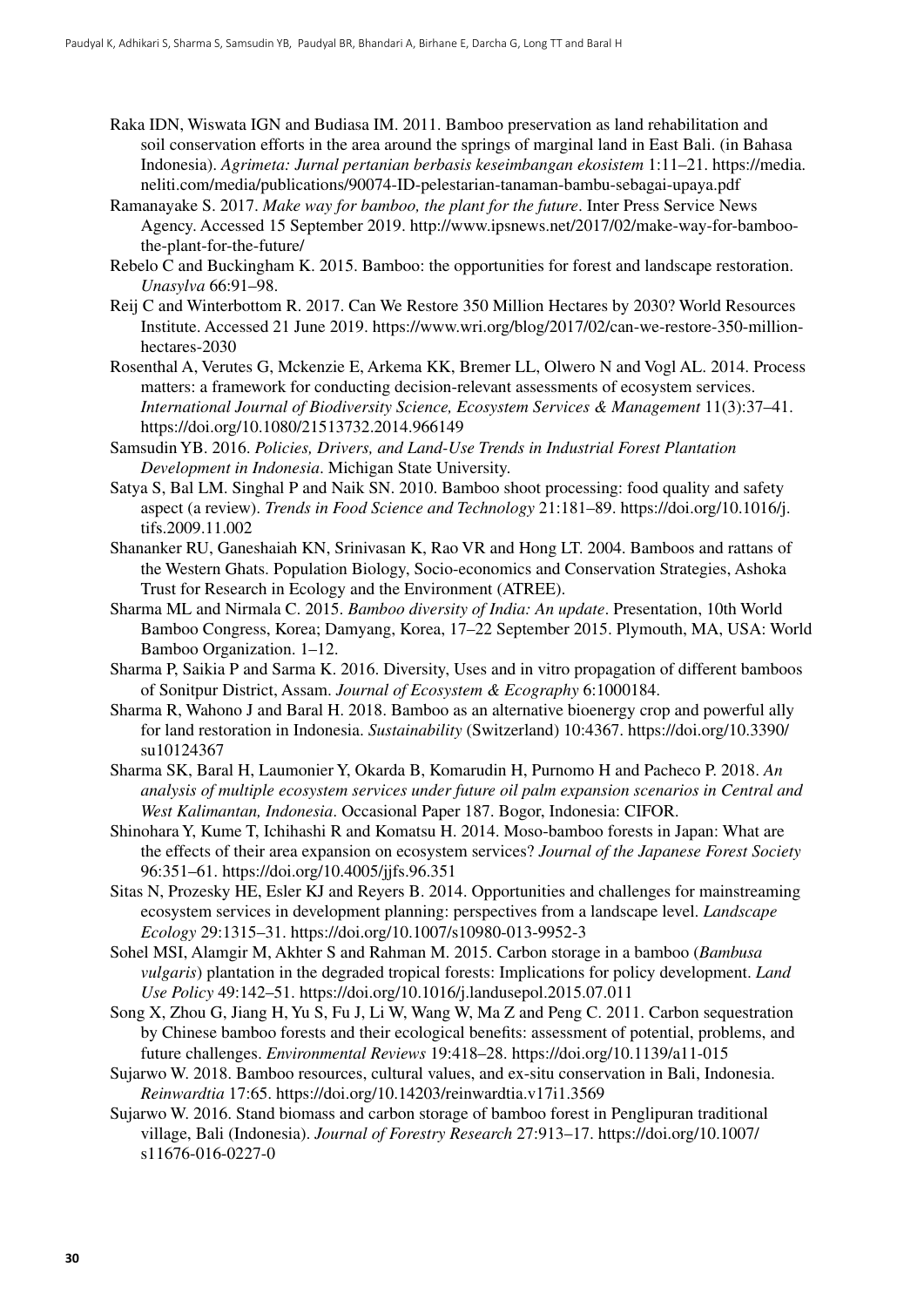- Sujarwo W. 2015. Do the bamboo forests create a new spring. *Magazine of the American Bamboo Society* 36:7–8.
- Sun YH, Zhang HJ, Cheng JH, Wang YJ, Shi J and Cheng Y. 2006. Soil characteristics and water conservation of different forest types in Jinyun Mountain. *Journal of Soil and Water Conservation* 2.
- Tardio G, Mickovski SB, Rauch HP, Fernandes JP and Acharya, MS. 2018. The use of bamboo for erosion control and slope stabilization: soil bioengineering works, bamboo current and future prospects. IntechOpen. doi: 10.5772/intechopen.75626
- Tardio G, Mickovski SB, Stokes A and Devkota S. 2017. Bamboo structures as a resilient erosion control measure. *Proceedings of the Institution of Civil Engineers – Forensic Engineering* 170:72– 83. https://doi.org/10.1680/jfoen.16.00033
- [TARI] Tigray Agricultural Research Institute. 2002. *Proceeding of Annual Research Review*. Mekelle, Ethiopia: Tigray Agricultural Research Institute (TARI).
- [TEEB] The Economics of Ecosystems and Biodiversity. 2010. *The Economics of Ecosystems and Biodiversity: Mainstreaming the economics of Nature: A synthesis of the approach, conclusions and recommendations of TEEB, Environment*. https://doi.org/Project Code C08-0170-0062, 69 pp.
- Teng J, Xiang T, Huang Z, Wu J, Jiang P, Meng C, Li Y and Fuhrmann JJ. 2016. Spatial distribution and variability of carbon storage in different sympodial bamboo species in China. *Journal of Environmental Management* 168:46–52. https://doi.org/10.1016/j.jenvman.2015.11.034
- Thokchom A and Yadava PS. 2015. Comparing aboveground carbon sequestration between bamboo forest and *Dipterocarpus* forests of Manipur, North East India. *International Journal of Ecology and Environmental Sciences* 41:33–42.
- Troy Mera FA and Xu C. 2014. Plantation management and bamboo resource economics in China. *Ciencia y Tecnologia* 7:1–12. https://doi.org/10.18779/cyt.v7i1.181
- Tuckett AG. 2005. Applying thematic analysis theory to practice: A researcher's experience. *Contemporary Nurse* 19:75–87.
- [UNEP] United Nations Environment Programme. 2019. New UN Decade on Ecosystem Restoration offers unparalleled opportunity for job creation, food security and addressing climate change. Accessed 29 August 2019. https://www.unenvironment.org/news-and-stories/press-release/newun-decade-ecosystem-restoration-offers-unparalleled-opportunity
- van der Lugt P, Long TT and King C. 2018. *Carbon Sequestration and Carbon Emissions Reduction through Bamboo Forests and Products*. Beijing, China: International Network for Bamboo and Rattan (INBAR).
- Wangchuk J, Choden K, Sears RR and Baral H. 2019. *Ecosystem services from forest management units in Eastern and Central Bhutan*. Working Paper 248. Bogor, Indonesia: CIFOR. https://doi. org/10.17528/cifor/007327
- [WARD] Woreda Agricultural and Rural Development. 2014. *Agriculture and Rural Development Annual Report*. Mekelle, Ethiopia: Woreda Agricultural and Rural Development (WARD).
- Widiarti, A., 2017. Pengusahaan Rebung Bambu Oleh Masyarakat, Studi Kasus Di Kabupaten Demak Dan Wonosobo. Jurnal Penelitian Hutan dan Konservasi Alam 10, 51–61. https://doi. org/10.20886/jphka.2013.10.1.51-61
- Widjaja EA. 1998. State of the art of Indonesian bamboo. *In* Rao AN and Rao VR, eds. *Bamboo - Conservation, Diversity, Ecogeography, Germplasm, Resource Utilization and Taxonomy*. Kunming and Xishuanbanna, Yunnan, China: International Board for Plant Genetic Resources (IPGRI); (now, Bioversity International).
- Wood SLR, Jones SK, Johnson JA, Brauman KA, Chaplin-Kramer R, Fremier A, Girvetz E, Gordon LJ, Kappel CV, Mandle L, Mulligan M, O'Farrell P, Smith WK, Willemen L, Zhang W and DeClerck FA. 2018. Distilling the role of ecosystem services in the Sustainable Development Goals. *Ecosystem Services* 29:70–82. https://doi.org/10.1016/j.ecoser.2017.10.010
- Xu L, Shi Y, Zhou G, Xu X, Liu E, Zhou Y, Zhang F, Li C, Fang H and Chen L. 2018. Structural development and carbon dynamics of Moso bamboo forests in Zhejiang Province, China. *Forest Ecology and Management* 409:479–88. https://doi.org/10.1016/j.foreco.2017.11.057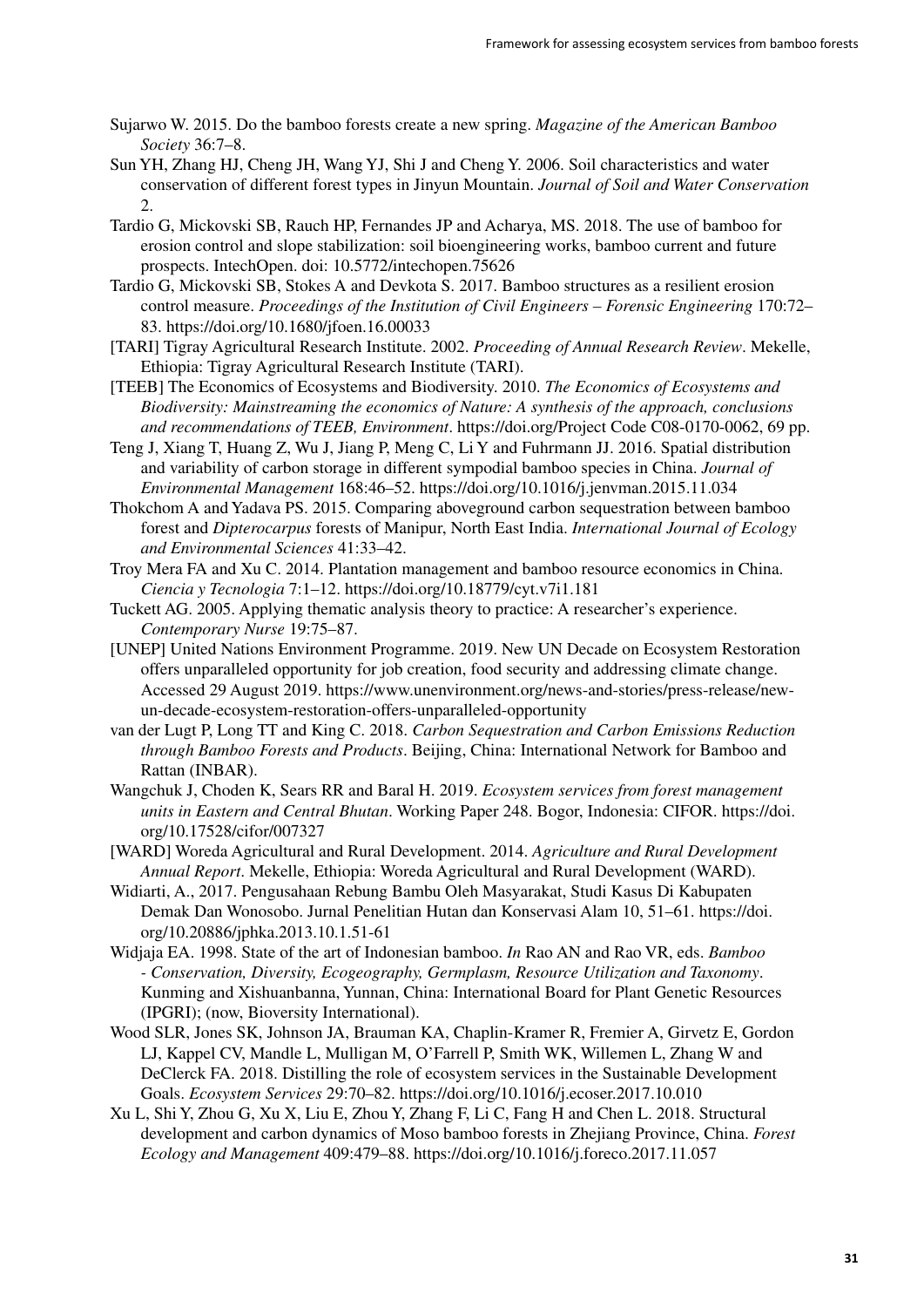- Yeasmin L, Ali MN, Gantait S and Chakraborty S. 2015. Bamboo: an overview on its genetic diversity and characterization. *3 Biotech* 5:1–11. https://doi.org/10.1007/s13205-014-0201-5
- Yen TM and Lee JS. 2011. Comparing aboveground carbon sequestration between moso bamboo (*Phyllostachys heterocycla*) and China fir (*Cunninghamia lanceolata*) forests based on the allometric model. *Forest Ecology and Management* 261:995–1002. https://doi.org/10.1016/j. foreco.2010.12.015
- Yiping L, Yanxia L, Buckingham K, Henley G and Guomo Z. 2010. *Bamboo and Climate Change Mitigation: a comparative analysis of carbon sequestration*. Technical Report No. 32. Beijing, China: International Network for Bamboo and Rattan (INBAR).
- Yuen JQ, Fung T and Ziegler AD. 2017. Carbon stocks in bamboo ecosystems worldwide: Estimates and uncertainties. *Forest Ecology and Management* 393:113–38. https://doi.org/10.1016/j. foreco.2017.01.017
- Yusuf S, Syamani FA and Fatriasari W and Subyakto. 2018. Review on Bamboo Utilization as Biocomposites, Pulp and Bioenergy. *IOP Conference Series: Earth and Environmental Science* 141:012039. https://doi.org/10.1088/1755-1315/141/1/012039
- Zea Escamilla E and Habert G. 2014. Environmental impacts of bamboo-based construction materials representing global production diversity. *Journal of Cleaner Production* 69:117–27. https://doi. org/10.1016/j.jclepro.2014.01.067
- Zhang W, Ricketts TH, Kremen C, Carney K and Swinton SM. 2007. Ecosystem services and dis-services to agriculture. *Ecological Economics* 64:253–60. https://doi.org/10.1016/j. ecolecon.2007.02.024
- Zhou B-Z, Fu M-Y, Xie J-Z, Yang X-S and Li Z-C. 2005. Ecological functions of bamboo forest: Research and application. *Journal of Forestry Research* 16:143–47. https://doi.org/10.1007/ BF02857909